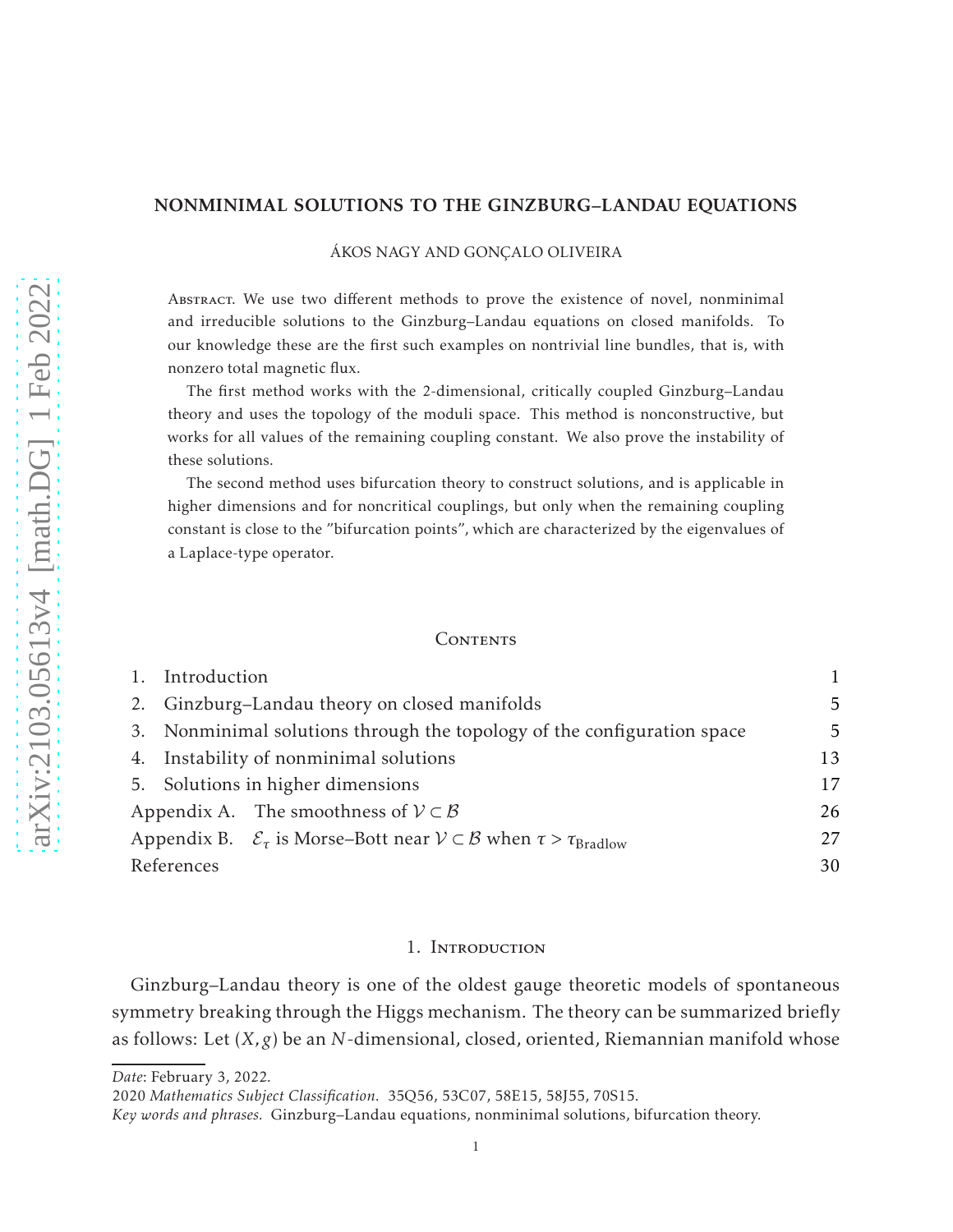Riemannian volume form we denote by vol*<sup>g</sup>* , and fix a Hermitian line bundle (L*, h*) over *X* and two positive coupling constants  $\tau, \kappa \in \mathbb{R}_+$ . We follow the physicists' convention that *h* is complex linear in the second entry. For each smooth unitary connection ∇ and smooth section φ the *Ginzburg–Landau energy* is given by

<span id="page-1-0"></span>(1.1) 
$$
\mathcal{E}_{\tau,\kappa}(\nabla,\phi)=\int\limits_X \Bigl(|F_{\nabla}|^2+|\nabla\phi|^2+\frac{\kappa^2}{2}\Bigl(\tau-|\phi|^2\Bigr)^2\Bigr)\, \mathrm{vol}_g.
$$

The  $\kappa = \kappa_c := \frac{1}{\sqrt{2}}$  case is called the *critically coupled* case, as it separates theories that are qualitatively different both mathematically and physically (Type I/II superconductors).

The (classical) Ginzburg–Landau theory is the variational theory of the Ginzburg– Landau energy [\(1.1\).](#page-1-0) The corresponding Euler–Lagrange equations, called the *Ginzburg– Landau equations*, are

<span id="page-1-2"></span>(1.2a) 
$$
d^* F_{\nabla} + i \operatorname{Im} (h(\Phi, \nabla \Phi)) = 0,
$$

<span id="page-1-3"></span>(1.2b) 
$$
\nabla^* \nabla \phi - \kappa^2 (\tau - |\phi|^2) \phi = 0.
$$

These are nonlinear, second order, elliptic partial differential equations which are invariant by the action of the group of automorphisms of  $(\mathcal{L}, h)$ , also known as the gauge group. If a unitary connection  $\nabla^0$  satisfies the abelian Yang–Mills equation (also known as the source-free Maxwell's equation)

<span id="page-1-1"></span>
$$
d^*F_{\nabla^0}=0,
$$

then the pair  $\left(\nabla^{0},0\right)$  solves the Ginzburg–Landau equations; such a pair is said to be a *normal phase solution*. Notice that [equation \(1.3\)](#page-1-1) is independent of *τ* and *κ*. As is common in abelian gauge theories, we call a pair (∇*,*φ) *reducible* if φ vanishes identically, and *irreducible* otherwise. A solution to the Ginzburg–Landau equations is reducible if and only if it is a normal phase solution.

On closed manifolds, the Ginzburg–Landau free energy is Palais–Smale (cf; [\[12,](#page-29-1) [16\]](#page-29-2)) and thus has absolute minimizers which are automatically solutions to the Ginzburg– Landau equations. The minimizers, often called vortices, are well-understood, especially on Kähler manifolds and for critical coupling; cf.  $\left[2, 8, 10\right]$  $\left[2, 8, 10\right]$  $\left[2, 8, 10\right]$  $\left[2, 8, 10\right]$  $\left[2, 8, 10\right]$  and more recently  $\left[5, 12\right]$ . The critically coupled case has special properties that the others lack, for example "selfduality" via a Bogomolny-type trick.

Much less is known about nonminimal solutions. In [\[16\]](#page-29-2), Pigati and Stern constructed irreducible solutions on (topologically) trivial line bundles over closed Riemannian manifolds. As these solutions have positive energy, they cannot be the absolute minima of Ginzburg–Landau energy [\(1.1\).](#page-1-0)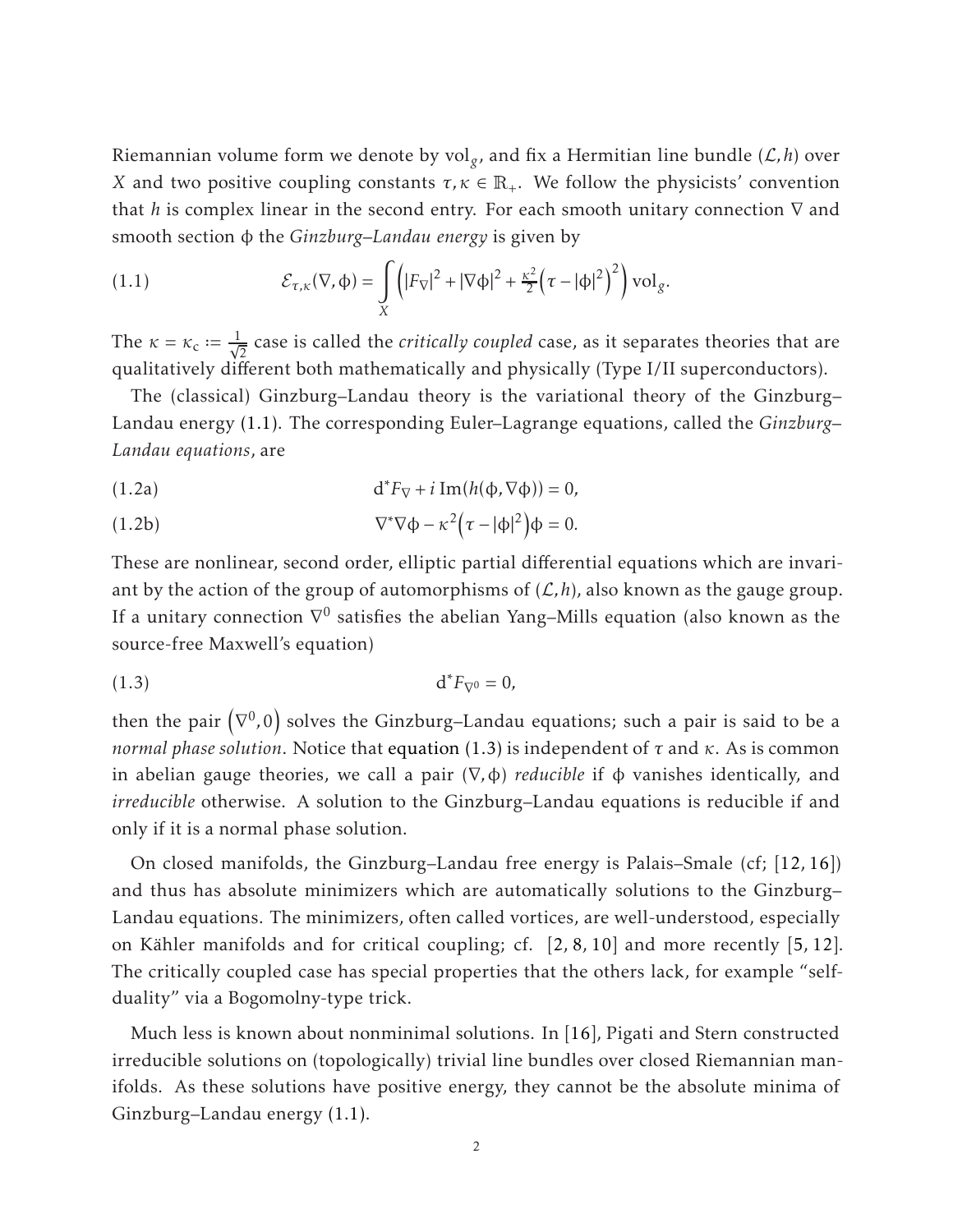In this paper, motivated by, and building on, works of [\[5,](#page-29-6) [12,](#page-29-1) [14,](#page-29-7) [15\]](#page-29-8), we construct new, nonminimal and irreducible solutions to the Ginzburg–Landau equations. To the best of our knowledge, on nontrivial bundles these solutions are the only known nonminimal and irreducible solutions so far, and together with the solutions of Pigati and Stern, these solutions are the only known nonminimal and irreducible solutions on any line bundle. Furthermore, we prove the instability of these solutions, which extends the results of [\[4\]](#page-29-9).

**Summary of main results.** Let now  $\Sigma$  be an oriented and closed Riemannian surface and let *L* be a Hermitian line bundle over *Σ* with degree  $d := c_1(\mathcal{L})[\Sigma] \in \mathbb{Z}$ . Without any loss of generality we can assume that  $d \ge 0$ . Let  $\kappa = \kappa_c = \frac{1}{\sqrt{2}}$  and let us define for the rest of the paper

$$
\tau_{\text{Bradlow}} := \frac{4\pi d}{\text{Area}(\Sigma, g)}.
$$

<span id="page-2-0"></span>Our first main theorem shows the existence of such solutions in the situation above.

**Main Theorem 1.** Assume that  $d \geq \text{genus}(\Sigma)$ . Then, for any positive integer  $k \in \mathbb{Z}$ , there *is τ<sup>k</sup> > τ*Bradlow*, such that for all τ > τ<sup>k</sup> , the associated, critically coupled, Ginzburg–Landau energy*

<span id="page-2-3"></span>(1.4) 
$$
\mathcal{E}_{\tau,\frac{1}{\sqrt{2}}}(\nabla,\varphi)=\int\limits_{\Sigma}\left(|F_{\nabla}|^2+|\nabla\varphi|^2+\frac{1}{4}\left(\tau-|\varphi|^2\right)^2\right)\mathrm{vol}_g.
$$

*has at least k critical points which are neither vortices nor normal phase solutions.*

Our second main theorem completely classifies the local minima of the 2-dimensional critically coupled Ginzburg–Landau energy. This is an extension of the results of [\[4\]](#page-29-9) to all closed surfaces, metrics, and degrees.

<span id="page-2-1"></span>Main Theorem 2. *Under the hypothesis above, let* (∇*,*φ) *be a stable critical point of the 2 dimensional, critically coupled Ginzburg–Landau energy. Then either:*

- (1)  $\tau \leq \tau_{\text{Bradlow}}$  *and*  $(\nabla, \phi) = ($  $(\nabla^0, 0)$  is a normal phase solution.
- (2) *τ > τ*Bradlow *and* (∇*,*φ) *is a vortex field.*

*Equivalently, if* (∇*,*φ) *is an irreducible critical point that is not a vortex field, then* (∇*,*φ) *is unstable and*  $\tau > \tau_{\text{Bradlow}}$ *.* 

<span id="page-2-2"></span>In our last main result we construct solutions on closed manifolds satisfying certain topological/geometric conditions. As opposed to [Main Theorem 1,](#page-2-0) this result is also valid in real dimensions greater than 2. The proof uses a technique inspired by Lyapunov– Schmidt reduction; cf. [\[9,](#page-29-10) Chapter 5].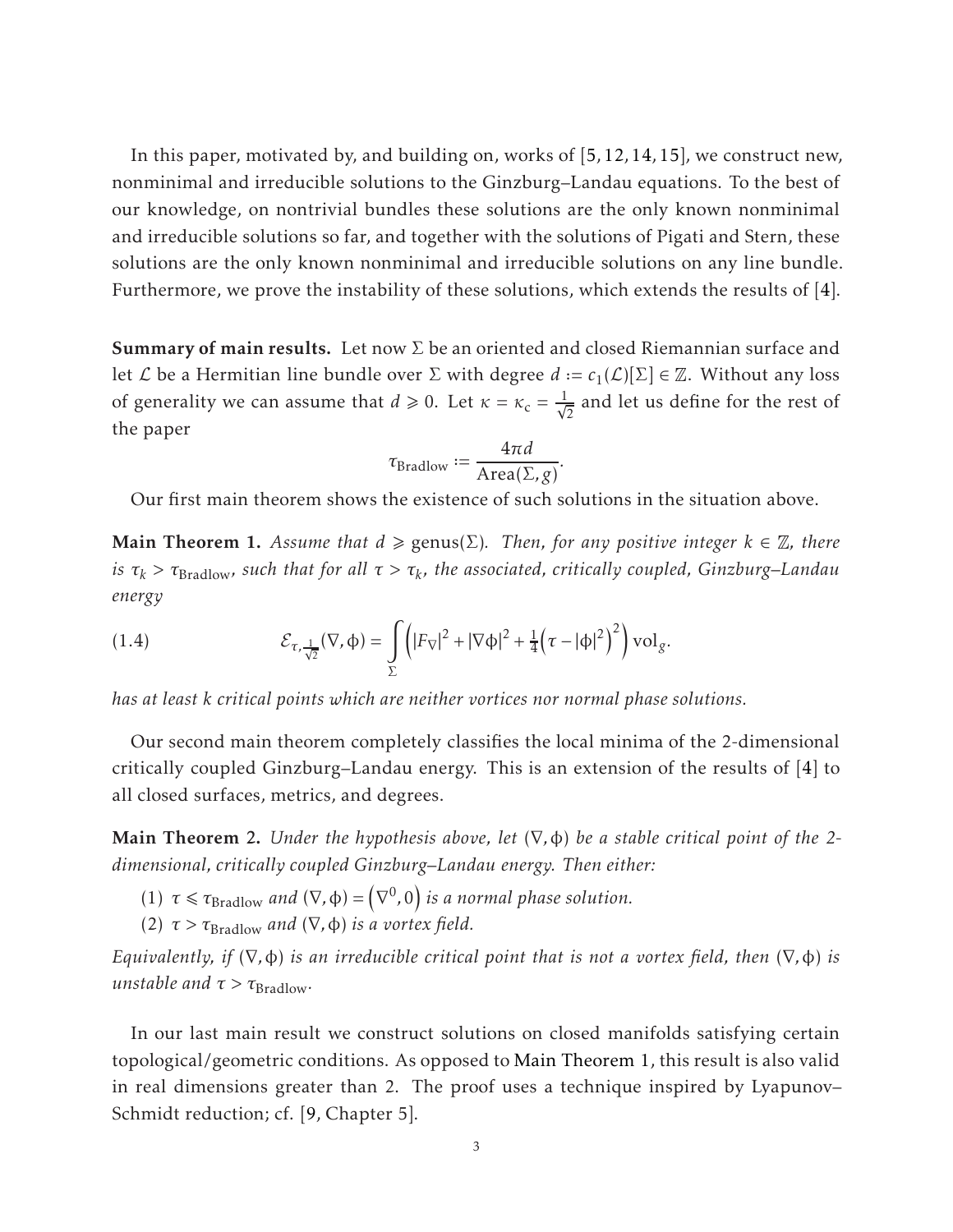Main Theorem 3. *Let X be a closed, oriented, Riemannian manifold with a Hermitian line*  $b$ undle  $\mathcal{L}$ , and  $\left(\nabla^{0},0\right)$  be a normal phase solution on  $\mathcal{L}$ . Let  $\Delta_{0}:=\left(\nabla^{0},\mathcal{L}^{0}\right)$  $\nabla^0\Big)^*$ ∇ <sup>0</sup> *acting on square*  $i$ ntegrable sections of  $\mathcal L$  and  $\lambda \in \mathrm{Spec}(\Delta_0)$ . Assume  $X$  has trivial first de Rham cohomology.

*Then there exists*  $t_0 > 0$  *and for each*  $t \in (0, t_0)$  *an element*  $\Phi_t \in \text{ker}(\Delta_0 - \lambda \mathbb{1})$  *with unit L* 2 *-norm such that there is a (possibly discontinuous) branch of triples*

$$
\Big\{\left(A_t,\varphi_t,\tau_t\right)\in\Omega^1\times\Omega^0_{\mathcal{L}}\times\mathbb{R}_+ \mid t\in(0,t_0)\Big\},\
$$

*of the form*

$$
(A_t, \Phi_t, \tau_t) = \left(\mathcal{A}_t t^2 + O\left(t^4\right), t\Phi_t + \Psi_t t^3 + O\left(t^5\right), \tfrac{\lambda}{\kappa^2} + \epsilon_t t^2 + O\left(t^4\right)\right),
$$

*such that the family*

 $\{ (\mathcal{A}_t, \Psi_t, \epsilon_t) \mid t \in (0, t_0) \},\$ 

*is determined by* Φ*<sup>t</sup> and is bounded in L* 2  $\frac{1}{1}$   $\times$  $(L_1^2 \cap L^N) \times \mathbb{R}_+$ *, and for each*  $t \in (0, t_0)$  the pair  $\overline{1}$  $\nabla^0 + A_t$ ,  $\phi_t$ ) is an irreducible solution to the Ginzburg–Landau [equations](#page-1-2) (1.2a) and [\(1.2b\)](#page-1-3)  $with \tau_t$ .

Remark 1.1. *In [Theorem 5.6](#page-23-0) we consider a similar case, where we get a weaker result. Namely, we remove the assumption that X has trivial first de Rham cohomology, and replace it with the conditions that*  $\kappa^2 \geq \frac{1}{2}$  $\frac{1}{2}$ , X is Kähler,  $\nabla^0$  is Hermitian Yang–Mills, and  ${\cal L}$  carries nontrivial holomorphic sections with respect to  $\nabla^0$ , and  $\lambda = \min(\mathrm{Spec}(\Delta_0))$ . This result is a generalization *of the main result of* [\[5\]](#page-29-6)*, which only covered closed surfaces of high genus with line bundles of high degree. Our result extends this to all closed Kahler manifolds and line bundles. ¨*

Organization of the paper. In [Section 2,](#page-4-0) we give a brief introduction to the important geometric analytic aspects of the Ginzburg–Landau theory that are needed to prove our results. In [Section 3](#page-4-1) we study the topology of the configuration space and prove the existence of irreducible, nonvortex solutions in the 2-dimensional critically coupled Ginzburg– Landau theory [\(Main Theorem 1\)](#page-2-0). In [Section 4](#page-12-0) we prove the instability of irreducible, nonvortex solutions in the 2-dimensional critically coupled Ginzburg–Landau theory [\(Main Theorem 2\)](#page-2-1). In [Section 5,](#page-16-0) we use bifurcation theory to construct novel solutions to the Ginzburg–Landau equations, in any dimensions [\(Main Theorem 3\)](#page-2-2).

Acknowledgment. *We are extremely thankful for the anonymous Referee's help and patience. We are also grateful for Casey Kelleher for her help during the early stages of the project and for Da Rong Cheng for teaching us the proof of [Theorem 4.1.](#page-15-0)*

*The first author is thankful for Israel Michael Sigal and Steve Rayan for their insights on the topics of the paper.*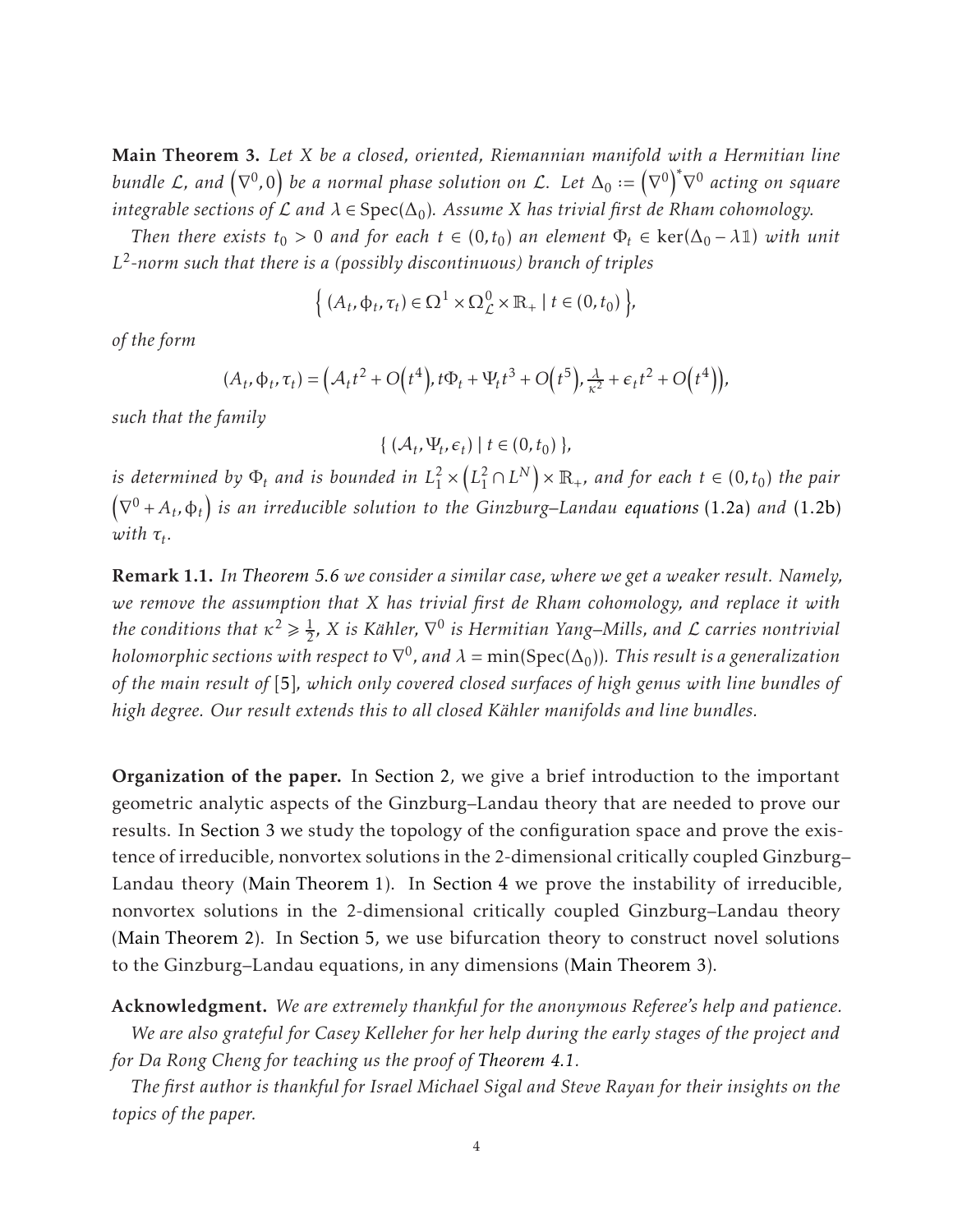*The second author was supported by Fundação Serrapilheira 1812-27395, by CNPq grants 428959/2018-0 and 307475/2018-2, and FAPERJ through the program Jovem Cientista do Nosso Estado E-26/202.793/2019.*

# 2. Ginzburg–Landau theory on closed manifolds

<span id="page-4-0"></span>Let (*X,g*) be an oriented, Riemannian manifold of dimension *N*. Let us fix a connection  $\nabla^0$  that satisfies [equation \(1.3\).](#page-1-1) We define the Sobolev norms of  $\mathcal{L}\text{-valued forms via}$ the Levi-Civita connection of  $(X,g)$  and the connection  $\nabla^0$ . Note that the induced topologies are the same for any choice of  $\nabla^0$  and since the moduli of normal phase solutions is compact (modulo gauge), and if a Coulomb-type gauge fixing condition is chosen (with respect to a reference connection), then the family of norms are in fact uniformly equivalent, that is, for all *k* and *p*, there exists a number  $C_{k,p} \ge 1$ , such that for any two Sobolev  $L_k^p$  $\frac{p}{k}$ -norms,  $\|\cdot\|_{L^p_k}$  $\frac{p}{k}$  and  $\|\cdot\|_{L^p_k}^{\prime}$ *k* , given by two connections satisfying [equation \(1.3\)](#page-1-1) and the Coulomb condition, we have

$$
\frac{1}{C_{k,p}}||\cdot||'_{k,p} \le ||\cdot||_{k,p} \le C_{k,p}||\cdot||'_{k,p}.
$$

Let  $\Omega^k$  be the space of smooth *k*-forms. Let  $\mathcal{C}_{\mathcal{L}}$  be space of smooth unitary connections on  $\mathcal{L}$ , which is an affine space over the space of imaginary-valued 1-forms, that is,  $i\Omega^1$ , and thus the tangent bundle,  $TC_L$ , is canonically isomorphic to  $C_L \times i\Omega^1$ . Let  $\Omega^1_{d^*}$  :=  $\ker(d^*: i\Omega^1\to i\Omega^0)$  and  $\mathcal{C}_{\mathcal{L},d^*}:=\nabla^0+\Omega^1_{d^*}$ . Finally, let  $\Omega^k_{\mathcal{L}}$  be the space of smooth  $\mathcal{L}$ -valued *k*-form. Similarly, we define  $\Omega_{\mathcal{L}}^{p,q}$  when *X* is a Kähler manifold.

#### <span id="page-4-1"></span>3. Nonminimal solutions through the topology of the configuration space

In this section we prove [Main Theorem 1.](#page-2-0) As the underlying manifold is 2-dimensional, we write  $X = \Sigma$ , but otherwise use the notations of [Section 2.](#page-4-0) Without any loss of generality, assume that  $d := deg(\mathcal{L}) \ge 0$ .

Let  $\kappa = \kappa_c = \frac{1}{\sqrt{2}}$ , that is, we are working with the critically coupled Ginzburg–Landau energy [\(1.4\).](#page-2-3) In this section we omit *κ* from the subscript of the Ginzburg–Landau energy.

On the one hand, when  $\tau \le \tau_{\text{Bradlow}} = \frac{4\pi d}{\text{Area}(\Sigma, g)}$ , then by [\[12,](#page-29-1) Main Theorem 2], the only critical points are the normal phase solutions, thus we also assume that  $\tau > \tau_{\text{Bradlow}}$ . On the other hand, when  $\tau > \tau_{\text{Bradlow}}$ , then Bradlow showed in [\[2\]](#page-29-3) that the moduli space of the absolute minimizers of the critically coupled Ginzburg–Landau energy (called vortices) is diffeomorphic to Sym $^d(\Sigma)$ , which is a smooth, complex  $d$ -dimensional Kähler manifold.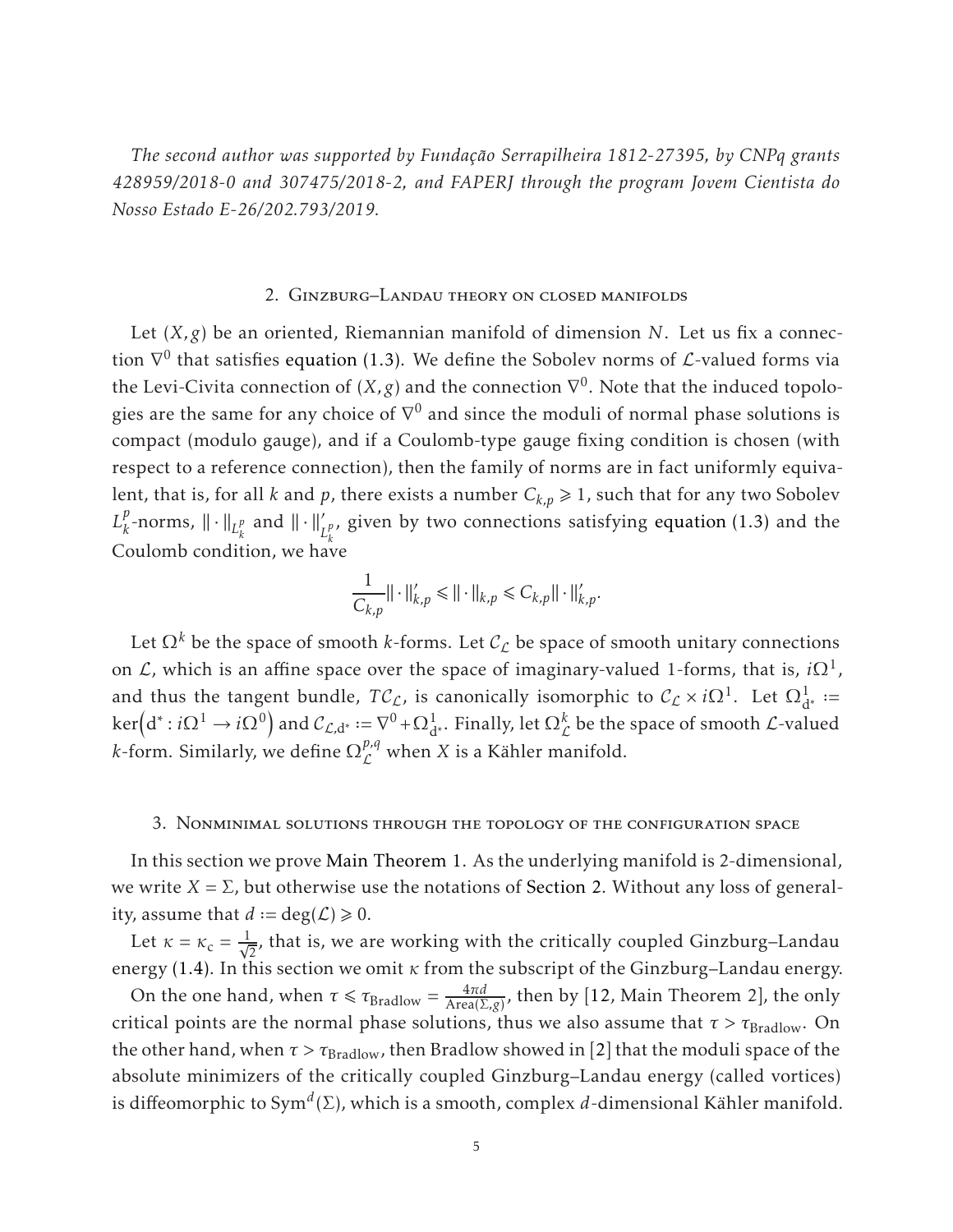<span id="page-5-0"></span>3.1. **Analytic setup.** Let  $\mathcal{X}$  be the  $L_1^2$ <sup>2</sup>-closure of  $C_{L,d^*} \times \Omega^0_{L}$ . In dimension 2, the Ginzburg– Landau energy [\(1.1\)](#page-1-0) extends as an analytic functional onto X. Critical points,  $(\nabla, \phi) \in \mathcal{X}$ , of the Ginzburg–Landau energy [\(1.1\)](#page-1-0) satisfy the *weak Ginzburg–Landau equations*:

$$
\forall b \in i\Omega^1: \quad \langle F_{\nabla} | db \rangle + \langle i \operatorname{Im} (h(\varphi, \nabla \varphi)) | b \rangle = 0,
$$
  

$$
\forall \psi \in \Omega^0_{\mathcal{L}}: \quad \langle \nabla \varphi | \nabla \psi \rangle + \langle \kappa^2 (|\varphi|^2 - \tau) \varphi | \psi \rangle = 0.
$$

By [\[16,](#page-29-2) Proposition A.1] every critical point is gauge equivalent to a smooth one, which in turn is a solution to [equations \(1.2a\)](#page-1-2) and [\(1.2b\).](#page-1-3) Thus gauge equivalence classes of critical points of the Ginzburg–Landau energy [\(1.1\)](#page-1-0) are in one-to-one correspondence with gauge equivalence classes of smooth solutions of the [equations \(1.2a\)](#page-1-2) and [\(1.2b\).](#page-1-3)

Let the gauge group,  $\mathcal{G}$ , be the  $L_2^2$  $\frac{2}{2}$ -completion of *C*<sup>∞</sup>(*X*;U(1)). Elements *γ* ∈ *G* act on pairs (∇, φ) ∈  $\mathcal{C}_{\mathcal{L}} \times \Omega_{\mathcal{L}}^0$ , via

$$
\gamma(\nabla,\varphi)=\left(\gamma\circ\nabla\circ\gamma^{-1},\gamma\varphi\right)=\left(\nabla+\gamma\mathrm{d}\gamma^{-1},\gamma\varphi\right).
$$

Constant gauge transformations form a subgroup of  $G$ . We denote this subgroup, by an abuse of notation, by U(1). Notice that  $G$  does not act freely on  $C_{\mathcal{L}} \times \Omega_{\mathcal{L}}^0$  because the constant gauge transformations preserve configurations of the form (∇*,*0). To remedy this situation we fix  $x \in X$  and set  $\mathcal{G}_0$  to be the gauge transformations which are the identity at *x*. This induces a (noncanonical) splitting  $G = G_0 \times U(1)$  and we define

(3.2) 
$$
\mathcal{B} := \left( \mathcal{C}_{\mathcal{L}} \times \Omega_{\mathcal{L}}^0 \right) / \mathcal{G}_0.
$$

Since the Ginzburg–Landau energy [\(1.1\)](#page-1-0) is gauge invariant, it descends to a functional on  $B$ , which we denote the same way.

Note that  $\mathcal{G}_0 \cong H^1(X;\mathbb{Z}) \times i\Omega^0$ . Let

<span id="page-5-1"></span>
$$
\mathcal{M} := \left\{ \left( \nabla^0 + A, 0 \right) \mid \mathrm{d}A = 0 \right\} / \mathcal{G}_0 \subset \mathcal{B},
$$

the moduli space of normal phase solutions. One can easily see that

$$
\mathcal{M} \cong H^1(X;\mathbb{R})/H^1(X;\mathbb{Z}),
$$

via sending  $[(\nabla^0 + A, 0)] \in \mathcal{M}$  to  $[A] \in H^1(X; \mathbb{R})/H^1(X; \mathbb{Z})$ . Thus  $\mathcal M$  is a torus of (real) dimension 2 genus( $\Sigma$ ).

3.2. The Hessian at a normal phase solution. Let  $\left(\nabla^{0},0\right)$  be a normal phase solution and define  $\Delta_0 := ($  $\nabla^0$ <sup>\*</sup>  $\nabla^0$  on  $\Omega^0_{\mathcal L}.$  The Hessian of the Ginzburg–Landau energy at  $\left(\nabla^0,0\right)$  is

$$
\text{Hess}(\mathcal{E}_{\tau})(\nabla_{0,0})(a,\psi) = 2\langle (a,\psi)|Q(a,\psi)\rangle_{L^2},
$$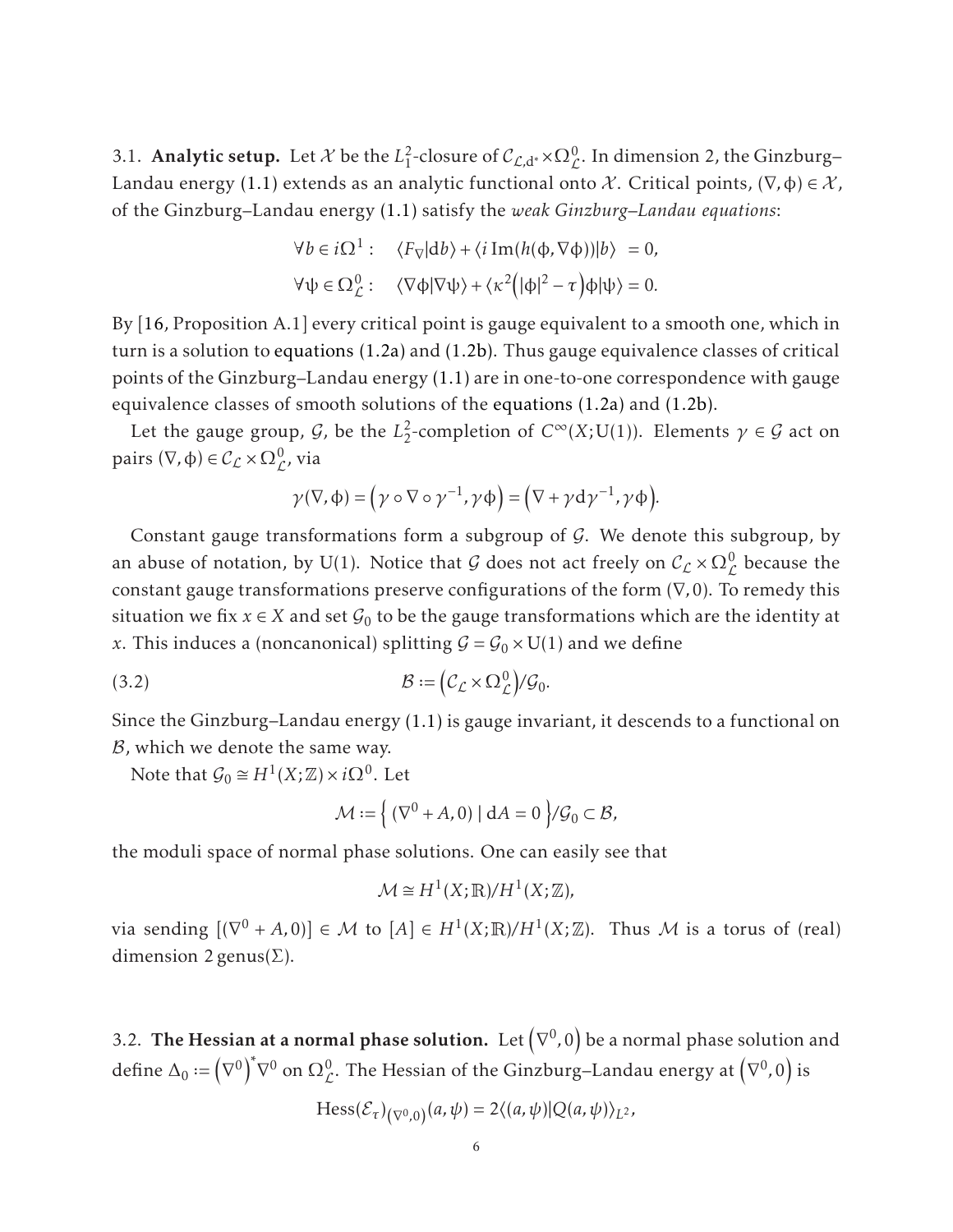where

$$
Q(a,\psi):=\begin{pmatrix}Q_1(a,\psi)\\ Q_2(a,\psi)\end{pmatrix}=\begin{pmatrix}{\rm d}^*{\rm d} a\\ \Delta_0\psi-\frac{\tau}{2}\psi\end{pmatrix}\!.
$$

Considered as a densely defined, self-adjoint operator on the *L*<sup>2</sup>-completion of  $\Omega^1_{d^*} \times \Omega^0_{\mathcal{L}}$ , the spectrum of the operator *Q* is bounded from below, contains only countably many eigenvalues (without accumulation points), and each eigenspace is finite dimensional. With that in mind, we define the (Morse-)index of the Hessian to be the dimension of the negative eigenspace of *Q*, that is

The (Morse-)index of Hess
$$
(\mathcal{E}_{\tau})_{(\nabla^0,0)} = \sum_{\lambda \in (-\infty,0)} \dim_{\mathbb{R}}(\ker(Q - \lambda \mathbb{1})).
$$

<span id="page-6-0"></span>We now bound this index from below by looking for eigensections of the operator *Q* with negative eigenvalues. This leads to the following result.

**Lemma 3.1.** *For any*  $N \in \mathbb{N}$ *, there is a*  $\tau_N$  *such that for all*  $\tau > \tau_N$  *the Hessian of*  $\mathcal{E}_{\tau}$  *at*  $(\nabla^0, 0)$ *has index at least N.*

*Proof.* We can construct eigensections of *Q* with a negative eigenvalues of the form (0*,ψ*) with  $\psi$  being an eigensection of  $\Delta_0 - \frac{\tau}{2}$  $\frac{\tau}{2}$ 1. Let  $\mu_1 \le \mu_2 \le \dots$  be the eigenvalues of  $\Delta_0$ . Then the eigenvalues of  $\Delta_0 - \frac{\tau}{2}$  $rac{\tau}{2}$ l are

$$
\mu_1 - \frac{\tau}{2} \leq \mu_2 - \frac{\tau}{2} \leq \dots \leq \mu_N - \frac{\tau}{2} \leq \dots
$$

Thus setting  $\tau_N := 2\mu_N$  concludes the proof.  $\Box$ 

3.3. Perturbing the Ginzburg–Landau energy. Recall that we are working with the crit-ically coupled Ginzburg–Landau energy [\(1.4\),](#page-2-3) and assuming that  $d = \deg(\mathcal{L}) \ge 0$  and *τ* >  $\tau_{\text{Bradlow}} = \frac{4\pi d}{\text{Area}(\Sigma)}$ . Then we have two special submanifolds of *B*: the moduli space of normal phase solutions, M, and the framed moduli space of vortices, which we call V. Recall from [Section 3.1](#page-5-0) that *M* is always isomorphic to the Jacobian of Σ, which is a torus of dimension 2 genus( $\Sigma$ ). For completeness, we prove that  $V \subset B$  is a smooth and closed submanifold in [Appendix A.](#page-25-0) Furthermore, in [Appendix B,](#page-26-0) we prove that  $\mathcal{E}_{\tau}$  is a Morse–Bott function around V. As all elements of V are irreducible, the remaining gauge action of U(1) acts freely on  $V$ . Thus  $V$  is a principal U(1)-bundle over the moduli space of vortices, which in turn is canonically isomorphic to Sym*<sup>d</sup>* (Σ); cf. [\[2\]](#page-29-3).

In this section we are going to perturb the Ginzburg–Landau energy [\(1.4\)](#page-2-3) so that it becomes a Morse function near  $M$  and  $V$ , but all other critical points are unchanged.

Let us make a few definitions first. Pick *δ >* 0 small enough so that the *δ*-neighborhoods of M and V in B, which we call  $U_M$  and  $U_V$ , respectively, are tubular neighborhoods. By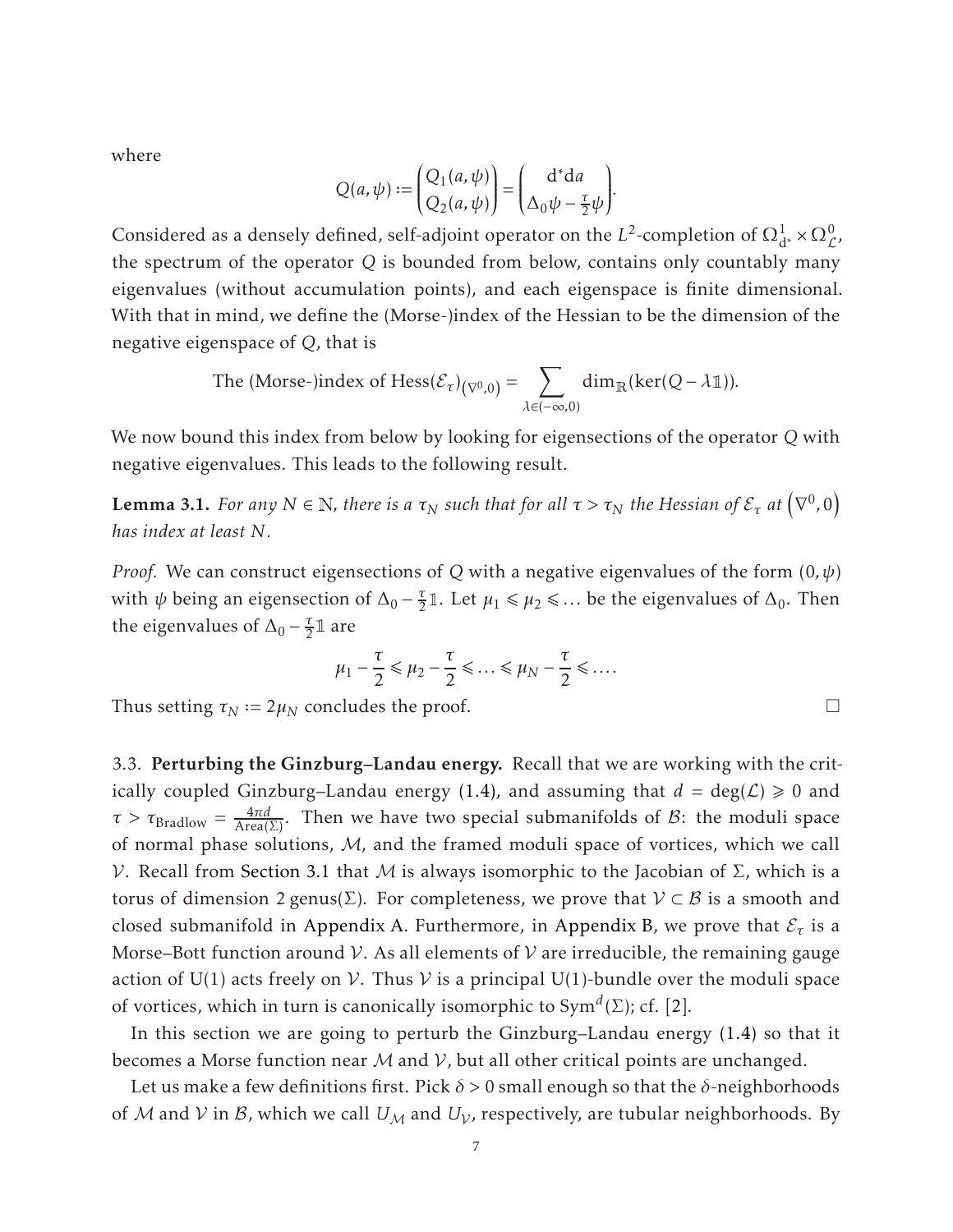[\[12,](#page-29-1) Main Theorem 4], we can assume that  $\mathcal{E}_{\tau}$  has no critical points in  $(U_{\mathcal{M}} \cap U_{\mathcal{V}})$  –  $(\mathcal{M} \cap \mathcal{V})$ . Let  $\pi_M : U_M \to M$  and  $\pi_V : U_V \to V$  be the respective projections and let  $\chi_M$  and  $\chi_V$  are bump functions supported on  $U_M$  and  $U_V$ , respectively, and which take value 1 on the *δ*  $\frac{\partial}{\partial z}$ -neighborhoods  $U_{\mathcal{M}} \subset U_{\mathcal{M}}$  and  $U_{\mathcal{V}} \subset U_{\mathcal{V}}$  of  $\mathcal M$  and  $\mathcal V$ , respectively.

Pick perfect Morse functions  $f_M : \mathcal{M} \to \mathbb{R}$  and  $f_V : \mathcal{V} \to \mathbb{R}$ . Let  $x_1, \dots, x_k \in \mathcal{M}$  be the critical points of  $f_{\mathcal{M}}$ . For each  $i \in \{1, ..., k\}$ , pick  $\nabla_i \in x_i$ , let  $\chi_i$  be a further bump function on  $M$  around  $x_i$ . The support of  $\chi_i$  can be identified with a closed neighborhood of the origin in  $X$ . In that sense let  $\Pi_i$  be the  $L^2$ -orthogonal projection from supp $(\chi_i)$  onto  $\ker(\nabla_i^* \nabla_i - \frac{\tau}{2})$  $(\frac{\tau}{2}1)$ . Finally, for all  $\epsilon \in \mathbb{R}_+$ , let

$$
\mathcal{E}_{\tau}^{\epsilon} := \mathcal{E}_{\tau} + \epsilon \left( \chi_{\mathcal{M}} \left( f_{\mathcal{M}} \circ \pi_{\mathcal{M}} + \sum_{i=1}^{k} \chi_{i} ||\Pi_{i}(\cdot)||_{L^{2}}^{2} \right) + \chi_{\mathcal{V}}(f_{\mathcal{V}} \circ \pi_{\mathcal{V}}) \right).
$$

<span id="page-7-0"></span>The main result of this section is the following:

**Theorem 3.2.** After potentially shrinking  $\delta > 0$ , there is  $\epsilon_0 > 0$ , such that for all  $\epsilon \in (0, \epsilon_0)$ ,  $\mathcal{E}^{\epsilon}_{\tau}$  $i$ s a Morse function on  $U_{\mathcal{M}}\cup U_{\mathcal{V}}$  and away from  $\mathcal{M}\cup\mathcal{V}$  the critical points of  $\mathcal{E}_{\tau}$  coincide with *those of*  $\mathcal{E}_{\tau}$ *.* 

*Proof.* First of all, for all  $\epsilon \in \mathbb{R}_+$ , the function  $\mathcal{E}^{\epsilon}_{\tau}$  is smooth on  $\mathcal{B}$ .

Note that being a critical point is a local property. Since

$$
\mathcal{B}=(\mathcal{B}-(U_{\mathcal{M}}\cup U_{\mathcal{V}}))\cup \left((U_{\mathcal{M}}\cup U_{\mathcal{V}})-\left(\widetilde{U}_{\mathcal{M}}\cup \widetilde{U}_{\mathcal{V}}\right)\right)\cup \left(\widetilde{U}_{\mathcal{M}}\cup \widetilde{U}_{\mathcal{V}}\right)\!,
$$

and this decomposition is disjoint, it is enough to prove the claim by considering the critical points in the three components separately.

On  $\mathcal{B}$  – ( $U_M \cup U_V$ ), for any Morse function we have  $\mathcal{E}_{\tau} = \mathcal{E}_{\tau}^{\epsilon}$ , so the claim holds.

Let us treat the vicinity of M, that is,  $U_M$ , first. For all  $i \in \{1, ..., k\}$ ,  $x_i$  is a critical point of  $\mathcal{E}_{\tau}^{\epsilon}$ , since on  $\chi_i^{-1}(1)$  (which  $x_i$  is an element of), we have

$$
(D\mathcal{E}_{\tau}^{\epsilon})_{x_i} = (D\mathcal{E}_{\tau})_{x_i} + \epsilon \Big( (D(f_{\mathcal{M}} \circ \pi_{\mathcal{M}}))_{x_i} + D\Big(||\Pi_i(\cdot)||_{L^2}^2\Big)_{x_i}\Big) = 0 + 0 + 2\langle \Pi_i(x_i)|\cdot \rangle = 0,
$$

since  $\Pi_i(x_i) = 0$ . Furthermore

$$
\begin{aligned} \operatorname{Hess}_{x_i}(\mathcal{E}_{\tau}^{\epsilon}) &= \operatorname{Hess}_{x_i}(\mathcal{E}_{\tau}) + \epsilon \operatorname{Hess}_{x_i}(f_{\mathcal{M}} \circ \pi_{\mathcal{M}}) + \epsilon \operatorname{Hess}_{x_i} \left( \|\Pi_i(\cdot)\|_{L^2}^2 \right) \\ &= \operatorname{Hess}_{x_i}(\mathcal{E}_{\tau}) + \epsilon \operatorname{Hess}_{x_i}(f_{\mathcal{M}} \circ \pi_{\mathcal{M}}) + 2\epsilon \langle \Pi_i(\cdot)|\Pi_i(\cdot) \rangle. \end{aligned}
$$

For  $\epsilon$  small, but nonzero, this is nondegenerate, in fact,  $\mathcal{E}^{\epsilon}_{\tau}$  satisfies the conditions of [\[7,](#page-29-11) Definition 1.9], and thus we can apply [\[7,](#page-29-11) Theorem 2.14] to get a neighborhood, *B<sup>i</sup>* , of *x*<sub>*i*</sub> in *B* in which the only critical point of  $\mathcal{E}^{\epsilon}_{\tau}$  is *x*<sub>*i*</sub>.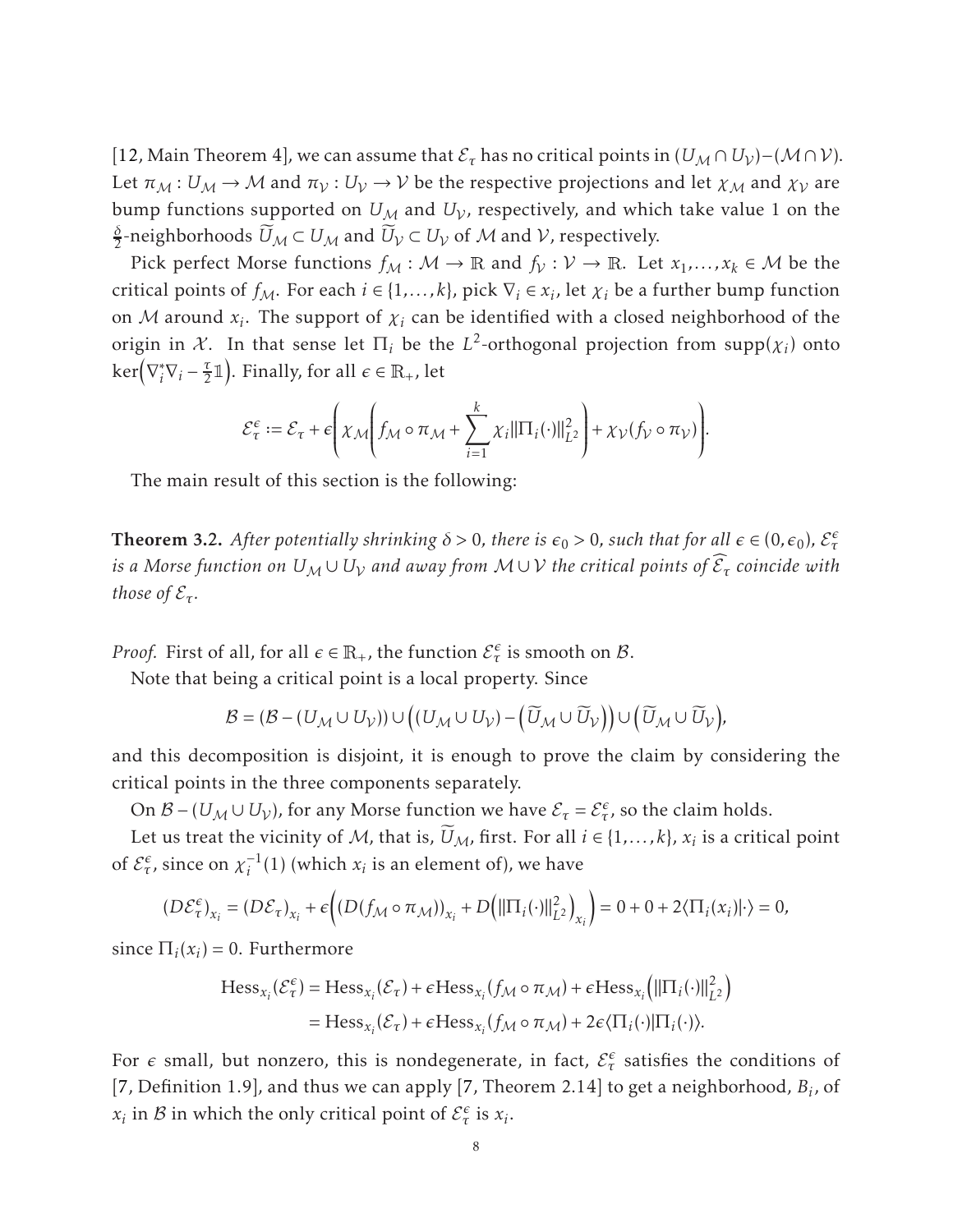Furthermore, for all  $x \in \mathcal{M} - \bigcup_{i=1}^{k} B_i$  we can choose a small neighborhood of  $x$  in  $\mathcal{B}$  on which  $D\mathcal{E}_{\tau}^{\epsilon}$  is nonzero for the following reason: If this claim was not true, we could pick a sequence of field configurations  $(y_n)_{n\in\mathbb{N}}$  in  $\mathcal B$  such that

$$
\lim_{n \to \infty} y_n = x, \quad \& \quad \forall n \in \mathbb{N} : (D\mathcal{E}_\tau^\epsilon)_{y_n} = 0.
$$

For *n* large enough, we can assume that  $\chi_V(y_n) = 0$ , thus we omit that term. Similarly, we can assume that  $\chi_{\mathcal{M}}(y_n) = 1$ , and  $(D\chi_{\mathcal{M}})_{y_n} = 0$ . Thus, for  $n \gg 1$ , we get

$$
(D\mathcal{E}_{\tau})_{y_n} = -\epsilon D \Biggl( \chi_{\mathcal{M}} \Biggl( f_{\mathcal{M}} \circ \pi_{\mathcal{M}} + \sum_{i=1}^{k} \chi_{i} ||\Pi_{i}(\cdot)||_{L^{2}}^{2} \Biggr) + \chi_{\mathcal{V}}(f_{\mathcal{V}} \circ \pi_{\mathcal{V}}) \Biggr)_{y_n} = -\epsilon \Biggl( (D\chi_{\mathcal{M}})_{y_n} f_{\mathcal{M}}(\pi_{\mathcal{M}}(y_n)) + \chi_{\mathcal{M}}(y_n) (D(f_{\mathcal{M}} \circ \pi_{\mathcal{M}}))_{y_n} \Biggr) - \epsilon \sum_{i=1}^{k} \Biggl( (D\chi_{i})_{y_n} ||\Pi_{i}(y_n)||_{L^{2}}^{2} + \chi_{i}(y_n) D \Biggl( ||\Pi_{i}(\cdot)||_{L^{2}}^{2} \Biggr)_{y_n} \Biggr) = -\epsilon \Biggl( (D(f_{\mathcal{M}} \circ \pi_{\mathcal{M}}))_{y_n} - \sum_{i=1}^{k} \Biggl( (D\chi_{i})_{y_n} ||\Pi_{i}(y_n)||_{L^{2}}^{2} + \chi_{i}(y_n) D \Biggl( ||\Pi_{i}(\cdot)||_{L^{2}}^{2} \Biggr)_{y_n} \Biggr) \Biggr).
$$

Taking the limit, and using that  $\|\Pi_i(x)\|_{L^2} = 0$ , we get

$$
0 = (D\mathcal{E}_{\tau})_x = -\epsilon \Bigg( (D(f_{\mathcal{M}} \circ \pi_{\mathcal{M}}))_x + \sum_{i=1}^n \chi_i(x) D\bigg( \|\Pi_i(\cdot)\|_{L^2}^2 \bigg)_x \Bigg).
$$

Since  $x \in M$  is not a critical point of  $f_M$ , we can pick  $v \in T_xM$  is such that  $D(f_M \circ \pi_M)(v) \neq$ 0, and thus we get

$$
0 = (D\mathcal{E}_{\tau})(v) = -\epsilon \left( D(f_{\mathcal{M}} \circ \pi_{\mathcal{M}})(v) + \sum_{i=1}^{n} \chi_i(x) D\left( ||\Pi_i(\cdot)||_{L^2}^2\right)(v) \right) = -\epsilon D(f_{\mathcal{M}} \circ \pi_{\mathcal{M}})(v) \neq 0,
$$

which is a contradiction. Using these neighborhoods together with the ones we got for  $x_1, \ldots, x_k$  via [\[7,](#page-29-11) Theorem 2.4], we get an open cover of the compact set M. We can thus pick a finite cover and then be able to shrink  $\delta$  so that  $\widetilde{U}_M$  is contained in this neighborhood.

Let us investigate  $\widetilde{U}_v$  now. For all  $x \in V$ , we get

$$
(D\mathcal{E}_{\tau}^{\epsilon})_x = (D\mathcal{E}_{\tau})_x + \epsilon (D(f_{\mathcal{V}} \circ \pi_{\mathcal{V}}))_x = \epsilon (Df_{\mathcal{V}})_x.
$$

Thus the critical points of  $\mathcal{E}^{\epsilon}_{\tau}$  on  $\mathcal V$  are the same as those of  $f_{\mathcal V}$ . If  $x \in \text{Crit}(f_{\mathcal V})$ , then

$$
\text{Hess}_x(\mathcal{E}^{\epsilon}_\tau) = \text{Hess}_x(\mathcal{E}_\tau) + \epsilon \text{Hess}_x(f_\mathcal{V} \circ \pi_\mathcal{V}).
$$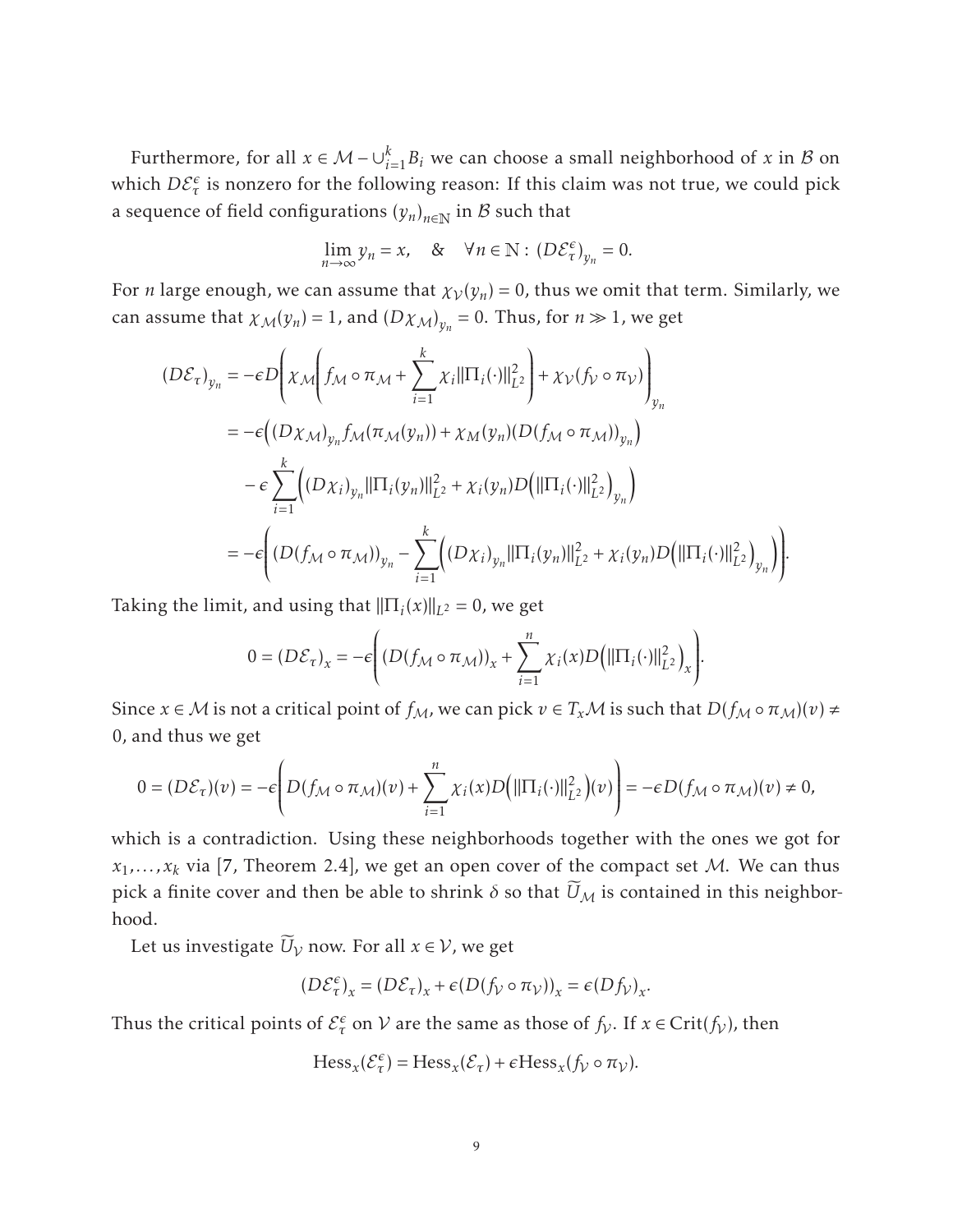Using [Corollary B.2,](#page-28-0) we have that the kernel of the first term is exactly the image of the second, we get that  $Hess_x(\mathcal{E}^{\epsilon}_{\tau})$  is nondegenerate. Since *x* is an isolated critical point of  $f_V$ , we get that  $\mathcal{E}^{\epsilon}_{\tau}$  is a Morse function near *x*. If  $x \in \mathcal{V}$  is away from the critical set of  $f_{\mathcal{V}}$ , then we can find small neighborhoods, as in the case of M, so that  $\mathcal{E}^{\epsilon}_{\tau}$  is has no critical points in them. Thus again we are able to shrink  $\delta$  so that  $\widetilde{U}_V$  – Crit( $f_V$ ) contains no critical points of  $\mathcal{E}_{\tau}$ .

The only region left to investigate is  $(U_{\mathcal{M}}\cup U_{\mathcal{V}})-\left(\widetilde{U}_{\mathcal{M}}\cup \widetilde{U}_{\mathcal{V}}\right)$ . Given that  $(U_{\mathcal{M}}\cup U_{\mathcal{V}})-1$  $(\mathcal{M} \cup \mathcal{V})$  contains no critical point of  $\mathcal{E}_{\tau}$  and  $\mathcal{E}_{\tau}$  is Palais–Smale, we can assume that  $|D\mathcal{E}_{\tau}|$ is uniformly bounded below by a positive number on  $(U_{\mathcal{M}}\cup U_{\mathcal{V}})-\big(\widetilde{U}_{\mathcal{M}}\cup \widetilde{U}_{\mathcal{V}}\big).$  Thus if

$$
\epsilon_0 < \frac{1}{2} \min \left( \left\{ \inf_{U_{\mathcal{M}} - \widetilde{U}_{\mathcal{M}}} \frac{|D \mathcal{E}_{\tau}|}{\left| D \left( \chi_{\mathcal{M}} \left( f_{\mathcal{M}} \circ \pi_{\mathcal{M}} + \sum_{i=1}^k \chi_i ||\Pi_i(\cdot)||_{L^2}^2 \right) \right) \right|}, \inf_{U_{\mathcal{V}} - \widetilde{U}_{\mathcal{V}}} \frac{|D \mathcal{E}_{\tau}|}{\left| D \left( \chi_{\mathcal{V}} \pi_{\mathcal{V}}^* f_{\mathcal{V}} \right) \right|} \right) \right)
$$

then for any  $x \in U_{\mathcal{M}} - U_{\mathcal{M}}$  and  $\epsilon \in (0, \epsilon_0)$ , we have

$$
\left| (D\mathcal{E}^{\epsilon}_\tau)_x \right| \geq \left| (D\mathcal{E}_\tau)_x \right| - \epsilon \left| D \left( \chi_{\mathcal{M}} \left( f_{\mathcal{M}} \circ \pi_{\mathcal{M}} + \sum_{i=1}^k \chi_i ||\Pi_i(\cdot)||_{L^2}^2 \right) \right) \right|_x \geq \frac{1}{2} \inf_{U_{\mathcal{M}} - \widetilde{U}_{\mathcal{M}}} |D\mathcal{E}_\tau| > 0.
$$

Similarly, for any  $x \in U_V - U_V$  and  $\epsilon \in (0, \epsilon_0)$ , we have

$$
\left| (D\mathcal{E}_{\tau}^{\epsilon})_{x} \right| \geq \left| (D\mathcal{E}_{\tau})_{x} \right| - \epsilon \left| D(\chi_{\mathcal{V}}f_{\mathcal{V}} \circ \pi_{\mathcal{V}})_{x} \right| \geq \frac{1}{2} \inf_{U_{\mathcal{V}} - \widetilde{U}_{\mathcal{V}}} |D\mathcal{E}_{\tau}| > 0.
$$

Thus  $(U_{\mathcal{M}}\cup U_{\mathcal{V}})-\left(\widetilde{U}_{\mathcal{M}}\cup\widetilde{U}_{\mathcal{V}}\right)$  contains no critical point of  $\mathcal{E}^\epsilon_\tau.$  This concludes the proof.  $\;\;\Box$ 

3.4. The topology of the configuration space. In order to be able to use Morse Theory using  $\mathcal{E}_{\tau}^{\epsilon}$ , in this section, we study the (weak) homotopy type of  $\mathcal{B}$ .

Recall that  $\beta$  is defined in [equation \(3.2\)](#page-5-1) as the quotient of  $\mathcal X$  by  $\mathcal G_0$ , which consists of the gauge transformations that are the identity at an initially chosen base point  $x_0 \in$ Σ. In particular,  $H^1(Σ; ℤ)$  →  $\mathcal{G}_0$  as harmonic, U(1)-valued functions (that vanish at *x*<sub>0</sub>). Moreover  $G \cong G_0 \times U(1)$ . Fix another base point  $[*] \in \mathbb{CP}^{\infty}$  and let  $\text{Map}^0(\Sigma, \mathbb{CP}^{\infty})_{\mathcal{L}}$  be the space of base point preserving maps that pullback the generator of  $H^2(\mathbb{CP}^\infty,\mathbb{Z})$  to  $c_1(\mathcal{L}) \in H^2(\Sigma, \mathbb{Z})$  equipped with the compact open topology. The following result from [\[6,](#page-29-12) Proposition 5.1.4] computes the weak rational homotopy type of  $\beta$ .

**Lemma 3.3.** *There is a weak rational homotopy equivalence*  $B \cong_{\mathbb{Q}} Map^0(\Sigma, \mathbb{CP}^\infty)_\mathcal{L}$ *.* 

<span id="page-9-0"></span>Thus we have the following result as well.

**Corollary 3.4.** *There is a rational weak homotopy equivalence*  $B \cong_{\mathbb{Q}} K(H^1(\Sigma, \mathbb{Z}), 1)$ *.*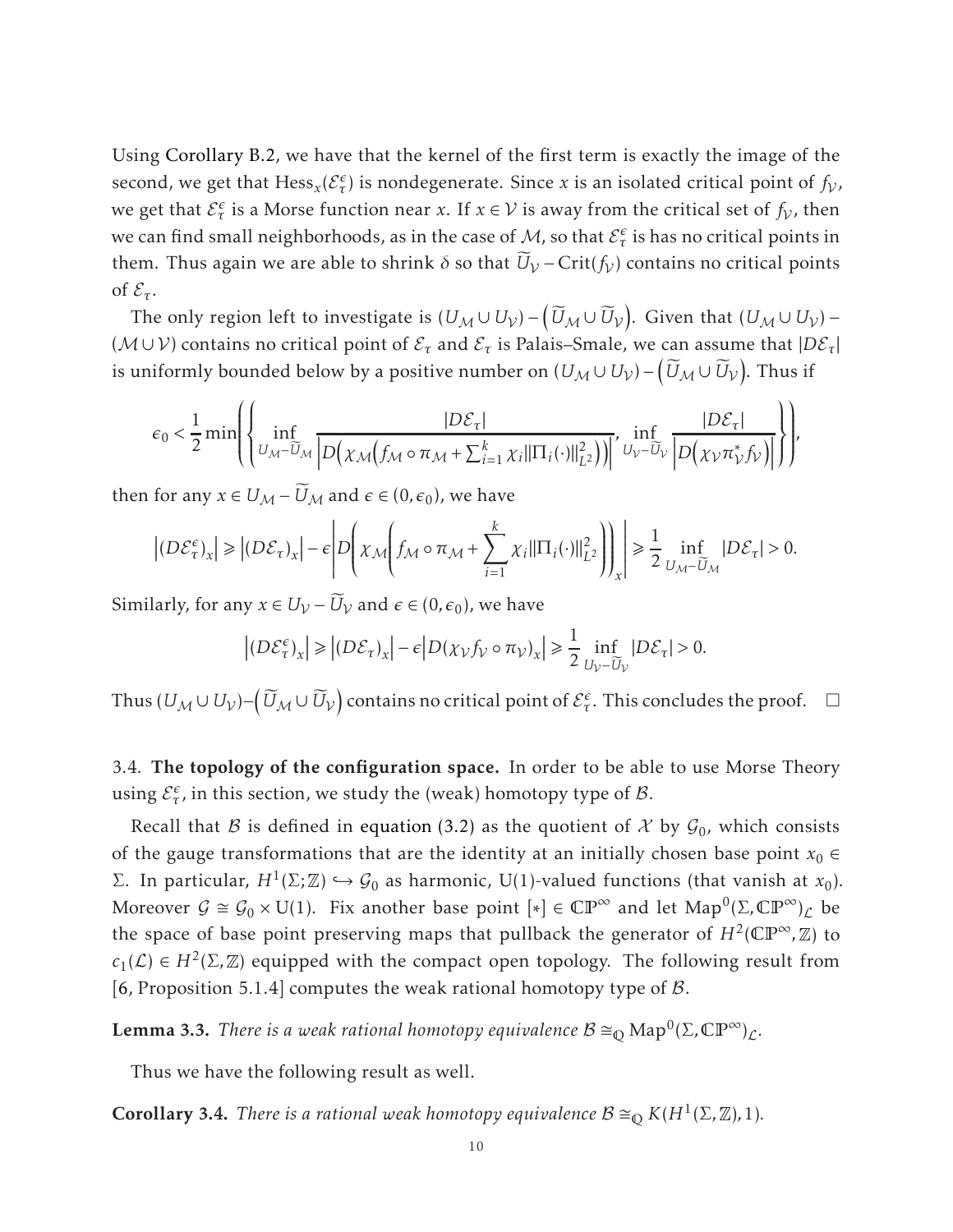*Proof.* The strategy we follow uses the long exact sequence of homotopy groups induced by the fibration

(3.3) 
$$
\text{Map}^{0}(\Sigma, \mathbb{CP}^{\infty}) \rightarrow \text{Map}(\Sigma, \mathbb{CP}^{\infty})
$$

$$
\downarrow
$$

$$
\mathbb{CP}^{\infty},
$$

and a theorem of René Thom to compute  $\text{Map}(\Sigma, \mathbb{CP}^{\infty})$ . This says that for  $m \in \mathbb{N}$ 

<span id="page-10-0"></span>
$$
\mathrm{Map}(\Sigma, K(\mathbb{Z}, m))) \cong_{\mathbb{Q}} \prod_{j=0}^{l} K(H^{j}(\Sigma, \mathbb{Z}), m-j).
$$

As  $\mathbb{CP}^{\infty} = K(\mathbb{Z}, 2)$ , when applied to the case at hand we find

<span id="page-10-1"></span>(3.4) Map(
$$
\Sigma
$$
,  $\mathbb{CP}^{\infty}$ )  $\cong_{\mathbb{Q}} K(H^{0}(\Sigma, \mathbb{Z}), 2) \times K(H^{1}(\Sigma, \mathbb{Z}), 1) \times K(H^{2}(\Sigma, \mathbb{Z}), 0).$ 

Then the long exact sequence in rational homotopy groups induced by the fibration [\(3.3\)](#page-10-0) gives  $\pi_k^{\mathbb{Q}}$  $R_k^{\mathbb{Q}}(\text{Map}^0(\Sigma, \mathbb{CP}^\infty)) = \pi_k^{\mathbb{Q}}$  $_{k}^{\mathbb{Q}}(\text{Map}(\Sigma,\mathbb{CP}^{\infty}))$  for  $k \neq 1,2$ . On the other hand, for these values of *k* we find instead that

$$
0 \to \pi_2^{\mathbb{Q}}(\text{Map}^0) \xrightarrow{i} \pi_2^{\mathbb{Q}}(\text{Map}) \xrightarrow{\text{ev}} \pi_2^{\mathbb{Q}}(\mathbb{CP}^{\infty}) \to \pi_1^{\mathbb{Q}}(\text{Map}^0) \xrightarrow{j} \pi_1^{\mathbb{Q}}(\text{Map}) \to 0,
$$

where Map := Map( $\Sigma$ ,  $\mathbb{CP}^{\infty}$ ) and Map<sup>0</sup> := Map<sup>0</sup>( $\Sigma$ ,  $\mathbb{CP}^{\infty}$ ). From this we now prove that ev is an isomorphism. Indeed, if the map  $g : S^2 \to \mathbb{CP}^\infty$  generates  $\pi_2(\mathbb{CP}^\infty)$ , we can consider the map  $\widetilde{g}: S^2 \to \text{Map}(\Sigma, \mathbb{CP}^\infty)$  which for  $s \in S^2$  yields the constant map

$$
\widetilde{g}_s : \Sigma \to \mathbb{CP}^\infty,
$$

with  $\widetilde{g}_s(x) = g(s)$  for all  $x \in \Sigma$ . Then  $ev(\widetilde{g}) := ev \circ \widetilde{g} = g$  and so

$$
ev: \pi_2^{\mathbb{Q}}(\text{Map}) \to \pi_2^{\mathbb{Q}}(\mathbb{CP}^{\infty}) \cong \mathbb{Q},
$$

is surjective. Given that  $\pi_n(X \times Y) \cong \pi_n(X) \times \pi_n(Y)$  for any topological spaces *X*, *Y*, we find from [equation \(3.4\)](#page-10-1) that  $\pi_2^{\mathbb{Q}}$  $_2^{\mathbb{Q}}$ (Map)  $\cong$  Q. Hence,

$$
\pi_2^{\mathbb{Q}}(\text{Map}) \cong \mathbb{Q} \cong \pi_2^{\mathbb{Q}}(\mathbb{C}\mathbb{P}^{\infty}),
$$

ev is therefore also injective and so

$$
\pi_2^{\mathbb{Q}}(\text{Map}^0)=0.
$$

Finally, we conclude that  $\pi_1^\mathbb{Q}$  $_{1}^{\mathbb{Q}}(\text{Map}^0) \cong \pi_1^{\mathbb{Q}}$  $\frac{1}{1}$ (Map) which together with the above gives

$$
\text{Map}^0 \cong_{\mathbb{Q}} K(H^1(\Sigma, \mathbb{Z}), 1) \times K(H^2(\Sigma, \mathbb{Z}), 0).
$$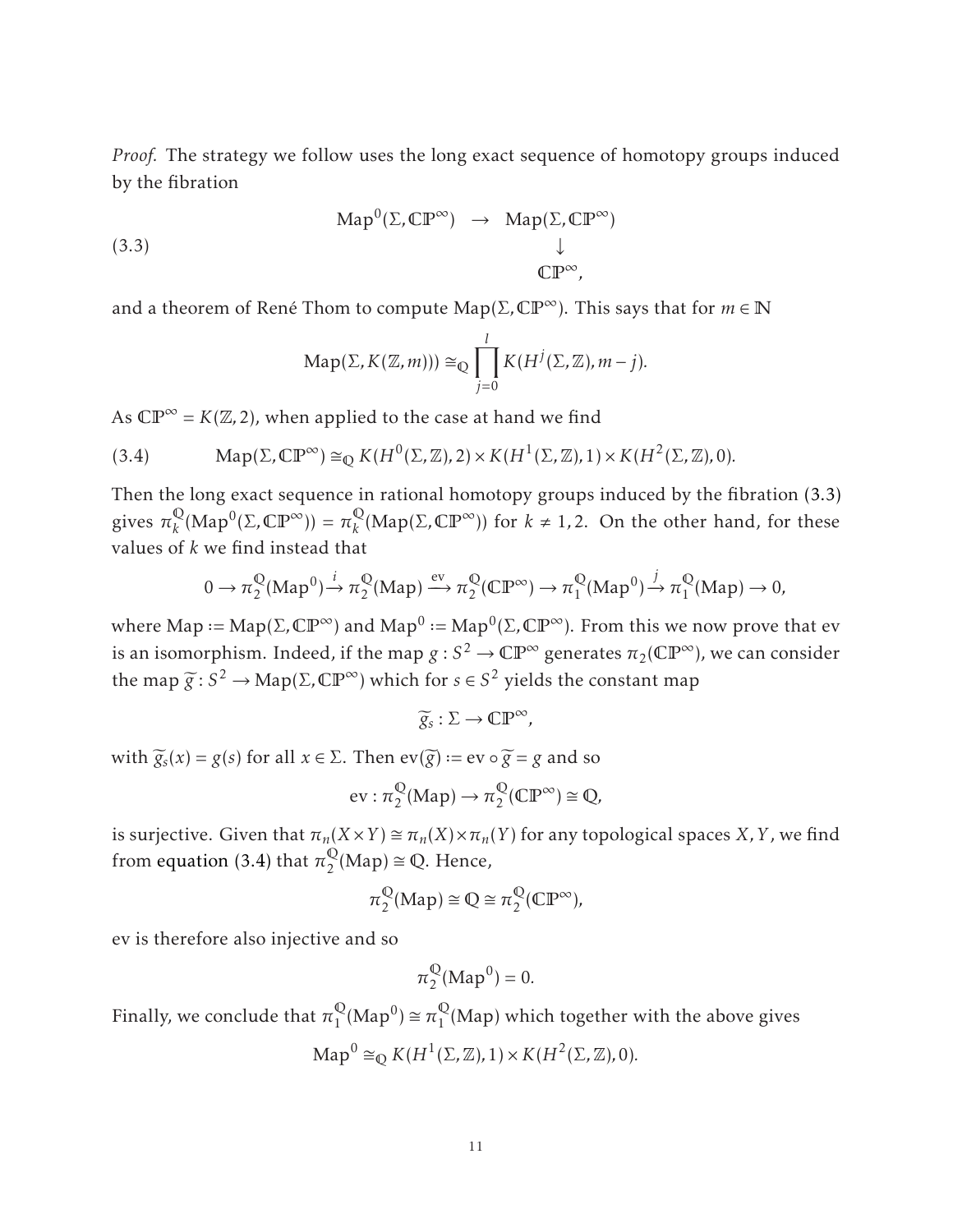Notice that the implied fact that  $\pi_0(\mathrm{Map}^0(\Sigma, \mathbb{CP}^{\infty}) = H^2(\Sigma, \mathbb{Z})$ , constitutes the statement that  $\mathcal L$  is topologically determined by  $c_1(\mathcal L)$  and so

$$
\mathcal{B} \cong_{\mathbb{Q}} \mathrm{Map}^0(\Sigma, \mathbb{CP}^{\infty})_{\mathcal{L}} \cong_{\mathbb{Q}} K(H^1(\Sigma, \mathbb{Z}), 1),
$$

as claimed in the statement.

3.5. New Ginzburg–Landau fields. In this subsection we complete the argument showing the existence of other Ginzburg–Landau fields than those in  $M$  or  $V$ .

*Proof of [Main Theorem 1:](#page-2-0)* Arguing by contradiction, suppose that the only critical points of  $\mathcal{E}_{\tau}$  are those in  $M \cup \mathcal{V}$ . In particular, [Theorem 3.2](#page-7-0) applies. Then we have that  $\mathcal{E}_{\tau}(\mathcal{V})$  <  $\mathcal{E}_{\tau}(\mathcal{M})$  and there is a perturbation  $\mathcal{E}_{\tau}^{\epsilon}$  as above with

$$
\sup_{\mathcal{V}} \mathcal{E}_{\tau}^{\epsilon} < \inf_{\mathcal{M}} \mathcal{E}_{\tau}^{\epsilon},
$$

and whose critical points coincide with those of the perturbations  $f_M$  and  $f_V$  on M and V, respectively. Furthermore, by construction the function  $\mathcal{E}_{\tau}^{\epsilon}$  is Morse and we can perturb the metric so that the resulting pair is Morse–Smale (that is, the descending flow lines intersect transversely, cf. [\[1,](#page-29-13) Section 2.12], and the function is Palais–Smale). Hence, its Morse–Witten complex must compute the singular cohomology of B. However, by [Lemma 3.1,](#page-6-0) we know that for any integer *N*, there is  $\tau_N > 0$  such that for all  $\tau > \tau_N$  the index of M is at least N which then implies that the index of  $\mathcal{E}^{\epsilon}_{\tau}$  at any of the critical points in <sup>M</sup> is at least *<sup>N</sup>*. Indeed, the index does not decrease under sufficiently small perturbations and so we can choose  $\epsilon$  small enough so that the number of negative eigenvalues of  $Hess(\mathcal{E}_{\tau})$  and  $Hess(\mathcal{E}_{\tau}^{\epsilon})$  at the critical points of  $\mathcal{E}_{\tau}^{\epsilon}$  are the same. On the other hand, as  $\mathcal E$  attains its absolute minimum at  $\mathcal V$ , the index of any of the critical points of  $\mathcal E^{\epsilon}_{\tau}$ in V coincides with the index of  $f_M$  which is at most  $2d + 1 = \dim_{\mathbb{R}}(\mathcal{V})$ . Given that for any positive  $\delta < \mathcal{E}_{\tau}(\mathcal{M}) - \mathcal{E}_{\tau}(\mathcal{V})$  we have a retraction

$$
\mathcal{E}_{\tau}^{-1}(-\infty, \mathcal{E}_{\tau}(\mathcal{V}) + \delta] \cong \mathcal{V}.
$$

Thus, the top degree cohomology class of V induces a nonzero class in the degree  $2d + 1$ Morse–Witten cohomology of  $\mathcal{E}^{-1}_\tau(-\infty,\mathcal{E}_\tau(\mathcal{V})+\delta]$ . Thus, there is a closed  $c_{2d+1} \in C^*_{MW}(\mathcal{E}_\tau)$ of the Morse–Witten complex of  $\mathcal{E}^{-1}_{\tau}(-\infty,\mathcal{E}_{\tau}(\mathcal{V})+\delta]$  which does not vanish in cohomology and so defines a nontrivial class

$$
[c_{2d+1}] \in H^{2d+1}_{MW}(\mathcal{E}_{\tau}, \mathcal{E}_{\tau}^{-1}(-\infty, \mathcal{E}_{\tau}(\mathcal{V}) + \delta]).
$$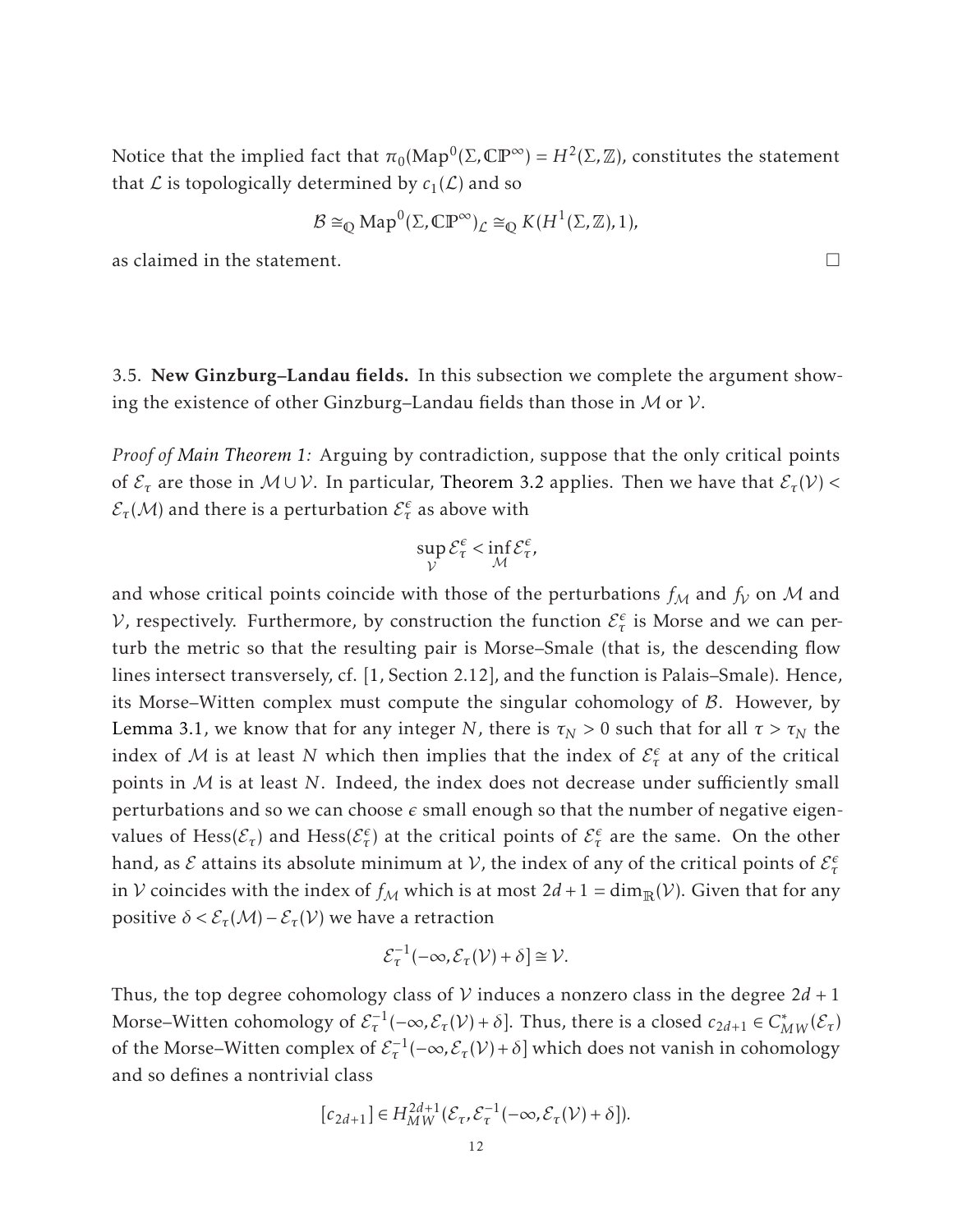However, by [Corollary 3.4,](#page-9-0)  $\mathcal{B} \cong_{\mathbb{Q}} K(H^1(\Sigma, \mathbb{Z}), 1)$ , which has trivial cohomology in degrees above 2 genus(Σ). Hence, if  $d \ge \text{genus}(\Sigma)$ , the class  $[c_{2d+1}]$  must vanish in the Morse– Witten cohomology of  $\beta$ , that is

$$
[c_{2d+1}] = 0 \in H_{MW}^{2d+1}(\mathcal{E}_{\tau}, \mathcal{B}).
$$

Hence, there must exist  $c_{2d+2} \in C^{2d+2}(\mathcal{E}_{\tau}, \mathcal{B})$  such that  $\partial c_{2d+2} = c_{2d+1}$  which is impossible if  $N > 2d + 2$ . This contradicts the hypothesis that there are no other critical points of  $\mathcal{E}_{\tau}$ other than those in  $M \cup V$ . Iterating this procedure we deduce the existence of at least  $k = N - (2d + 2)$  other critical points of B.

Remark 3.5. *An argument, similar to the one above, can be carried out to prove the existence of nonminimal and irreducible Ginzburg–Landau fields on higher dimensional Kahler manifolds ¨* (*X,ω,g*) *and for certain line bundles. Indeed the higher dimensional setting, one can introduce a modified Ginzburg–Landau energy (see [equation](#page-22-0)* (5.13)*) that is Palais–Smale and has the same critical set as the original function (cf.* [\[13,](#page-29-14) Section 5.1]*). Thus what is required for the same proof to hold is simply that the moduli spaces of vortices be smooth finite dimensional*  $m$ anifolds. This is the case, for example, when  $\pi_1(X)$  is finite or  $\mathcal{L} \otimes K_X^{-1}$  is a positive bundle (and thus X is projective). In both cases it is due to the fact that  $h^0(\mathcal{L})$  is constant on the Picard  $v$ ariety; in the first case it is due to the triviality of  $H^1(X; \mathcal{O}_X^*)$  and the second case is a corollary *of the Kobayashi Vanishing Theorem.*

#### 4. Instability of nonminimal solutions

<span id="page-12-0"></span>In this section we prove [Main Theorem 2.](#page-2-1)

The underlying manifold is again 2-dimensional, thus we write  $X = \Sigma$ , but otherwise use the notations of [Section 2.](#page-4-0) Let  $\kappa = \kappa_c = \frac{1}{\sqrt{2}}$  and  $d = c_1(\mathcal{L})[\Sigma] \in \mathbb{Z}$  which (without any loss of generality) we assume to be nonnegative. Recall that there is a *critical coupling*,  $\tau_{\text{Bradlow}} = \frac{4\pi d}{\text{Area}(\Sigma, g)}$ , such that when  $\tau > \tau_{\text{Bradlow}}$ , then the absolute minimizers of the Ginzburg–Landau energy [\(1.1\),](#page-1-0) called vortex fields, are characterized by the *vortex equations*

<span id="page-12-1"></span>(4.1a) 
$$
i * F_{\nabla} = \frac{1}{2} (\tau - |\phi|^2),
$$

<span id="page-12-2"></span>
$$
\overline{\partial}_{\nabla}\Phi = 0.
$$

In [\[12,](#page-29-1) Main Theorem 2] the first author showed that when  $\tau \le \tau_{\text{Bradlow}}$ , then the only critical points of the Ginzburg–Landau energy [\(1.1\)](#page-1-0) are the normal phase solutions, which in this case are also absolute minimizers.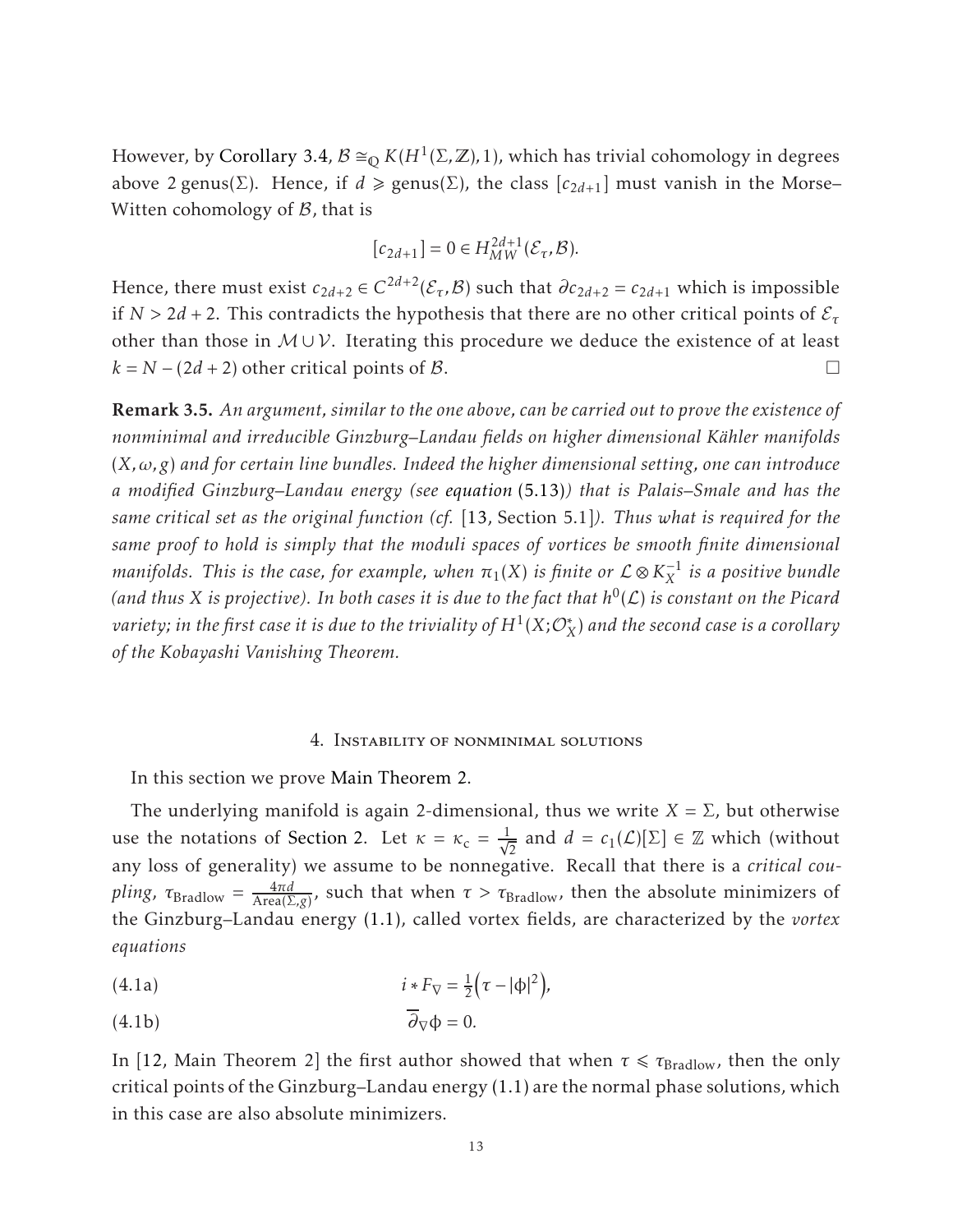Absolute minimizers are necessarily *stable*. We now show that when *τ >* 0, then other critical points (for example, the ones given in [Main Theorems 1](#page-2-0) and [3\)](#page-2-2) are necessarily *unstable*. Recall that we call a critical point *irreducible*, if φ is not (identically) zero.

*Proof of [Main Theorem 2:](#page-2-1)* The first claim was proved in [\[12,](#page-29-1) Main Theorem 2].

Let us assume that  $\tau > \tau_{\text{Bradlow}}$ . By [\[2,](#page-29-3) Proposition 2.1], we have the following "Bogomolny trick" for *all*  $(\nabla, \phi)$ :

<span id="page-13-2"></span>(4.2) 
$$
\mathcal{E}_{\tau,\kappa_c}(\nabla,\phi)=\int\limits_{\Sigma}\bigg(2|\overline{\partial}_{\nabla}\phi|^2+\Big|i*F_{\nabla}-\frac{1}{2}\Big(\tau-|\phi|^2\Big)\bigg|^2\bigg)\mathrm{vol}_g+2\pi\tau d.
$$

This equality proves that solutions of the vortex [equations \(4.1a\)](#page-12-1) and [\(4.1b\)](#page-12-2) are, in fact, absolute minimizers of the Ginzburg–Landau energy [\(1.1\).](#page-1-0)

Let  $(\nabla, \phi)$  now be an irreducible critical point that is not a solution to the vortex [equations \(4.1a\)](#page-12-1) and [\(4.1b\).](#page-12-2) We now construct energy-decreasing directions for (∇*,*φ). In order to do that let us investigate the following linear, elliptic PDE for  $(a, \psi) \in i\Omega^1 \times \Omega^0_{\mathcal{L}}$ :

<span id="page-13-0"></span>(4.3a) 
$$
(i * d + d^*)a + h(\psi, \phi) = 0,
$$

<span id="page-13-1"></span>(4.3b) 
$$
\overline{\partial}_{\nabla}\psi + a^{0,1}\phi = 0.
$$

Let the space of solutions of <mark>[equations \(4.3a\)](#page-13-0)</mark> and [\(4.3b\)](#page-13-1) be  $\mathcal{T}_{(\nabla,\varphi)}$ . We remark that when (∇*,*φ) is a vortex field, then [equations \(4.3a\)](#page-13-0) and [\(4.3b\)](#page-13-1) are exactly the linearizations of the vortex [equations \(4.1a\)](#page-12-1) and [\(4.1b\)](#page-12-2) with the Coulomb-type gauge fixing condition that (*a,*ψ) is *L* 2 -orthogonal to the gauge orbit through (∇*,*φ).

We show three things to complete the proof:

- (1)  $\mathcal{T}_{(\nabla,\phi)}$  has (real) dimension at least 2*d* + 2. In particular,  $\mathcal{T}_{(\nabla,\phi)}$  is nontrivial.
- (2)  $T_{(\nabla,\phi)}$  has a natural complex vector space structure.
- (3) Each complex line in  $T_{(\nabla,\phi)}$  has a real line that is a (strictly) energy-decreasing direction, meaning that (for *t* small enough):

(4.4) 
$$
\mathcal{E}_{\tau,\kappa_c}(\nabla + ta, \Phi + t\psi) < \mathcal{E}_{\tau,\kappa_c}(\nabla, \Phi).
$$

Let us write [equations \(4.3a\)](#page-13-0) and [\(4.3b\)](#page-13-1) as a single equation of the form

<span id="page-13-3"></span>
$$
\mathbb{L}_{(\nabla,\Phi)}(a,\psi)=0,
$$

where  $\mathbb{L}_{(\nabla,\varphi)}$  is a Dirac-type (that is, first order and elliptic) differential operator. The (real) Fredholm index of  $\mathbb{L}_{(\nabla,\phi)}$  is exactly 2*d*, which can be seen as follows:  $\mathbb{L}_{(\nabla,\phi)}$  is a compact perturbation of the Fredholm operator  $\mathbb{L}_{(\nabla,0)} = (i * d + d^*, \partial_{\nabla})$ . As  $\mathbb{L}_{(\nabla,0)}$  is a direct sum of two Fredholm operators, its Fredholm-index is the sum of the Fredholm-indices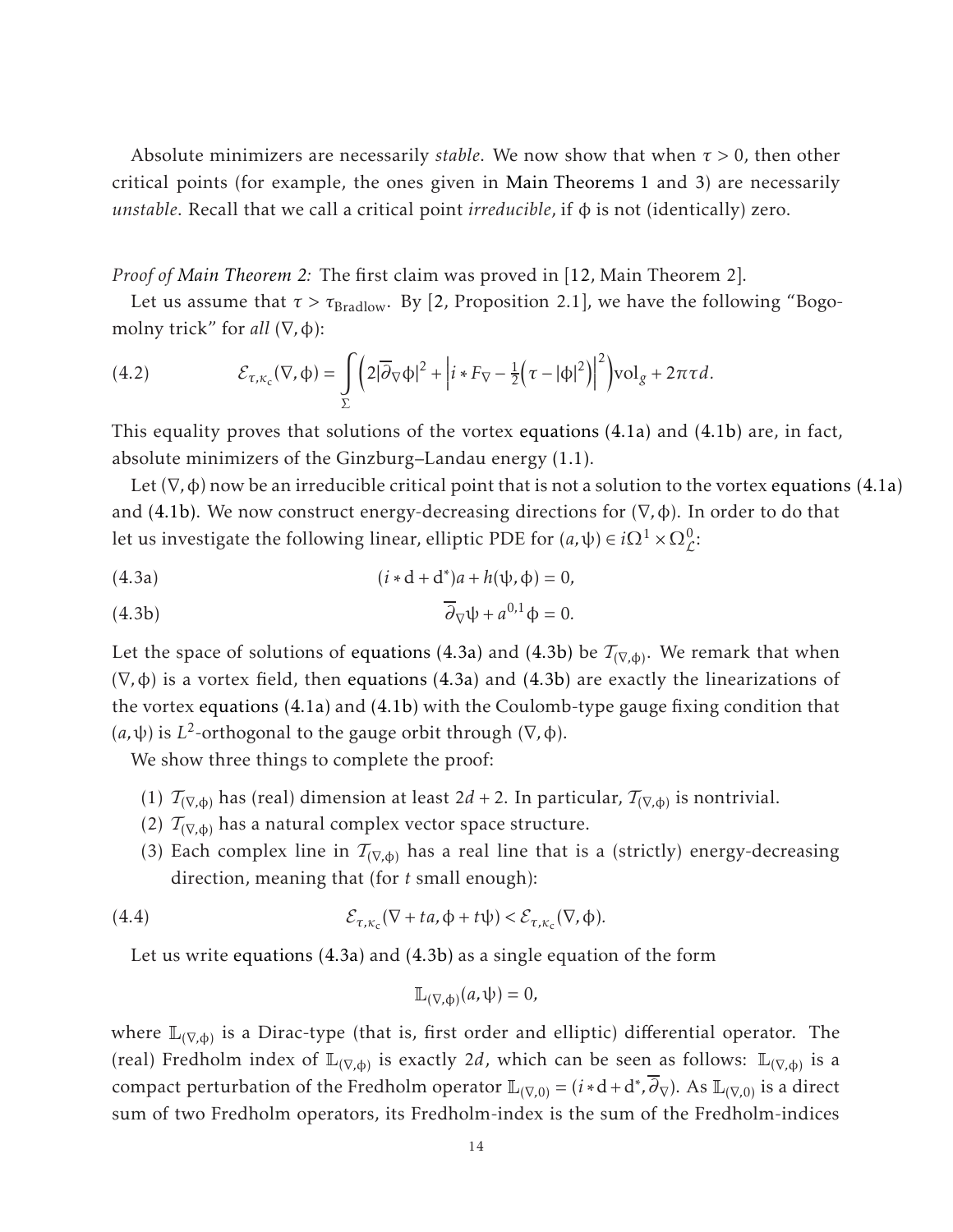of

$$
L_1 := i * d + d^* : i\Omega^1 \to \Omega^0 \otimes \mathbb{C},
$$
  

$$
L_2 := \overline{\partial}_{\nabla} : \Omega^0_{\mathcal{L}} \to \Omega^1_{\mathcal{L}}.
$$

It is easy to see that the kernel of *L*<sup>1</sup> consists of harmonic 1-form, while its cokernel consists of constant, complex functions only, thus

$$
index_{\mathbb{R}}(L_1) = 2 index_{\mathbb{C}}(L_1) = 2(genus(\Sigma) - 1).
$$

Finally, the kernel of  $L_2$  consists of holomorphic sections of  $L$ , while its cokernel consists of anti-holomorphic section of  $\mathcal{L} \otimes K_{\Sigma}^{-1}$ , thus has complex dimension  $h^0\Big($  $\mathcal{L}^{-1}\otimes K_{\Sigma}$ ). Hence the (complex) index of  $L_2$  is  $h^0(\mathcal{L}) - h^0(\mathcal{L})$  $\mathcal{L}^{-1}K_\Sigma$  ), and thus, by the Riemann–Roch Theorem, we get

$$
\mathrm{index}_{\mathbb{R}}(L_2) = 2(h^0(\mathcal{L}) - h^0(\mathcal{L}^{-1} \otimes K_{\Sigma})) = 2(d+1-\mathrm{genus}(\Sigma)).
$$

Thus

$$
\begin{aligned} \text{index}_{\mathbb{R}} \Big( \mathbb{L}_{(\nabla, \Phi)} \Big) &= \text{index}_{\mathbb{R}} \Big( \mathbb{L}_{(\nabla, 0)} \Big) \\ &= \text{index}_{\mathbb{R}} (L_1) + \text{index}_{\mathbb{R}} (L_2) \\ &= (2 \text{ genus} (\Sigma) - 2) + 2(d + 1 - \text{ genus} (\Sigma)) \\ &= 2d. \end{aligned}
$$

Hence  $\mathcal{T}_{(\nabla,\varphi)}$  is necessarily nontrivial if *d* > 0. Moreover, the Ginzburg–Landau [equations \(1.2a\)](#page-1-2) and [\(1.2b\)](#page-1-3) imply that the pair  $(f, \chi) = (i * F_{\nabla} - \frac{\tau}{2})$  $\frac{\tau}{2} + \frac{1}{2}$  $\frac{1}{2}$ |φ|<sup>2</sup>, 2∂<sub>∇</sub>φ) is in the cokernel of  $\mathbb{L}_{(\nabla,\phi)}$ . Furthermore, this pair is not zero, since (∇*,*φ) is not a vortex field, so the cokernel of <sup>L</sup>(∇*,*φ) is also nontrivial. Hence T(∇*,*φ) has (real) dimension at least 2*d* + 1 *>* 0.

Next we define the map *I* acting on  $(a, \psi) \in T_{(\nabla, \phi)}$  as

$$
I(a,\psi) := (*a,i\psi).
$$

Using that  $*^2a = -a$ ,  $(*a)^{0,1} = ia^{0,1}$ ,  $d^*a = -*d*a$ ,  $*da = *da$ , and  $h(i\psi, \phi) = -ih(\psi, \phi)$ , we see that *I* preserves  $\mathcal{T}_{(\nabla,\phi)}$ , and  $I^2=-\mathbb{1}_{\mathcal{T}_{(\nabla,\phi)}}.$  Thus *I* is a complex structure on  $\mathcal{T}_{(\nabla,\phi)}.$  Since  $\mathcal{T}_{(\nabla,\varphi)}$  is complex and has real dimension at least  $2d+1$ , it, in fact, has real dimension at least  $2d + 2$ . This proves the first two bullet points.

For any  $(a, \psi) \in i\Omega^1 \times \Omega^0_{\mathcal{L}}$  let us inspect the difference

$$
\delta \mathcal{E}(t) := \mathcal{E}_{\tau,\kappa_c}(\nabla + ta, \Phi + t\psi) - \mathcal{E}_{\tau,\kappa_c}(\nabla, \Phi).
$$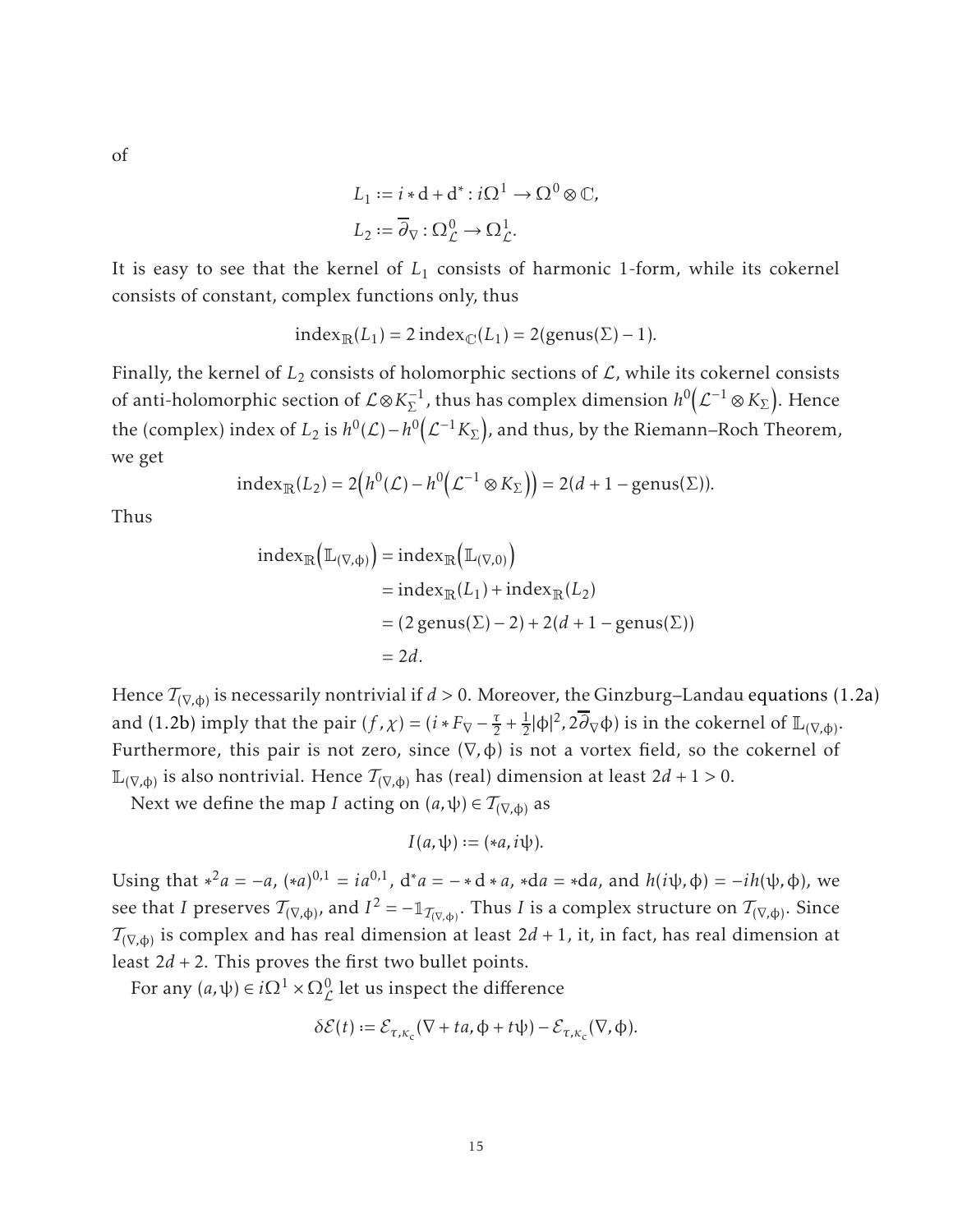The  $O(t)$  term vanishes, because  $(\nabla, \phi)$  is a critical point. The  $O(t^2)$  term can be computed using [equation \(4.2\)](#page-13-2) as

<span id="page-15-1"></span>(4.5)  
\n
$$
\lim_{t \to 0} \frac{\delta \mathcal{E}(t)}{t^2} = \int_{\Sigma} \left( 2 \left| \overline{\partial}_{\nabla} \psi + a^{0,1} \phi \right|^2 + 4 \text{Re} \left( \langle \overline{\partial}_{\nabla} \phi | a^{0,1} \psi \rangle \right) \right) \text{vol}_g + \int_{\Sigma} \left( \left( i \ast da + \text{Re} (h(\psi, \phi)) \right)^2 + \left( i \ast F_{\nabla} - \frac{1}{2} \left( \tau - |\phi|^2 \right) \right) |\psi|^2 \right) \text{vol}_g.
$$

Let us assume now that  $(a, \psi) \in T_{(\nabla, \phi)} - \{(0, 0)\}.$  Then we get

$$
\lim_{t \to 0} \frac{\delta \mathcal{E}(t)}{t^2} = 4 \underbrace{\int_{\Sigma} \text{Re}(\langle \overline{\partial}_{\nabla} \varphi | a^{0,1} \psi \rangle) \text{vol}_{g} + \int_{\Sigma} (i * F_{\nabla} - \frac{1}{2} (\tau - |\varphi|^2)) |\psi|^2 \text{ vol}_{g}}_{\mathcal{I}_{1}}.
$$

The first term,  $\mathcal{I}_1$ , is not invariant under the action of U(1) on  $\mathcal{T}_{(\nabla,\phi)}$ , instead if  $\mu \in$  U(1), then

$$
\mathrm{Re}\left(\langle\overline{\partial}_{\nabla}\varphi|(\mu a)^{0,1}(\mu \psi)\rangle\right)=\mathrm{Re}\left(\mu^2\langle\overline{\partial}_{\nabla}\varphi|a^{0,1}\psi\rangle\right).
$$

Thus if  $\int_{\Sigma} \langle \overline{\partial}_{\nabla} \phi | a^{0,1} \psi \rangle \text{vol}_g = r \exp(i\theta)$ , with  $r \ge 0$ , then let  $\mu = \exp(i(\pi - \theta)/2)$ , and change  $(a, \psi)$  to  $\mu(a, \psi)$ . With this  $\mathcal{I}_1 = -r \leq 0$ .

As opposed to  $\mathcal{I}_1$ , the second term,  $\mathcal{I}_2$ , is invariant under the action of U(1), and since (∇*,*φ) is irreducible, but not a vortex field, we have by [\[12,](#page-29-1) Lemma 4.1] that

$$
i * F_{\nabla} - \frac{1}{2} \left( \tau - |\phi|^2 \right) < 0,
$$

holds everywhere on  $\Sigma$ . Finally, note that since both  $\phi$  and  $(a, \psi)$  are both smooth and nonzero, then, using [equations \(4.3a\)](#page-13-0) and [\(4.3b\),](#page-13-1) we can show that  $\psi$  is also nonzero. Thus  $\mathcal{I}_2$  is strictly negative, which completes the proof of [inequality \(4.4\),](#page-13-3) and hence of the theorem.  $\Box$ 

We learned the proof of the last theorem of this section from Da Rong Cheng, who in turn claims that the key trick in the proof is rather well-known among experts of minimal submanifolds. In any case, we claim no ownership of the following result, but present it for the sake of completeness.

<span id="page-15-0"></span>Theorem 4.1. *Under the hypotheses above, let* (∇*,*φ) *be an irreducible critical point that is not a vortex field. Then the (real) Morse-index of the Ginzburg–Landau energy* [\(1.1\)](#page-1-0) *at* (∇*,*φ) *is at least*  $d + 1$ *.* 

*Proof.* Let  $H$  be the  $L^2$ -completion of the real pre-Hilbert space of pairs of imaginaryvalued 1-forms and section of  $\mathcal{L}$ , and let  $\mathbb H$  be the densely defined, self-adjoint operator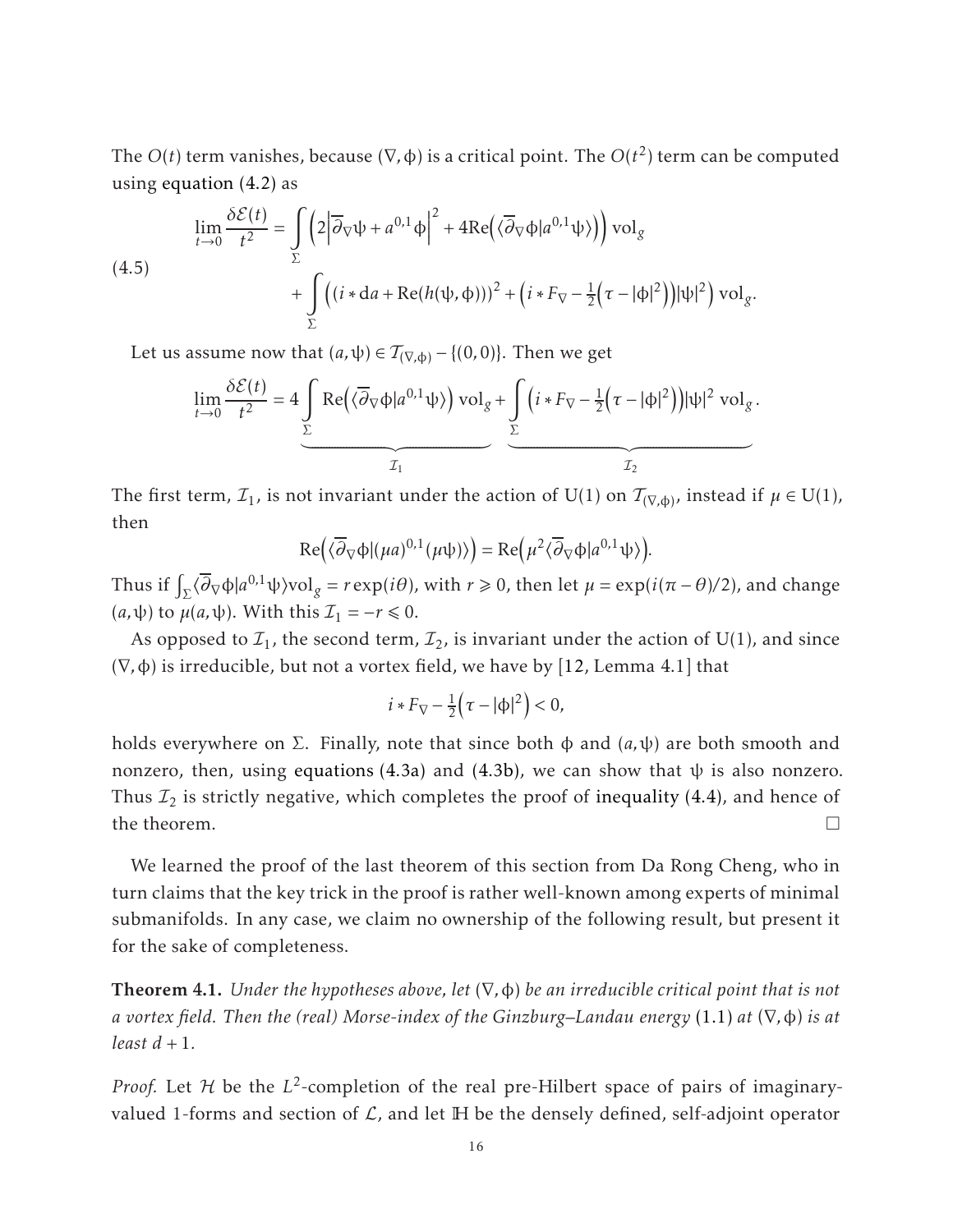that is the metric dual of the Hessian in [equation \(4.5\).](#page-15-1) By elliptic regularity, H has an orthonormal eigenbasis, {*x*1*, x*2*,...*}. From [equation \(4.5\)](#page-15-1) it also follows that the spectrum of H is bounded from below. Let us label the eigenvectors, so that the corresponding eigenvalues satisfy that  $\lambda_1 \leq \lambda_2 \dots$ , and let

$$
E := \text{span}(x_1, I(x_1), x_2, I(x_2), \dots, x_d, I(x_d)) \cong \mathbb{R}^{2d+2}.
$$

Then we get that

$$
\lambda_{d+1} = \inf \left( \left\{ \left. \frac{\langle x | \mathbb{H}(x) \rangle_{\mathcal{H}}}{\|x\|_{\mathcal{H}}^2} \; \right| \; x \in (\text{span}(x_1, x_2, \dots, x_d))^{\perp} - \{0\} \right\} \right)
$$
  

$$
\leq \inf \left( \left\{ \left. \frac{\langle x | \mathbb{H}(x) \rangle_{\mathcal{H}}}{\|x\|_{\mathcal{H}}^2} \; \right| \; x \in E^{\perp} - \{0\} \right\} \right).
$$

Since  $\mathcal{T}_{(\nabla,\phi)}$  has real dimension at least 2*d* + 2. Thus  $E^{\perp}\cap\mathcal{T}_{(\nabla,\phi)}$  cannot be trivial. Let  $x\in E^\perp\cap T_{(\nabla,\varphi)}$  have unit norm. Since both  $E$  and  $T_{(\nabla,\varphi)}$  are invariant under the action of *I*, which is a unitary transformation, we have that  $I(x)$  is also in  $E^{\perp} \cap T_{(\nabla,\varphi)}$ . Thus, as in the proof of [Main Theorem 2,](#page-2-1) there is unit length complex number  $a + bi$ , thus that, if we replace *x* with  $(a + bI)x$ , then  $\langle x|H(x)\rangle_{\mathcal{H}}$  < 0, and hence  $\lambda_{d+1}$  < 0. Thus H has at least  $d+1$ negative eigenvalues. This concludes the proof.  $\Box$ 

## 5. Solutions in higher dimensions

<span id="page-16-0"></span>In this section we allow the underlying compact manifold to be higher dimensional and prove [Main Theorem 3,](#page-2-2) using bifurcation theory.

Let  $(X, g)$  be closed, oriented, Riemannian manifold of dimension *N* and let  $(L, h)$  be a Hermitian line bundle over *X* with a unitary connection  $\nabla^0$  such that  $F_{\nabla^0}$  is harmonic. In other words,  $\left(\nabla^{0},0\right)$  is a normal phase solution, as in [equation \(1.3\).](#page-1-1)

<span id="page-16-3"></span>We start this section with a short, technical lemma. We remark that this result has been proven for the 2-dimensional case in [\[5,](#page-29-6) Corollary 5.2].

Lemma 5.1. *A smooth pair* (∇*,*φ) *is a solution to the Ginzburg–Landau [equations](#page-1-2)* (1.2a) *and* [\(1.2b\)](#page-1-3) *exactly when it is a solution to*

<span id="page-16-2"></span>(5.1a)  $d^*F_{\nabla} + i \Pi_{d^*}(\text{Im}(h(\phi, \nabla \phi))) = 0,$ 

<span id="page-16-1"></span>(5.1b) 
$$
\nabla^*\nabla\phi - \kappa^2(\tau - |\phi|^2)\phi = 0,
$$

where  $\Pi_{\mathbf{d}^*}$  is the  $L^2$ -orthogonal projection onto the  $\ker\Bigl(\mathbf{d}^*:i\Omega^1\to i\Omega^0\Bigr).$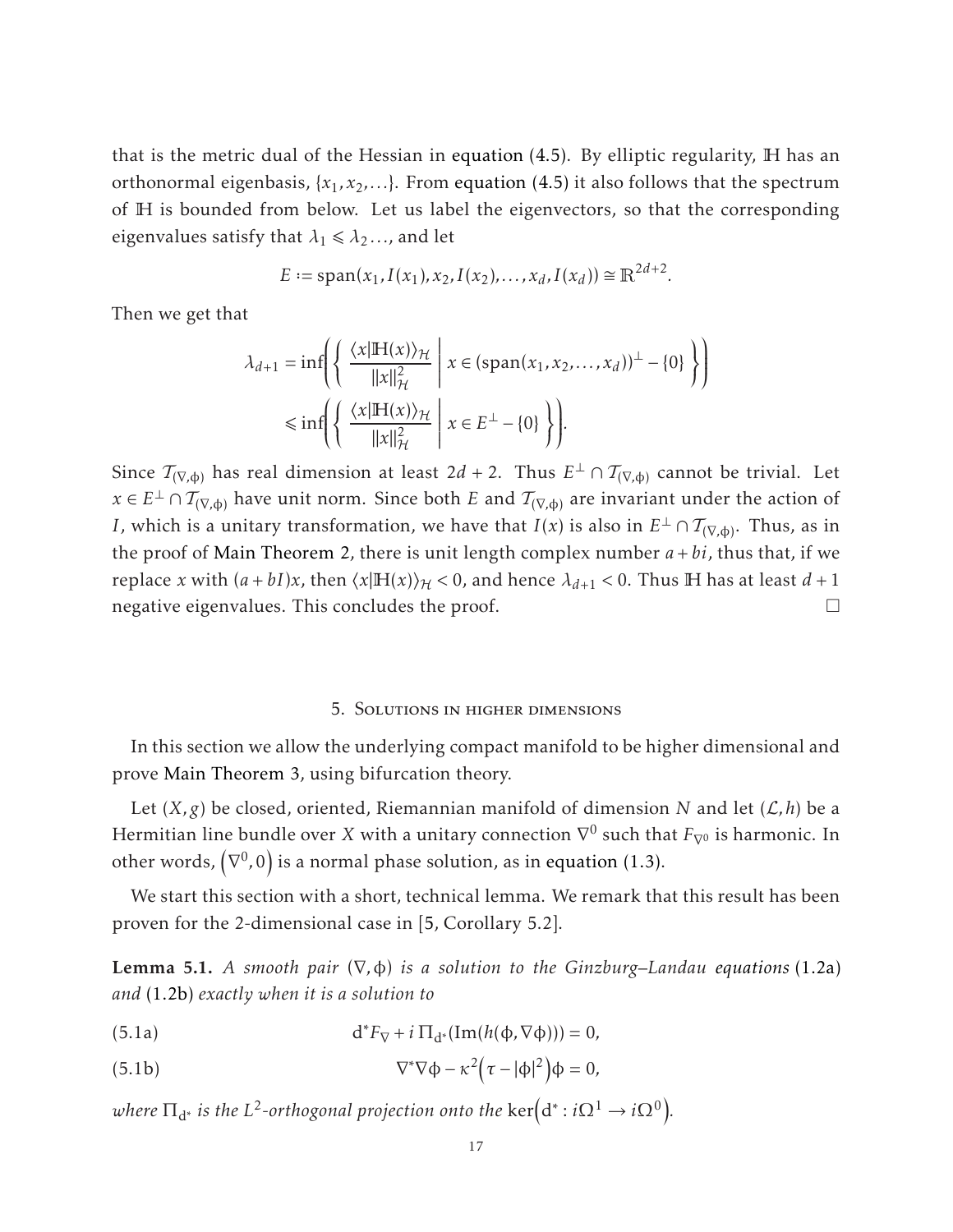*Proof.* Since [equations \(1.2b\)](#page-1-3) and [\(5.1b\)](#page-16-1) are the same, we only need to prove the equivalence of [equations \(1.2a\)](#page-1-2) and [\(5.1a\),](#page-16-2) while [equation \(5.1b\)](#page-16-1) also holds. Since  $\Pi_{d^*} \circ d^* = d^*$ , [equation \(1.2a\)](#page-1-2) implies [equation \(5.1a\).](#page-16-2)

Now let us assume that [equations \(5.1a\)](#page-16-2) and [\(5.1b\)](#page-16-1) hold and prove [equation \(1.2a\).](#page-1-2) For this, let us choose local normal coordinates at a point and compute

$$
d^*(Im(h(\phi, \nabla \phi))) = -\sum_{i=1}^n \partial_i Im(h(\phi, \nabla_i \phi))
$$
  
= 
$$
-Im \left( \sum_{i=1}^n \partial_i h(\phi, \nabla_i \phi) \right)
$$
  
= 
$$
-Im \left( \sum_{i=1}^n (h(\nabla_i \phi, \nabla_i \phi) + h(\phi, \nabla_i \nabla_i \phi)) \right)
$$
  
= 
$$
-Im(|\nabla \phi|^2) + Im(h(\phi, \nabla^* \nabla \phi))
$$
  
= 
$$
0 + Im(h(\phi, \kappa^2 (\tau - |\phi|^2) \phi))
$$
  
= 
$$
\kappa^2 Im(\tau |\phi|^2 - |\phi|^4)
$$
  
= 0.

Thus Im( $h$ (φ, ∇φ)) ∈  $Ω_{d^*}^1$  and hence

$$
d^*F_{\nabla} + i \operatorname{Im}(h(\varphi, \nabla \varphi)) = d^*F_{\nabla} + i \Pi_{d^*}(\operatorname{Im}(h(\varphi, \nabla \varphi))) = 0,
$$

which concludes the proof.  $\Box$ 

5.1. **Proof of [Main Theorem 3.](#page-2-2)** Let  $G_{\lambda}$  be the Green's operator of  $\Delta_0 - \lambda \mathbb{1}$  on the  $L^2$ completion of  $\Omega^0_{\mathcal{L}}$ , defined to be zero on the kernel. Now we are ready to prove [Main Theorem 3,](#page-2-2) which we restate here in a more precise form.

**Theorem 5.2.** Assume that *X* has trivial first de Rham cohomology and  $\lambda \in \text{Spec}(\Delta_0)$ . Then *there exists*  $t_0 > 0$  and for each  $t \in (0, t_0)$  an element  $\Phi_t \in \text{ker}(\Delta_0 - \lambda \mathbb{1})$  with unit  $L^2$ -norm such *that there is a (possibly discontinuous in t) branch of triples of the form*

<span id="page-17-0"></span>
$$
(5.2) \quad (A_t, \Phi_t, \tau_t) = \left(A_t t^2 + O(t^4), t\Phi_t + \Psi_t t^3 + O(t^5), \frac{\lambda}{\kappa^2} + \epsilon_t t^2 + O(t^4)\right) \in \Omega^1_{d^*} \times \Omega^0_{\mathcal{L}} \times \mathbb{R}_+,
$$

such that for each  $t \in (0,t_0)$  the pair  $\left(\nabla^0 + A_t, \varphi_t\right)$  is an irreducible solution to the Ginzburg– *Landau [equations](#page-1-2)* (1.2a) *and* [\(1.2b\)](#page-1-3) *with τ<sup>t</sup> , and that the family*

$$
\{(\mathcal{A}_t, \Psi_t) \mid t \in (0, t_0) \},\
$$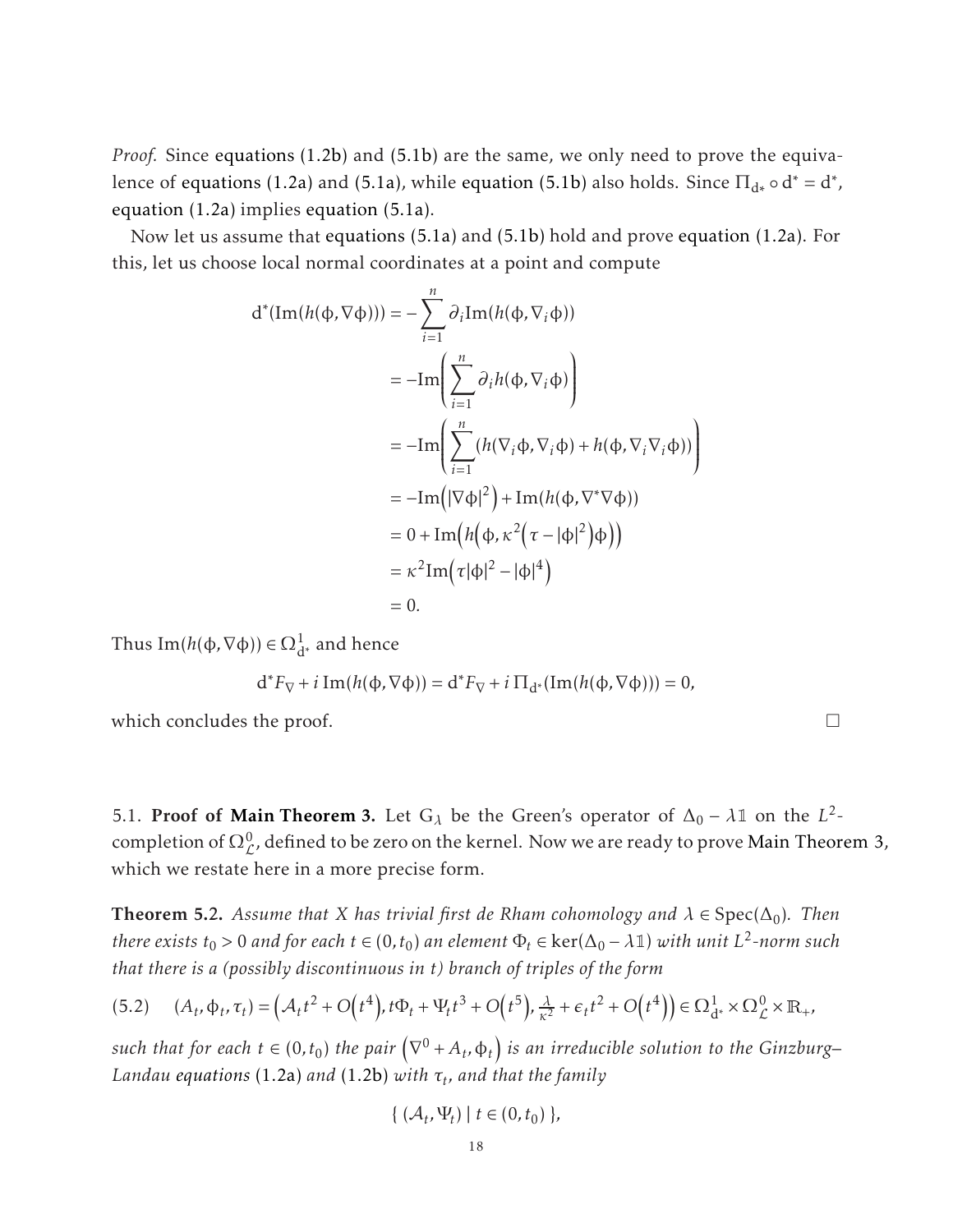*is bounded in L* 2  $\frac{1}{1}$   $\times$  $\left(L_1^2 \cap L^N\right)$ , and determined by  $\Phi_t$  via

<span id="page-18-1"></span>(5.3a) 
$$
\mathcal{A}_t = i(\mathbf{d}^*\mathbf{d})^{-1} \Big( \text{Im} \Big( h \Big( \nabla^0 \Phi_t, \Phi_t \Big) \Big) \Big) \in \Omega^1_{\mathbf{d}^*},
$$

(5.3b) 
$$
\epsilon_t = ||\Phi_t||_{L^4}^4 - \frac{2}{\kappa^2} ||d\mathcal{A}_t||_{L^2}^2 \qquad \in \mathbb{R},
$$

<span id="page-18-2"></span>(5.3c) 
$$
\Psi_t = -G_\lambda \left( \kappa^2 |\Phi_t|^2 \Phi_t + 2 \mathcal{A}_t^* (\nabla^0 \Phi_t) \right) \in \Omega^0_{\mathcal{L}}.
$$

*Proof.* Let  $\mathcal X$  be the completion of  $\Omega^0_{\mathcal L}$  with respect to the norm

$$
\forall \Psi \in \Omega^0_{\mathcal{L}}: \quad ||\Psi|| := ||\nabla^0 \Psi||_{L^2} + ||\Psi||_{L^N}.
$$

Note that  $X$  continuously embeds into the  $L_1^2$  $\frac{2}{1}$  completion of  $\Omega_{\mathcal{L}}^{0}$ .

By [Lemma 5.1,](#page-16-3) we can replace the Ginzburg–Landau [equations \(1.2a\)](#page-1-2) and [\(1.2b\)](#page-1-3) with the "projected" [equations \(5.1a\)](#page-16-2) and [\(5.1b\).](#page-16-1) Furthermore, we use Coulomb gauge, that is  $\nabla \in \mathcal{C}_{\ell}$ <sub>d</sub>∗.

Next, we show that the  $\nabla$  can be eliminated in the Ginzburg–Landau [equations \(5.1a\)](#page-16-2) and [\(5.1b\)](#page-16-1) as follows: Let  $\phi \in \mathcal{X}$  and write  $A := \nabla - \nabla^0 \in i\Omega^1_{d^*}$ . By the first Ginzburg– Landau [equation \(5.1a\),](#page-16-2) *A* is a solution to

(5.4) 
$$
d^*dA + \Pi_{d^*}(|\phi|^2 A) = i \Pi_{d^*}(\text{Im}\big(h(\nabla^0 \phi, \phi)\big)\big) =: j(\nabla^0, \phi).
$$

Next we study the operator on the right-hand side of [equation \(5.4\)](#page-18-0) via Gelfand triples as in [\[3,](#page-29-15) Theorem 6.3.8]: Let us define *H* to be the *L*<sup>2</sup>-completion of  $\Omega^1_{d^*}$ , *V* be the  $L^2_1$  $\frac{2}{1}$ completion of  $\Omega^1_{d^{*}}$ , and

<span id="page-18-0"></span> $B: V \times V \to \mathbb{R}; \quad (a, b) \mapsto \langle da | db \rangle_{L^2} + \langle \phi a | \phi b \rangle_{L^2}.$ 

Following the notation of [\[3,](#page-29-15) Theorem 6.3.8], let  $c = 0$ ,  $C = O(\tau^2)$ , and  $\delta > 0$  be such that for all  $a \in V$ 

$$
\delta ||a||_V^2 \le B(a,a),
$$

which exists by [\[17,](#page-29-16) Theorem 5.1 part (ii)] and the assumption that the first Betti number vanishes. Then we get that the conditions of [\[3,](#page-29-15) Theorem 6.3.8] are met, and thus there is a unique, densely defined, and self-adjoint operator,  $\mathbb{H}_{\Phi}$ , on the  $L^2$ -completion of the spaces of 1-forms, such that

$$
\forall a \in \text{dom}\left(\mathbb{H}_{\varphi}\right): B(a, a) = \left\langle a \middle| \mathbb{H}_{\varphi}(a) \right\rangle_{L^2}.
$$

Furthermore, if *a* is smooth, then  $\mathbb{H}_{\phi}(a) = d^*da + \Pi_{d^*}(|\phi|^2 a)$  holds pointwise. Since  $\mathbb{H}_{\phi}$ is densely defined, self-adjoint, and nondegenerate, we have that  $H_{\Phi}$  has a continuous inverse that can be (uniquely) extended to the *L* 2 -completion of the spaces of 1-forms, in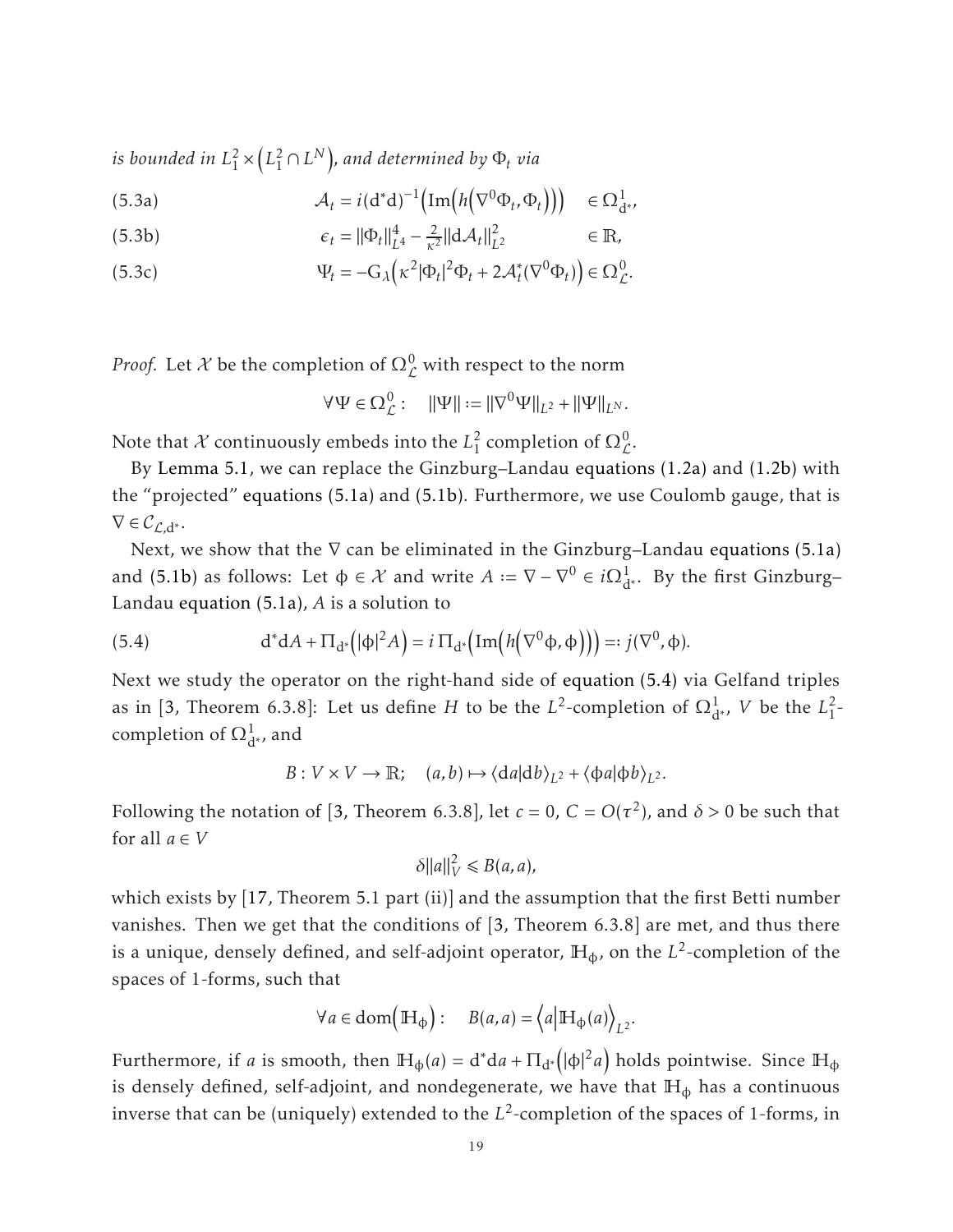particular, to all of  $\Omega^1_{\rm d^*}$ . Thus [equation \(5.4\)](#page-18-0) is equivalent to

<span id="page-19-0"></span>(5.5) 
$$
A = \mathbb{H}_{\Phi}^{-1} \big(j(\nabla^{0}, \Phi)\big) =: \mathcal{A}(\Phi).
$$

Furthermore,  $A$ (φ) depends continuously on φ in the  $X - L<sub>1</sub><sup>2</sup>$  $\frac{2}{1}$  topology. Using [\[17,](#page-29-16) Theorems 5.1 & 5.2] with  $(k, p) = (1, 2)$ , we can also get

<span id="page-19-3"></span>(5.6) 
$$
||A||_{L_1^2} = O(|\nabla^0 \phi||_{L^2}).
$$

Substituting [equation \(5.5\)](#page-19-0) into [equation \(1.2b\)](#page-1-3) we get

<span id="page-19-1"></span>(5.7) 
$$
\left(\nabla^0 + \mathcal{A}(\phi)\right)^* \left(\nabla^0 + \mathcal{A}(\phi)\right) \phi - \kappa^2 \left(\tau - |\phi|^2\right) \phi = 0.
$$

Note that [equation \(5.7\)](#page-19-1) is an equation solely on  $\phi \in \mathcal{X}$ , albeit a highly nonlinear and even nonlocal one, as  $\mathbb{H}_{\Phi}^{-1}$  is an integral (Green's) operator. Nonetheless, the above argument shows that a pair  $(\nabla, \phi) \in C_{\mathcal{L}, d^*} \times \mathcal{X}$  solves the Ginzburg–Landau [equations \(1.2a\)](#page-1-2) and [\(1.2b\)](#page-1-3) exactly when  $\nabla = \nabla^0 + \mathcal{A}(\phi)$  and  $\phi$  solves [equation \(5.7\).](#page-19-1)

Let us define a function  $\mathcal{F} : \mathcal{X} \times \mathbb{R}_+ \to \mathcal{X}^*$  via

$$
\mathcal{F}(\varphi,\tau)(\psi) = \left\langle \left(\nabla^0 + \mathcal{A}(\varphi)\right) \varphi \middle| \left(\nabla^0 + \mathcal{A}(\varphi)\right) \psi \right\rangle_{L^2} - \kappa^2 \left\langle \left(\tau - |\varphi|^2\right) \varphi \middle| \psi \right\rangle_{L^2}.
$$

Now if  $\mathcal{F}(\phi,\tau) = 0$ , then φ is a weak solution to [equation \(5.7\),](#page-19-1) and thus  $(\nabla^0 + \mathcal{A}(\phi), \phi)$  is a solution to the Ginzburg–Landau [equations \(1.2a\)](#page-1-2) and [\(1.2b\),](#page-1-3) with coupling *τ*. Note that we promoted *τ* to be a variable parameter of the equation, while we kept *κ* as a constant.

Let  $\tau_0 := \frac{\lambda}{\kappa^2}$  $\frac{\lambda}{\kappa^2}$ , and Π :  $\mathcal{X} \to \mathcal{K}_0$  := ker(Δ<sub>0</sub> −  $\lambda$ 1) be the *L*<sup>2</sup>-orthogonal projection. Let φ ∈  $\mathcal{X}$ ,  $\Phi := \Pi \phi \in \mathcal{K}_0$ ,  $\Psi := \phi - \Phi \in \mathcal{K}_0^{\perp}$  (the orthogonal complement of  $\mathcal{K}_0$  in the  $L^2$ -completion), and

<span id="page-19-4"></span>(5.8a) 
$$
\mathcal{F}^{\perp}(\Phi, \Psi, \epsilon) := \mathcal{F}(\Phi + \Psi, \tau_0 + \epsilon) \circ (\mathbb{1} - \Pi),
$$

$$
\mathcal{F}^{\parallel}(\Phi, \Psi, \epsilon) := \mathcal{F}(\Phi + \Psi, \tau_0 + \epsilon) \circ \Pi,
$$

Clearly,  $\mathcal{F} = 0$  is equivalent to  $(\mathcal{F}^{\perp}, \mathcal{F}^{\parallel}) = (0, 0)$ .

Recall that  $G_\lambda$  is the Green's operator of  $\Delta_0 - \lambda \mathbb{1}$  on the  $L^2$ -completion of  $\Omega^0_{\mathcal{L}}$ , defined to L be zero on  $\mathcal{K}_0$ . Let  $A := \mathcal{A}(\Phi + \Psi)$  from [equation \(5.5\).](#page-19-0) Using the definitions of  $\Phi$ ,  $\Psi$ , and  $G_{\lambda}$ , and the fact that  $[\Delta_0, \Pi] = 0$ , we can rewrite  $\mathcal{F}^{\perp}(\Phi, \Psi, \epsilon) = 0$  as a fixed-point equation:

<span id="page-19-2"></span>(5.9) 
$$
\Psi = G_{\lambda} \left( \epsilon \Psi - 2A^* \left( \nabla^0 (\Phi + \Psi) \right) - |A|^2 (\Phi + \Psi) - \kappa^2 |\Phi + \Psi|^2 (\Phi + \Psi) \right).
$$

The right-hand side of [equation \(5.9\)](#page-19-2) can be viewed as a map from  $\mathcal{K}^{\perp}_{0}$  to itself. Moreover, there are positive numbers *K* and  $\epsilon_0$ , such that if for  $\|\Phi\|_{L^2} \le K$  and  $|\epsilon| < \epsilon_0$ , then this map preserves a neighborhood of the origin and the (closure of the) image of this neighborhood is compact, as *G<sup>λ</sup>* is a compact operator. Thus, by the Schauder fixed-point theorem,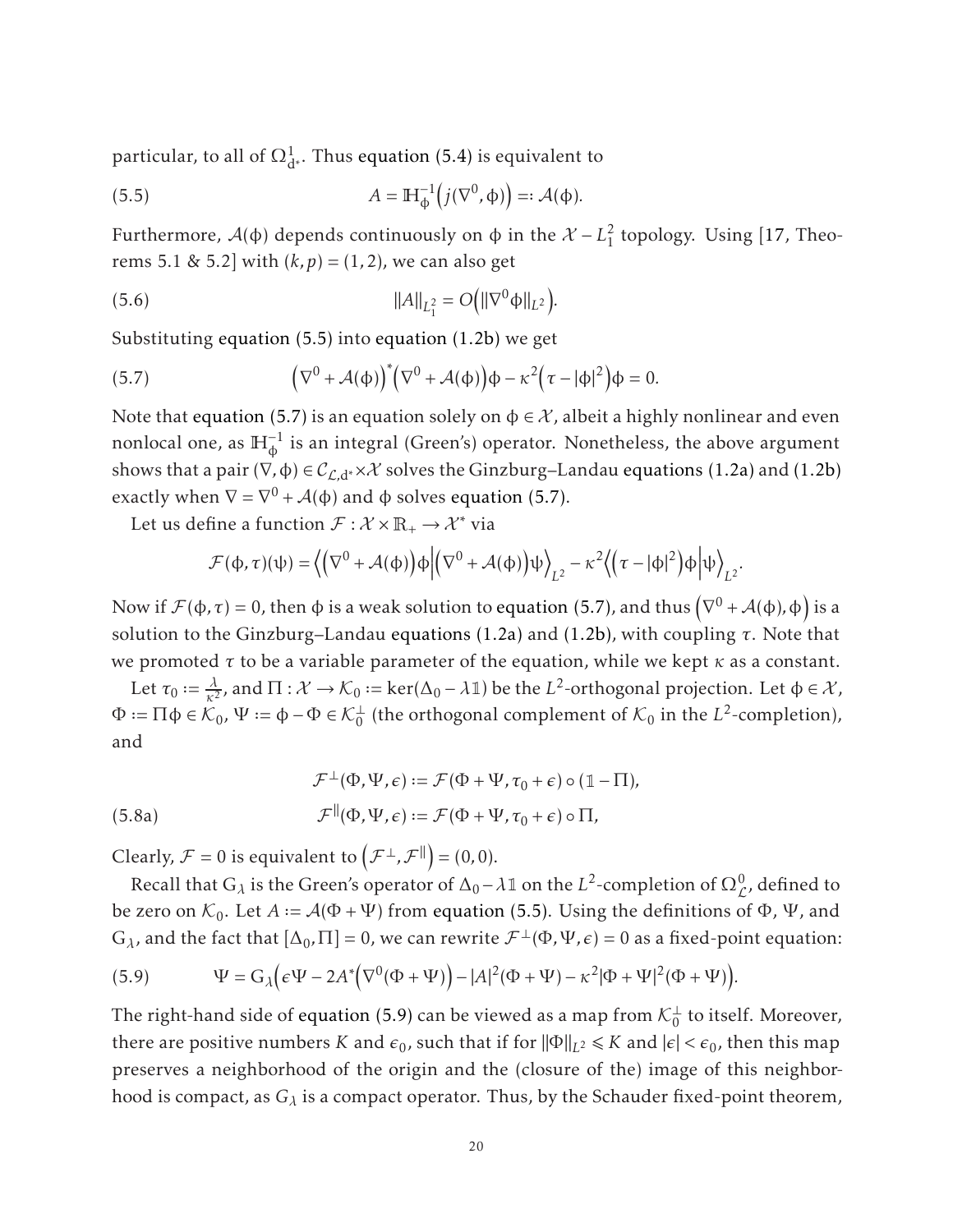[equation \(5.9\)](#page-19-2) has a unique solution within that neighborhood. By elliptic regularity,  $\Psi$ is smooth, thus in  $X$ . From now on  $\Psi$  denotes this solution, which depends continuously on  $\Phi$  and  $\epsilon$  in the ( $\mathcal{X} \times \mathbb{R}$ ) –  $\mathcal{X}$  topology. Similarly, A can now be thought of as a function of  $\Phi$  only. Moreover, [inequality \(5.6\)](#page-19-3) and [equation \(5.9\)](#page-19-2) imply that

<span id="page-20-0"></span>(5.10) 
$$
\|\Psi\|_{L^2} \leq C \|\Phi\|_{L^2}^3,
$$

where *C* is independent of  $\epsilon \in (-\epsilon_0, \epsilon_0)$ .

Next we solve for  $\epsilon$  using [equation \(5.8a\)](#page-19-4) and that  $\mathcal{F}^{\perp}(\Phi, \Psi, \epsilon)(\Psi) = 0$ . Assume that  $\Phi \not\equiv 0$  and compute

<span id="page-20-1"></span>
$$
\mathcal{F}^{\parallel}(\Phi, \Psi, \epsilon)(\Phi) = \mathcal{F}(\Phi + \Psi, \tau_0 + \epsilon)(\Phi)
$$
  
\n
$$
= \mathcal{F}(\Phi + \Psi, \tau_0 + \epsilon)(\Phi + \Psi) - \mathcal{F}(\Phi + \Psi, \tau_0 + \epsilon)(\Psi)
$$
  
\n
$$
= ||(\nabla^0 + A)(\Phi + \Psi)||_{L^2}^2 - (\lambda + \kappa^2 \epsilon) ||\Phi + \Psi||_{L^2}^2
$$
  
\n
$$
+ \kappa^2 ||\Phi + \Psi||_{L^4}^4 - \mathcal{F}^{\perp}(\Phi, \Psi, \epsilon)(\Psi)
$$
  
\n
$$
= ||(\nabla^0 + A)(\Phi + \Psi)||_{L^2}^2 - (\lambda + \kappa^2 \epsilon) ||\Phi + \Psi||_{L^2}^2
$$
  
\n
$$
+ \kappa^2 ||\Phi + \Psi||_{L^4}^4.
$$

In particular,  $\mathcal{F}^{\parallel}(\Phi,\Psi,\epsilon)(\Phi)$  is real. From [inequalities \(5.6\)](#page-19-3) and [\(5.10\)](#page-20-0) we see that for  $\|\Phi\|_{L^2}$  small enough

$$
\mathcal{F}^{\parallel}(\Phi, \Psi, -\frac{\epsilon_0}{2})(\Phi) > 0 > \mathcal{F}^{\parallel}(\Phi, \Psi, \frac{\epsilon_0}{2})(\Phi).
$$

Thus there exists  $\epsilon = \epsilon(\Phi) \in ($  $-\frac{\epsilon_0}{2}$  $\frac{\varepsilon_0}{2}$ ,  $-\frac{\varepsilon_0}{2}$ 2 ), such that  $\mathcal{F}^{\parallel}(\Phi, \Psi, \epsilon(\Phi))(\Phi) = 0$ , or, equivalently

$$
\epsilon(\Phi) = \frac{\|(\nabla^{0} + A)(\Phi + \Psi)\|_{L^{2}}^{2} + \kappa^{2} \|\Phi + \Psi\|_{L^{4}}^{4}}{\kappa^{2} \|\Phi + \Psi\|_{L^{2}}^{2}} - \frac{\lambda}{\kappa^{2}}.
$$

Note that  $|\epsilon| = O(||\Phi||_L^2)$  $\binom{2}{L^2}$ . Let S be the unit sphere in  $\mathcal{K}_0$  and for each  $t > 0$ , small enough let

$$
\widetilde{\Upsilon}_t : \mathcal{S} \to \mathcal{K}_0^*; \Phi \mapsto \mathcal{F}^{\parallel}(t\Phi),
$$

can be regarded as 1-form on S. More explicitly, for all  $\dot{\Phi} \in T_{\Phi}S$  we have

$$
\widetilde{\Upsilon}_{t}(\Phi)(\dot{\Phi}) = \left\langle 2A(t\Phi)^{*} \Big(\nabla^{0}(t\Phi + \Psi(t\Phi))\Big) \phi \right\rangle_{L^{2}} + \left\langle \left( |A(t\Phi)|^{2} + \kappa^{2} |t\Phi + \Psi(t\Phi)|^{2} \right) (t\Phi + \Psi(t\Phi)) - \kappa^{2} \epsilon (t\Phi) t\Phi \phi \right\rangle_{L^{2}}.
$$

We note the following three facts:

(1) For any  $\mu \in U(1)$ , if we replace  $\Phi$  by  $\mu \Phi$  in [equation \(5.9\),](#page-19-2) then  $\Psi$  also changes to  $\mu\Psi$ , and thus  $\widetilde{\Upsilon}_t(\mu\Phi) = \mu \widetilde{\Upsilon}_t(\Phi)$ .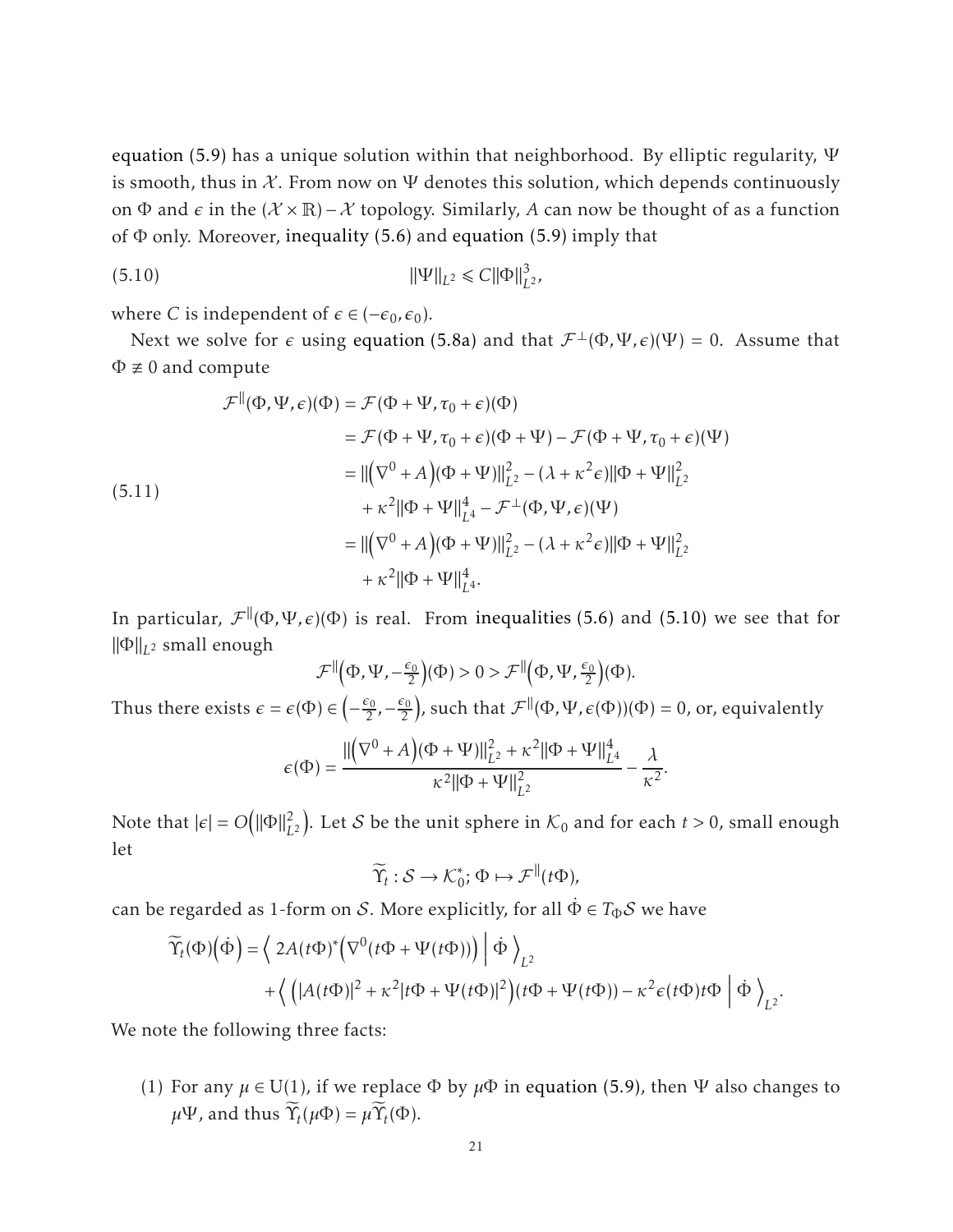- (2) By [equation \(5.11\),](#page-20-1) we have that  $i\Phi \in \left(\widetilde{\Upsilon}_{t}(\Phi)\right)$ .
- (3) If  $\widetilde{\Upsilon}_t(\Phi) = 0$ , then  $(\nabla^0 + A(t\Phi), t\Phi + \Psi(t\Phi)))$  is a solution of the Ginzburg–Landau [equations \(1.2a\)](#page-1-2) and [\(1.2b\).](#page-1-3)

The first point implies that  $\widetilde{\Upsilon}_t$  descends to a (continuous) 1-form,  $\Upsilon_t$ , on  $\mathcal{S}/U(1) \cong \mathbb{P}(\mathcal{K}_0) \cong$  $\mathbb{CP}^{D-1}$ , where  $D := \dim_{\mathbb{C}}(\mathcal{K}_0) \geq 1$ . The second point implies that  $\widetilde{\Upsilon}_t$  vanishes exactly when Υ*<sup>t</sup>* vanishes. Finally, together with the first two, the third point implies that each zero of Υ*<sup>t</sup>* yields a solution to the Ginzburg–Landau [equations \(1.2a\)](#page-1-2) and [\(1.2b\).](#page-1-3) Since the Euler characteristic of CP*D*−<sup>1</sup> is *D*, Υ*<sup>t</sup>* must have at least one zero. Thus this proves that for all  $t > 0$ , small enough, there exists  $\Phi_t \in S$  such that  $\mathcal{F}^{\parallel}(t\Phi_t) = 0$ . Let  $\mathcal{A}_t$ ,  $\epsilon_t$ , and  $\Psi_t$  be as in [equations \(5.3a\)](#page-18-1) to [\(5.3c\),](#page-18-2) and let

$$
A_t := A(t\Phi_t),
$$
  
\n
$$
\tau_t := \frac{\lambda}{\kappa^2} + \epsilon(t\Phi_t),
$$
  
\n
$$
\Phi_t := t\Phi_t + \Psi(t\Phi_t).
$$

Then for each  $t \in (0, t_0)$  the pair  $(\nabla^0 + A_t, \varphi_t)$  is an irreducible solution to the Ginzburg– Landau [equations \(1.2a\)](#page-1-2) and [\(1.2b\)](#page-1-3) with  $\tau_t$ , and straightforward computation shows that

$$
A_t = t^2 A_t + O(t^4),
$$
  
\n
$$
\tau_t = \frac{\lambda}{\kappa^2} + t^2 \epsilon_t + O(t^4),
$$
  
\n
$$
\Phi_t = t \Phi_t + t^3 \Psi_t + O(t^5),
$$

and by [\[16,](#page-29-2) Proposition A.1], we can assume that these fields are all smooth, which concludes the proof of [equation \(5.2\),](#page-17-0) and the rest of the theorem.  $\Box$ 

Remark 5.3. *When X has nontrivial first de Rham cohomology, then one runs into the fol* $l$  *owing problem: If*  $\Pi_{H^1_{\mathrm{dR}}}$  *is the L*<sup>2</sup>-orthogonal projection from  $\Omega^1_{\mathrm{d}^*}$  onto  $H^1_{\mathrm{dR}}(X,g)$ , then the *harmonic part of A, which we denote by AH, needs to satisfy the following equation in the small* Φ *limit:*

$$
\Pi_{H^1_{\mathrm{dR}}} \left( |\Phi|^2 A_H \right) = \Pi_{H^1_{\mathrm{dR}}} \left( i \mathrm{Im} \left( h \left( \nabla^0 \Phi, \Phi \right) \right) \right) + 2 \Pi_{H^1_{\mathrm{dR}}} \left( i \mathrm{Im} \left( h \left( \nabla^0 \Phi, \Psi \right) \right) \right) + \dots
$$

*Since the leading terms on both sides scale quadratically, it is not obvious if A<sup>H</sup> can be chosen to be small.*

*In [Section 5.2](#page-22-1) we study a case where this issue can be circumvented, albeit at the cost of only having a bifurcating (countable) sequence, as opposed to a (continuum) branch.*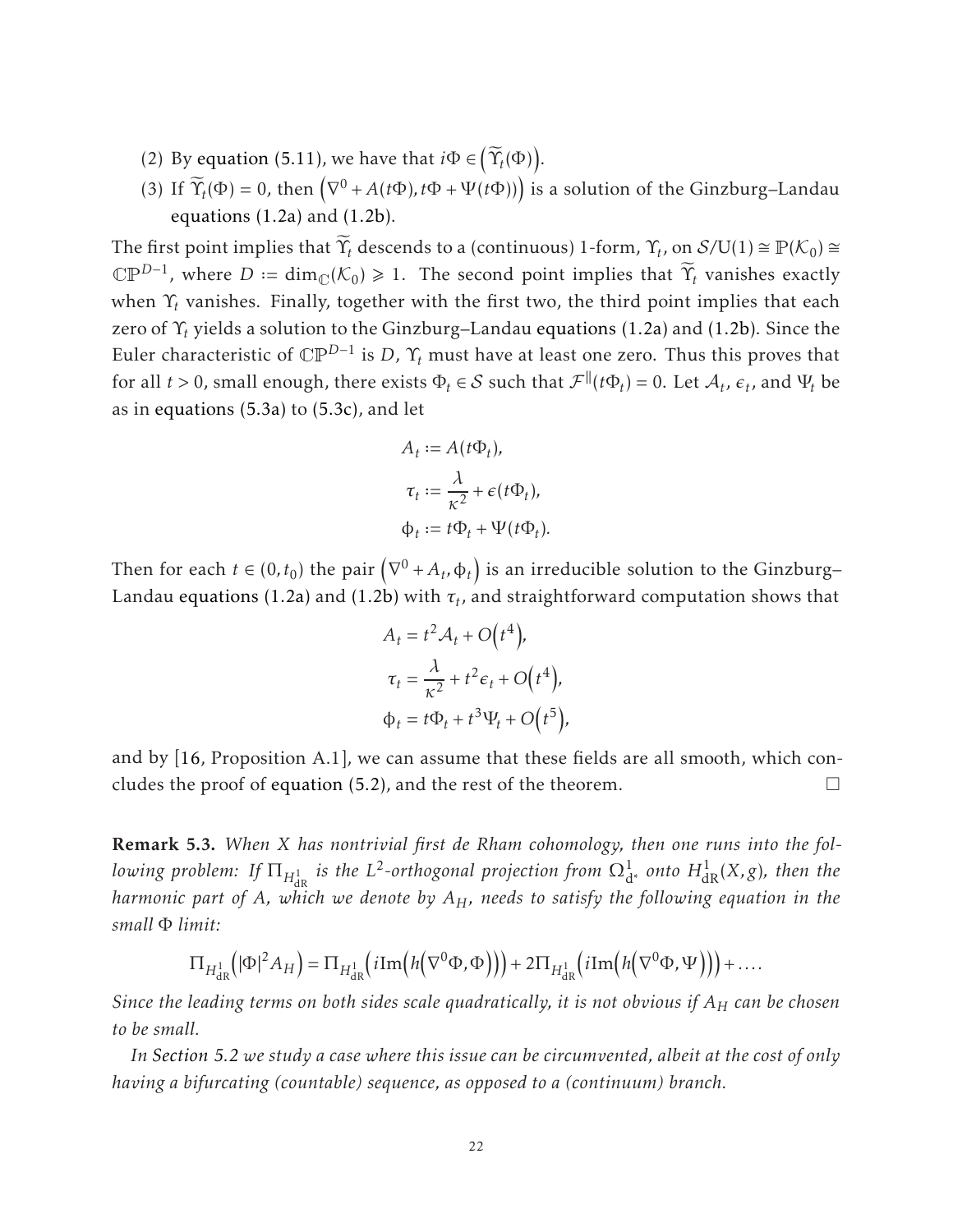<span id="page-22-1"></span>5.2. Bifurcation of absolute minimizers on Kähler manifolds. In this section, let us assume that  $\kappa^2 \geq \frac{1}{2}$  $\frac{1}{2}$ , *X* is Kähler of real dimension *N*,  $\nabla^0$  is a Hermitian Yang–Mills connection on  $\mathcal{L}$ , and  $\mathcal{L}$  carries nontrivial holomorphic sections with respect to holomorphic structure induced by  $\nabla^0$ . As before, let  $\Delta_0 = \left(\begin{array}{ccc} 0 & 0 & 0\\ 0 & 0 & 0\\ 0 & 0 & 0\\ 0 & 0 & 0 \end{array}\right)$  $\nabla^0\Big)^*$  $\nabla^0$ . First let us recall a standard fact about Hermitian Yang–Mills connection (also known as Maxwell fields) on line bundles over Kähler manifolds that can be proven by making use of the Weitzenböck's identity. For the rest of the paper, for a holomorphic bundle  $\mathcal{L}$ , let  $\mathcal{H}^{0}(X;\mathcal{L})$  be the space of holomorphic sections.

**Theorem 5.4.** *Let*  $(X, g, \omega)$  *be a closed Kähler manifold of complex dimension N and volume* Vol $(X, g)$ *. Let*  $\mathcal L$  *be a Hermitian line bundle over*  $X$  *with first Chern class*  $c_1(\mathcal L) \in H^2(X; \mathbb Z)$ *. Assume that* ∇ 0 *is a Hermitian Yang–Mills connection on* <sup>L</sup>*, that is, if* <sup>Λ</sup> *is the contraction with the Kähler form, then for some*  $f_0 \in \mathbb{R}$  *we have* 

$$
i\Lambda F_{\nabla^0} = f_0
$$
, &  $F_{\nabla^0}^{0,2} = 0$ .

*In this case f*<sup>0</sup> *is given by:*

<span id="page-22-2"></span>
$$
f_0 = \frac{2\pi}{\text{Vol}(X,g)} \big( c_1(\mathcal{L}) \cup [\omega]^{n-1} \big) [X].
$$

Let  $\lambda$  be the smallest eigenvalue of  $\Delta_0$ . When  $\mathcal L$  carries nontrivial holomorphic sections with *respect to holomorphic structure induced by* ∇ 0 *, then*

$$
\lambda = 2f_0 \geq 0,
$$

*and the corresponding eigenvectors are the holomorphic sections on* L*.*

*In particular, when*  $\lambda = 0$ , then the lowest eigenspace is one dimensional (over  $\mathbb{C}$ ) and is *spanned by covariantly constant sections.*

Next, we introduce a few important analytic tools and results. Following [\[13,](#page-29-14) Section 5.1], let  $p > N$  be any and let X be the completion of  $C_{\mathcal{L},d^*} \times \Omega_{\mathcal{L}}^0$  with respect to the distance induced by the Finsler structure

$$
\forall (a,\psi) \in i\Omega^1 \times \Omega^0_{\mathcal{L}} \cong T_{(\nabla,\phi)}\mathcal{C}_{\mathcal{L},d^*} \times \Omega^0_{\mathcal{L}}: \quad \|(a,\psi)\|_{\mathcal{X}} := \|a\|_{L^2} + \|da\|_{L^2} + \|\nabla\psi\|_{L^2} + \|\psi\|_{L^p}.
$$

Note that  $\mathcal X$  continuously embeds into the  $L^2_1$  $\frac{2}{1}$  completion of  $\mathcal{C}_{\mathcal{L},d^*} \times \Omega_{\mathcal{L}}^0$ . Furthermore, for each  $(\nabla, \phi) \in \mathcal{X}$ , let the modified Ginzburg–Landau energy be

<span id="page-22-0"></span>(5.13) 
$$
\widetilde{\mathcal{E}}_{\tau,\kappa}(\nabla,\varphi)=\int\limits_X \left(|F_{\nabla}|^2+|\nabla\varphi|^2+\frac{\kappa^2}{2}W_{\tau}(|\varphi|)\right)\mathrm{vol}_g,
$$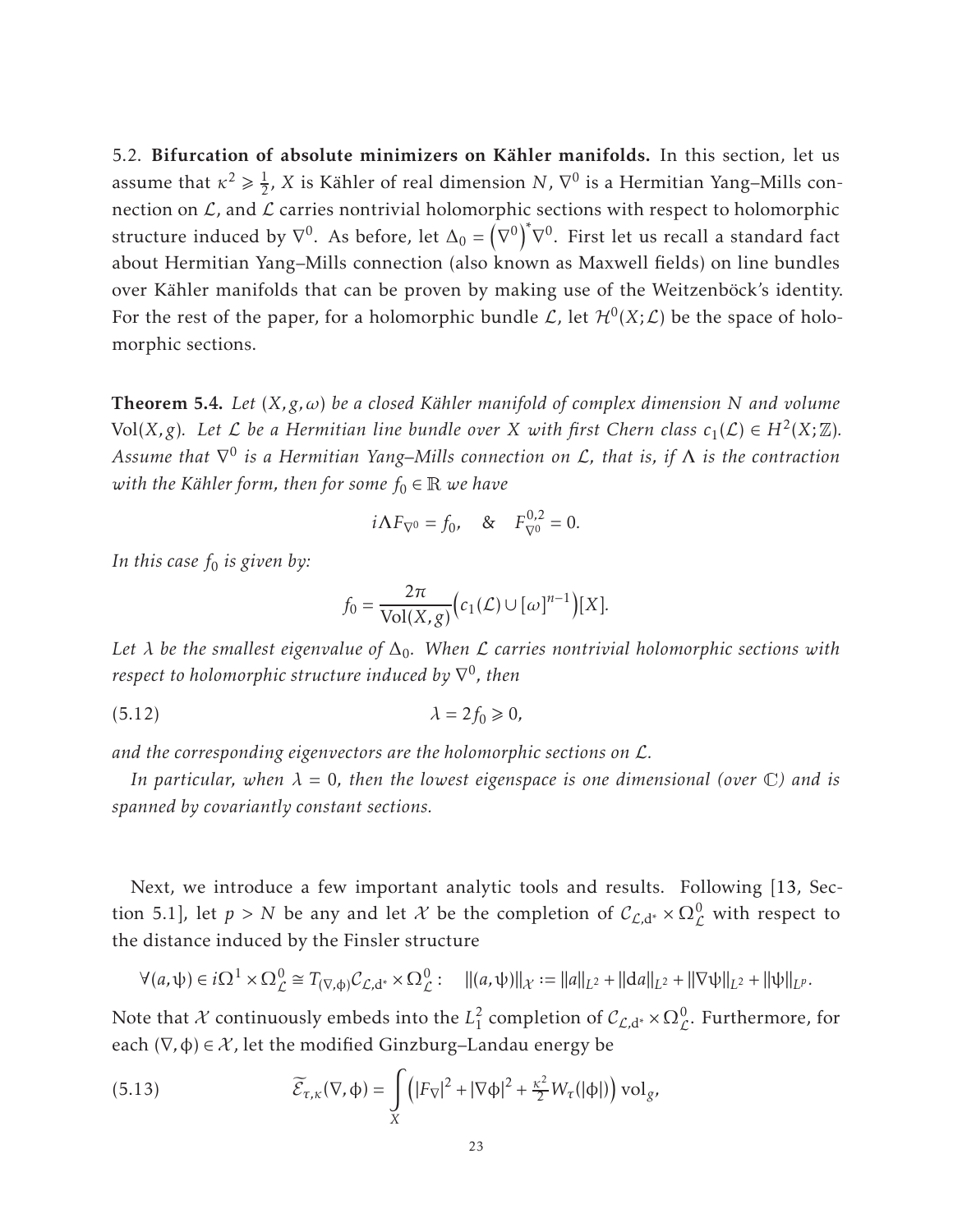where

$$
W_{\tau}(x) := \begin{cases} \left(x^2 - \tau\right)^2, & x^2 \leq \tau, \\ \left(x^2 - \tau\right)^p, & x^2 > \tau. \end{cases}
$$

<span id="page-23-1"></span>Then the techniques of [\[16,](#page-29-2) Section 7] can be used (almost verbatim, with trivial modifications) to prove the following (see also [\[13,](#page-29-14) Section 5.1]):

**Theorem 5.5.** *The function*  $\widetilde{\mathcal{E}}_{\tau,\kappa} : \mathcal{X} \to \mathbb{R}_+$  *is*  $C^1$ *.* 

*If*  $(\nabla_n, \varphi_n, \tau_n, \kappa_n)_{n \in \mathbb{N}}$  *is a sequence in*  $\mathcal{X} \times \mathbb{R}_+^2$  *such that* 

- $(1)$   $(\tau_n, \kappa_n) \to (\tau, \kappa) \in \mathbb{R}^2_+$ , as  $n \to \infty$ .
- $(2) \sup\left(\left\{\widetilde{\mathcal{E}}_{\tau_n,\kappa_n}(\nabla_n,\varphi_n)\,\,\big|\,n\in\mathbb{N}\right.\right\}\right)<\infty.$
- (3)  $(D\widetilde{\mathcal{E}}_{\tau_n,\kappa_n})$  $(\nabla_n, \phi_n) \to 0 \in T^* \mathcal{X}$ , as  $n \to \infty$ .

*Then (after picking a subsequence and applying an appropriate sequence of (smooth) gauge transformations) we get that*

$$
\lim_{n \to \infty} (\nabla_n, \phi_n) = (\nabla, \phi) \in \mathcal{X},
$$

$$
\left( D \widetilde{\mathcal{E}}_{\tau,\kappa} \right)_{(\nabla,\phi)} = 0 \in T^*_{(\nabla,\phi)},
$$

$$
\lim_{n \to \infty} \widetilde{\mathcal{E}}_{\tau,\kappa} (\nabla_n, \phi_n) = \widetilde{\mathcal{E}}_{\tau,\kappa} (\nabla, \phi).
$$

*Furthermore, the critical points of*  $\mathcal{E}_{\tau,\kappa}$  *and*  $\widetilde{\mathcal{E}}_{\tau,\kappa}$  *are the same.* 

<span id="page-23-0"></span>Let  $H^1_{\rm dR}(X,g)$  be the space of harmonic 1-forms on  $(X,g)$  which is isomorphic to  $H^1(X;\mathbb{R})$ and thus is finite dimensional and let  $\tau_0 := \frac{\lambda}{\kappa^2}$  $\frac{\lambda}{\kappa^2}$ . We are ready to prove our last result.

**Theorem 5.6.** Let  $\lambda$  be given by [equation](#page-22-2) (5.12) and  $\kappa^2 \geq \frac{1}{2}$ 2 *. Then irreducible solutions to the Ginzburg–Landau [equations](#page-1-2)* (1.2a) *and* [\(1.2b\)](#page-1-3) *exists exactly when*  $\tau > \tau_0$ *.* 

Furthermore, there exists a Hermitian Yang–Mills connection,  $\nabla^0$ , on  ${\cal L}$ , such that  ${\cal H}^0(X;{\cal L})$ *is nontrivial, and a sequence of pairs*

$$
\left( (\Phi_n, t_n) \in \mathcal{H}^0(X; \mathcal{L}) \times \mathbb{R}_+ \right)_{n \in \mathbb{N}'}
$$

*such that for all*  $n \in \mathbb{N}$ ,  $\|\Phi_n\|_{L^2} = 1$  *and*  $\lim_{n \to \infty} t_n = 0$ , *and there is sequence of triples* 

$$
\left( (A_n, \Phi_n, \tau_n) \in \Omega^1_{\mathrm{d}^*} \times \Omega^0_{\mathcal{L}} \times \mathbb{R}_+ \right)_{n \in \mathbb{N}'}
$$

*of the form*

$$
(A_n, \Phi_n, \tau_n) = \left(\mathcal{A}_n t_n^2 + O\left(t_n^4\right), t_n \Phi_n + \Psi_n t_n^3 + O\left(t_n^5\right), \frac{\lambda}{\kappa^2} + \epsilon_n t_n^2 + O\left(t_n^4\right)\right),
$$

*such that the family*

$$
\left\{\,\left(\mathcal{A}_n, \Psi_n, \epsilon_n\right)\,\right\}_{n \in \mathbb{N}},
$$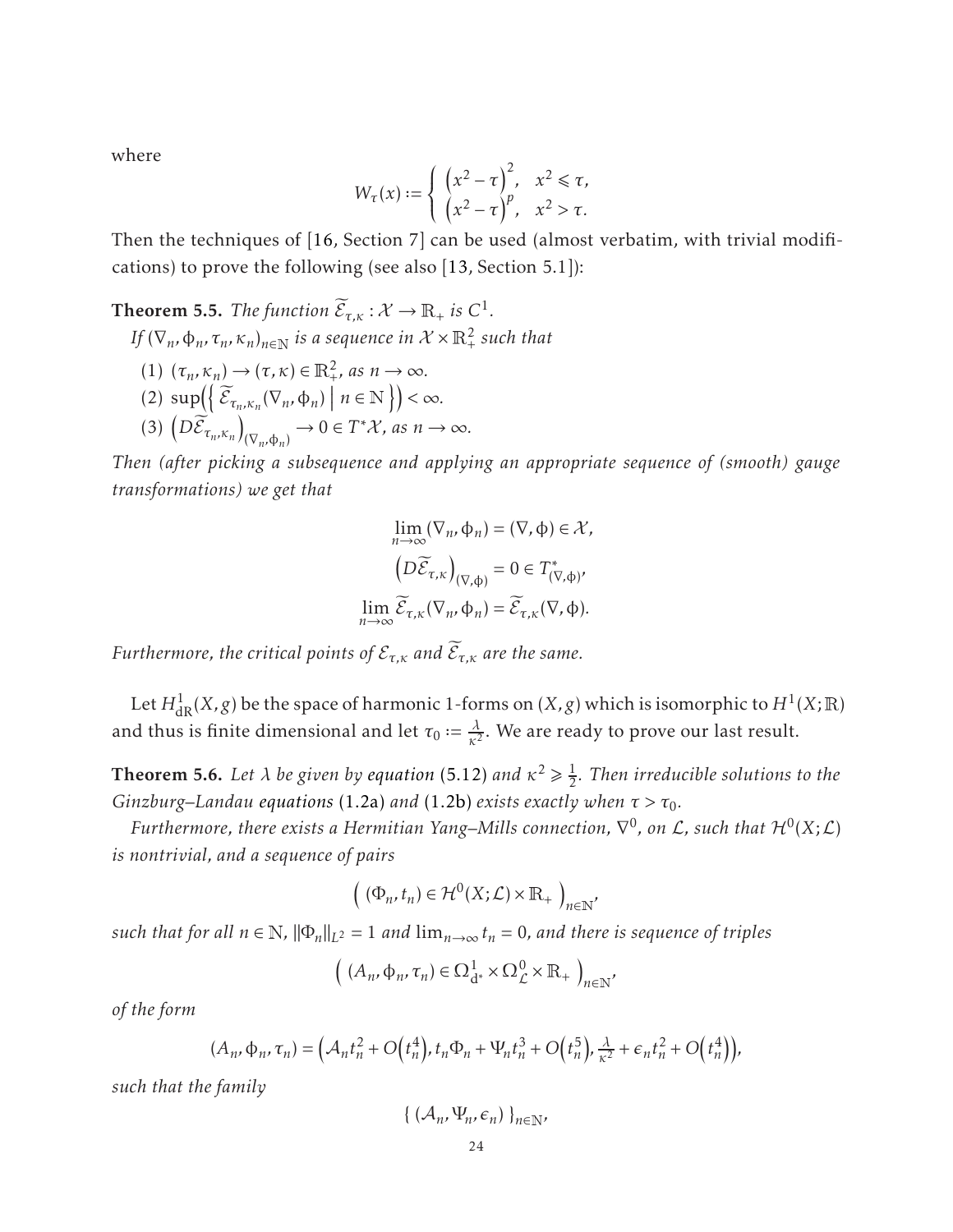*is bounded in L* 2  $\frac{1}{1}$   $\times$  $\left(L_1^2 \cap L^N \right) \times \mathbb{R}_+$ *, and for each*  $n \in \mathbb{N}$  the pair  $\left(\nabla^0 + A_n, \varphi_n \right)$  is an irreducible *solution to the Ginzburg–Landau [equations](#page-1-2)* (1.2a) *and* [\(1.2b\)](#page-1-3) *with*  $\tau = \tau_n > \tau_0$ .

*Proof.* First we show that if  $\tau \le \tau_0$ , then all critical points of  $\mathcal{E}_{\tau,\kappa}$  are normal phase solutions. We use proof by contradiction: let  $\tau \leq \tau_0$ , ( $\nabla$ ,  $\phi$ ) be a critical point of  $\mathcal{E}_{\tau,\kappa}$  such that  $\varphi \neq 0$ , and

$$
w := \frac{1}{2} (\tau - |\phi|^2),
$$
  

$$
f := i\Lambda F_{\nabla}.
$$

Using [equation \(1.2b\),](#page-1-3) we get

$$
(\Delta + 2\kappa^2|\phi|^2)w = -\frac{1}{2}\Delta|\phi|^2 + 2\kappa^2|\phi|^2w = -\text{Re}(h(\phi, \nabla^*\nabla\phi)) + |\nabla\phi|^2 + 2\kappa^2|\phi|^2w = |\nabla\phi|^2.
$$

Maximum principle then yields  $w > 0$ , or, equivalently  $|\phi|^2 < \tau$  everywhere on *X*. Using [equation \(1.2a\),](#page-1-2) the Bianchi identity,  $dF<sub>V</sub> = 0$ , and the Kähler identities, we get

$$
\Delta f = d^* d i \Lambda F_{\nabla}
$$
\n
$$
= d^* [d, i\Lambda] F_{\nabla}
$$
\n
$$
= (\overline{\partial}^* + \partial^*) (\overline{\partial}^* - \partial^*) F_{\nabla}
$$
\n
$$
= (\partial^* - \overline{\partial}^*) (\overline{\partial}^* + \partial^*) F_{\nabla}
$$
\n
$$
= (\partial^* - \overline{\partial}^*) (i \operatorname{Im} (h(\varphi, \nabla \varphi)))
$$
\n
$$
= 2 \operatorname{Re} (\partial^* (i \operatorname{Im} (h(\nabla \varphi, \varphi)))^{1,0})
$$
\n
$$
= \operatorname{Re} (\partial^* h(\nabla^{0,1} \varphi, \varphi) - \partial^* h(\varphi, \nabla^{1,0} \varphi))
$$
\n
$$
= \operatorname{Re} (-h(i\Lambda (\nabla^{1,0} \nabla^{0,1} \varphi), \varphi) - |\nabla^{0,1} \varphi|^2 - h(\varphi, i\Lambda (\nabla^{0,1} \nabla^{1,0} \varphi) \varphi) + |\nabla^{1,0} \varphi|^2)
$$
\n
$$
= -|\varphi|^2 f + |\nabla^{1,0} \varphi|^2 - |\nabla^{0,1} \varphi|^2.
$$

Thus we proved the equation

$$
(\Delta + |\phi|^2) f = |\nabla^{1,0} \phi|^2 - |\nabla^{0,1} \phi|^2.
$$

Now we get that

$$
(\Delta + |\phi|^2)(\frac{1}{2}\kappa^2 \tau - |\phi|^2 \pm f) = \kappa^2 |\phi|^2 (\frac{1}{2}\tau - w)(1 \pm 1)|\nabla^{1,0}\phi|^2 + (1 \mp 1)|\nabla^{0,1}\phi|^2
$$
  
\n
$$
\geq \frac{1}{2}\kappa^2 |\phi|^4 \geq 0,
$$

thus, using the maximum principle again, we get that

$$
|i\Lambda F_{\nabla}|=|f|<\frac{1}{2}\kappa^2\tau-|\varphi|^2<\frac{1}{2}\kappa^2\tau.
$$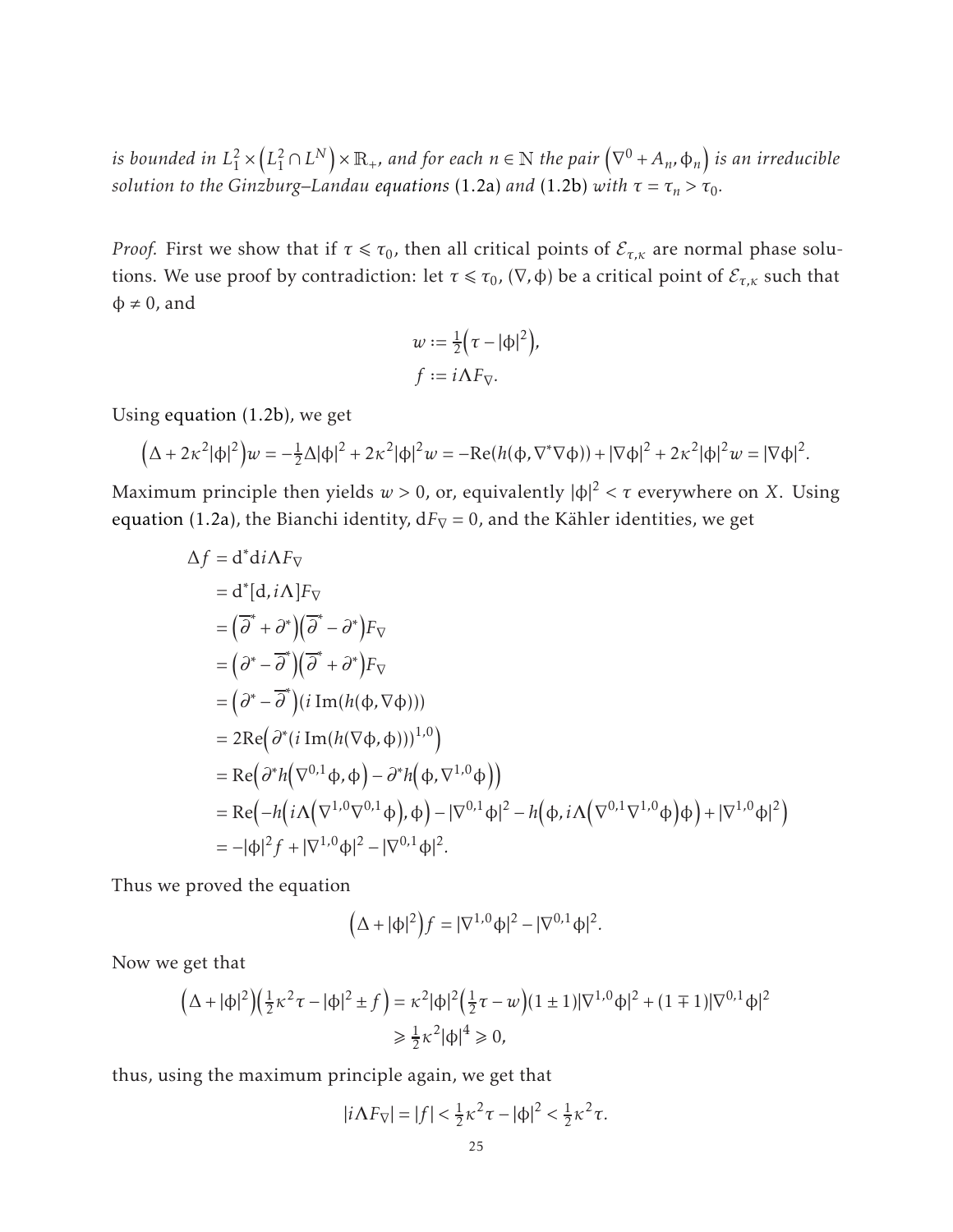Using the homological invariance of the degree, we get that if there is an irreducible solution to the Ginzburg–Landau equations  $(1.2a)$  and  $(1.2b)$  on  $(\mathcal{L}, h)$ , then

$$
\lambda = \frac{1}{\text{Vol}(X,g)} \int\limits_X (2i\Lambda F_\nabla) \text{vol}_g < \frac{2}{\text{Vol}(X,g)} \frac{1}{2} \kappa^2 \tau \text{Vol}(X,g) = \kappa^2 \tau \leq \kappa^2 \tau_0 = \lambda,
$$

hence  $\lambda < \lambda$ , which is a contradiction. Thus we proved that if  $\tau \le \tau_0$ , then all critical points of  $\mathcal{E}_{\tau,\kappa}$  are normal phase solutions.

Now, using [\[16,](#page-29-2) Section 7.2], we get that for all  $\tau > 0$ , there are absolute minimizer for  $\mathcal{E}_{\kappa,\tau}$ . Let *ε* > 0 and *τ* := *τ*<sub>0</sub> + *ε*. Let (∇<sub>*ε*</sub>,  $\phi$ *<sub>ε</sub>*) be an absolute minimizer for  $\mathcal{E}_{\kappa,\tau}$ . There exists *C* > 0, such that for all  $\Phi$  ∈ ker( $\Delta_0 - \lambda$ 1) with unit *L*<sup>2</sup>-norm, we have  $\|\Phi\|_{L^4}$  ≤ *C*. Thus for all such Φ and *s >* 0 small enough we get that

$$
\mathcal{E}_{\kappa,\tau}(\nabla^0, s \Phi) - \mathcal{E}_{\kappa,\tau}(\nabla^0, 0) = s^2 \|\nabla^0 \Phi\|_{L^2}^2 - \left(\kappa^2 \tau_0 + \kappa^2 \epsilon\right) \|\Phi\|_{L^2}^2 + s^4 \frac{\kappa^2}{2} \|\Phi\|_{L^4}^4
$$
  
\$\leq s^2 \left(\lambda - \kappa^2 \tau\_0 - \kappa^2 \epsilon\right) + \frac{C^4 \kappa^2}{2} s^4\$  
\$\leq s^2 \kappa^2 \left(\frac{C^4}{2} s^2 - \epsilon\right).

Hence, if *s* ∈  $\overline{1}$  $0, \frac{\sqrt{2\epsilon}}{C^2}$ *C*<sup>2</sup> ), then  $\mathcal{E}_{\kappa,\tau}(\nabla^0,s\,\Phi) < \mathcal{E}_{\kappa,\tau}(\nabla^0,0)$ . Note that the energy of all normal phase solutions are the same. Thus the absolute minimum is not achieved at a normal phase solution, and hence  $\phi_{\epsilon} \neq 0$ . For each  $\mathbb{N}_{+}$ , let  $\epsilon_{n} := n^{-1}$  and  $(\nabla_{n}, \phi_{n})$  be the corresponding minimizer. Using [Theorem 5.5,](#page-23-1) we get that (after picking a subsequence and changing gauge) ( $\nabla_n$ ,  $\phi_n$ ) converges to a critical point of  $\mathcal{E}_{\kappa,\tau_0}$  and this that critical point has the form  $(\nabla^0, 0)$ . Let us write  $\phi_n := t_n \Phi_n + \Psi_n$ , where  $\Phi_n \in \text{ker}((\nabla^0)^*$  $\nabla^0 - \lambda \mathbb{1}$ ) has unit *L*<sup>2</sup>-norm and  $\Psi_n \perp_{L^2} \ker((\nabla^0)^*$  $\nabla^0 - \lambda \mathbb{1}$ . В последните поставите на селото на селото на селото на селото на селото на селото на селото на селото на се<br>Селото на селото на селото на селото на селото на селото на селото на селото на селото на селото на селото на

# APPENDIX A. THE SMOOTHNESS OF  $V \subset B$

<span id="page-25-0"></span>In this appendix, we use the notation and assumptions of [Sections 3](#page-4-1) and [3.1.](#page-5-0) In particular *X* =  $\Sigma$  is 2-dimensional, *X* is the  $L_1^2$  $^2_1$ -completion of  $\mathcal{C}_{\mathcal{L},d^*} \times \Omega_{\mathcal{L}}^0$ . Thus  $\mathcal{B} = \mathcal{X}/H^1(\Sigma;\mathbb{Z})$ , and the action of  $H^1(\Sigma;\mathbb{Z})$  is free on irreducible configurations. Then we define the space

$$
\widetilde{\mathcal{V}} := \{ (\nabla, \varphi) \in \mathcal{X} \mid (\nabla, \varphi) \text{ solves the } \tau\text{-vortex equations (4.1a) and (4.1b) } \},
$$

which has the property that  $V = \widetilde{V}/H^1(\Sigma;\mathbb{Z})$ . Assuming that  $\tau$  is above the Bradlow limit, every element of  $\widetilde{V}$  is irreducible, hence if  $\widetilde{V}$  is a smooth manifold, then so is  $V$ .

First, we prove that  $\widetilde{V}$  is a smooth submanifold of  $\mathcal{X}$ .

We can view  $\mathcal X$  as an affine, real Hilbert manifold, and thus it is enough to show that  $\widetilde{V}$  is a zero locus of a Fredholm map for which zero is a regular value. Let us define a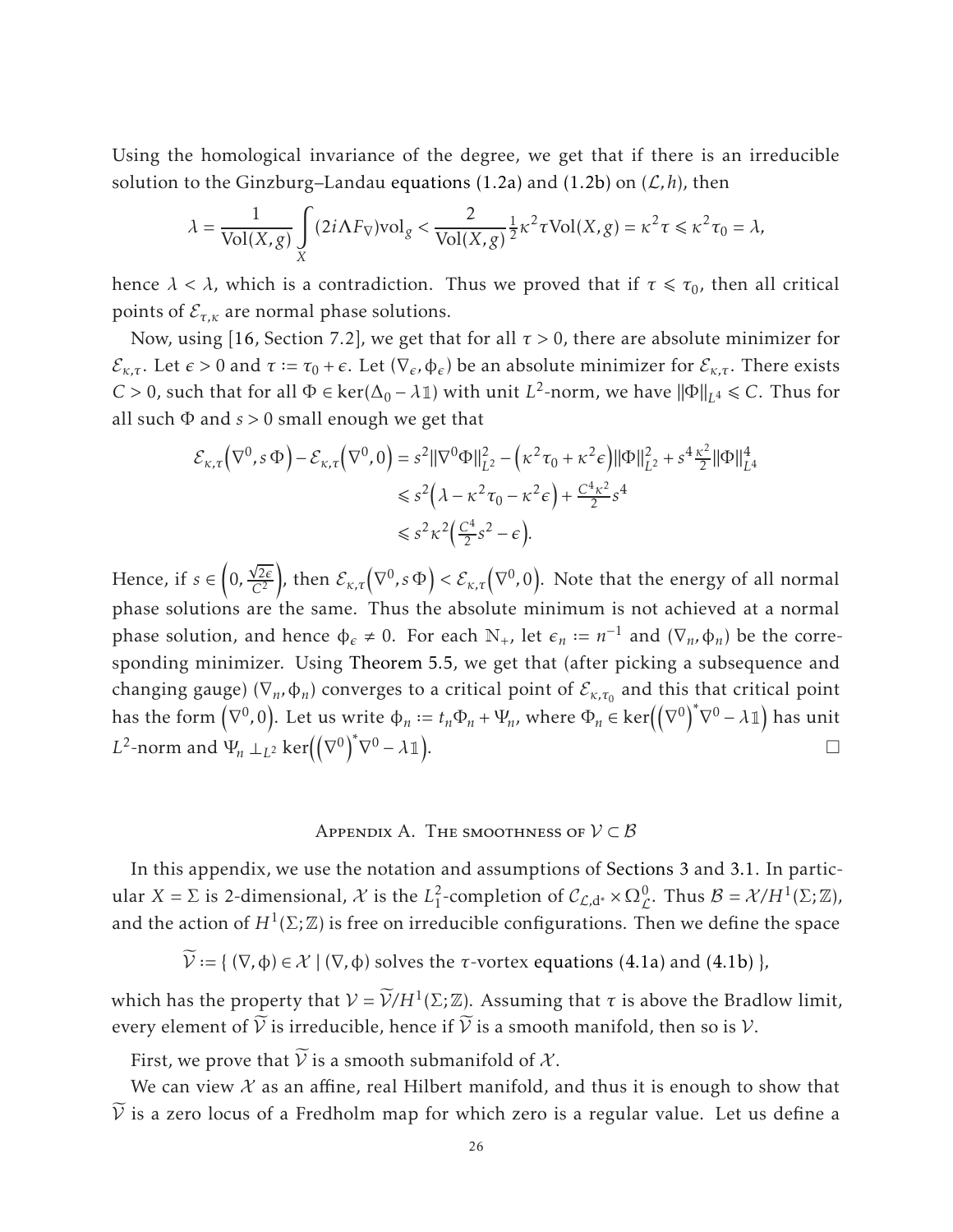smooth map via

<span id="page-26-1"></span>
$$
\nu: \mathcal{X} \to L^2(\Sigma; \mathbb{R}) \times \Omega_{\mathcal{L}}^{0,1}; (\nabla, \phi) \mapsto \left(\frac{1}{2} \left(\tau - |\phi|^2\right) - i * F_{\nabla}, \sqrt{2} \overline{\partial}_{\nabla} \phi\right).
$$

Clearly,  $\widetilde{V}$  is exactly the zero locus of *ν*. Let us identify  $T\widetilde{V}$  with  $\Omega^{0,1} \times \Omega^0_{\mathcal{L}}$ , using the identifications of *i* $\Omega^1$  with  $\Omega^{0,1}$  via  $a \mapsto a := \sqrt{2}a^{0,1}$ , which is a unitary isomorphism. Then the derivative of *ν* has the form

(A.1) 
$$
(D\nu)_{(\nabla,\phi)}(\alpha,\psi) = \left( \text{Re}\left( \sqrt{2} \overline{\partial}^* \alpha - h(\phi,\psi) \right), \sqrt{2} \overline{\partial}_{\nabla} \psi + \alpha \phi \right).
$$

The Reader can find details of the computation of [equation \(A.1\)](#page-26-1) in [\[11,](#page-29-17) Lemma 1.2 and 1.3]. Note that  $\left(D\nu\right)_{(\nabla,\varphi)}$  is Fredholm of index

$$
index_{\mathbb{R}}((Dv)_{(\nabla,\phi)}) = index_{\mathbb{R}}(Re \circ \overline{\partial}^*) + index_{\mathbb{R}}(\overline{\partial}_{\nabla}) = index_{\mathbb{R}}(Re \circ \overline{\partial}^*) + 2 index_{\mathbb{C}}(\overline{\partial}_{\nabla})
$$

For any  $\alpha \in \Omega^{0,1}$ , Re $(\overline{\partial}^*\alpha)=0$  exactly if  $\alpha$  is anti-holomorphic, thus the kernel of Re  $\circ \overline{\partial}^*$ has real dimension 2 genus(∑). Its adjoint is  $\overline{\partial}$  on  $L^2(\Sigma; \mathbb{R})$ , thus the cokernel of Re  $\circ \overline{\partial}^*$ consists of (real) constants only. In the above formula  $\overline{\partial}_{\nabla}$  is the Cauchy–Riemann operator from  $\Omega^{0,1}_f$  $\mathcal{L}^{0,1}$  to  $\Omega_{\mathcal{L}}^{0}$ , thus by the Riemann–Roch Theorem, we get

$$
index_{\mathbb{C}}(\overline{\partial}_{\nabla}) = d + 1 - genus(\Sigma).
$$

Thus

<span id="page-26-2"></span>
$$
\begin{aligned} \text{index}_{\mathbb{R}} \Big( (Dv)_{(\nabla, \Phi)} \Big) &= \text{index}_{\mathbb{R}} \Big( \text{Re} \circ \overline{\partial}^* \Big) + 2 \, \text{index}_{\mathbb{C}} \Big( \overline{\partial}_{\nabla} \Big) \\ &= (2 \, \text{genus}(\Sigma) - 1) + 2(d + 1 - \text{genus}(\Sigma)) \\ &= 2d + 1. \end{aligned}
$$

The adjoint of  $(D\nu)_{(\nabla,\phi)}$  is

(A.2) 
$$
(Dv)_{(\nabla,\phi)}^*(f,\xi) = \left(\sqrt{2}\,\overline{\partial} f + h(\phi,\xi), \sqrt{2}\,\overline{\partial}_\nabla^* \xi - f\,\phi\right).
$$

The same operator as in [equation \(A.2\)](#page-26-2) was studied in [\[11,](#page-29-17) Lemma 1.4 and Corollary 1.5], and thus we get that the kernel of  $(D\nu)^{*}_{(\nabla,\varphi)}$  is trivial, which concludes the proof that  ${\cal V}$ (and thus  $V$ ) is a smooth manifold of dimension  $2d + 1$ . The compactness of V follows from the gauged Palais–Smale property of the Ginzburg–Landau energy [\(1.1\);](#page-1-0) cf. [\[12,](#page-29-1) Lemma 3.1] or [\[16,](#page-29-2) Proposition 7.6].

Appendix B.  $\mathcal{E}_{\tau}$  is Morse–Bott near  $\mathcal{V} \subset \mathcal{B}$  when  $\tau > \tau_{\text{Bradlow}}$ 

<span id="page-26-0"></span>We continue to use the notations and assumptions of [Appendix A.](#page-25-0)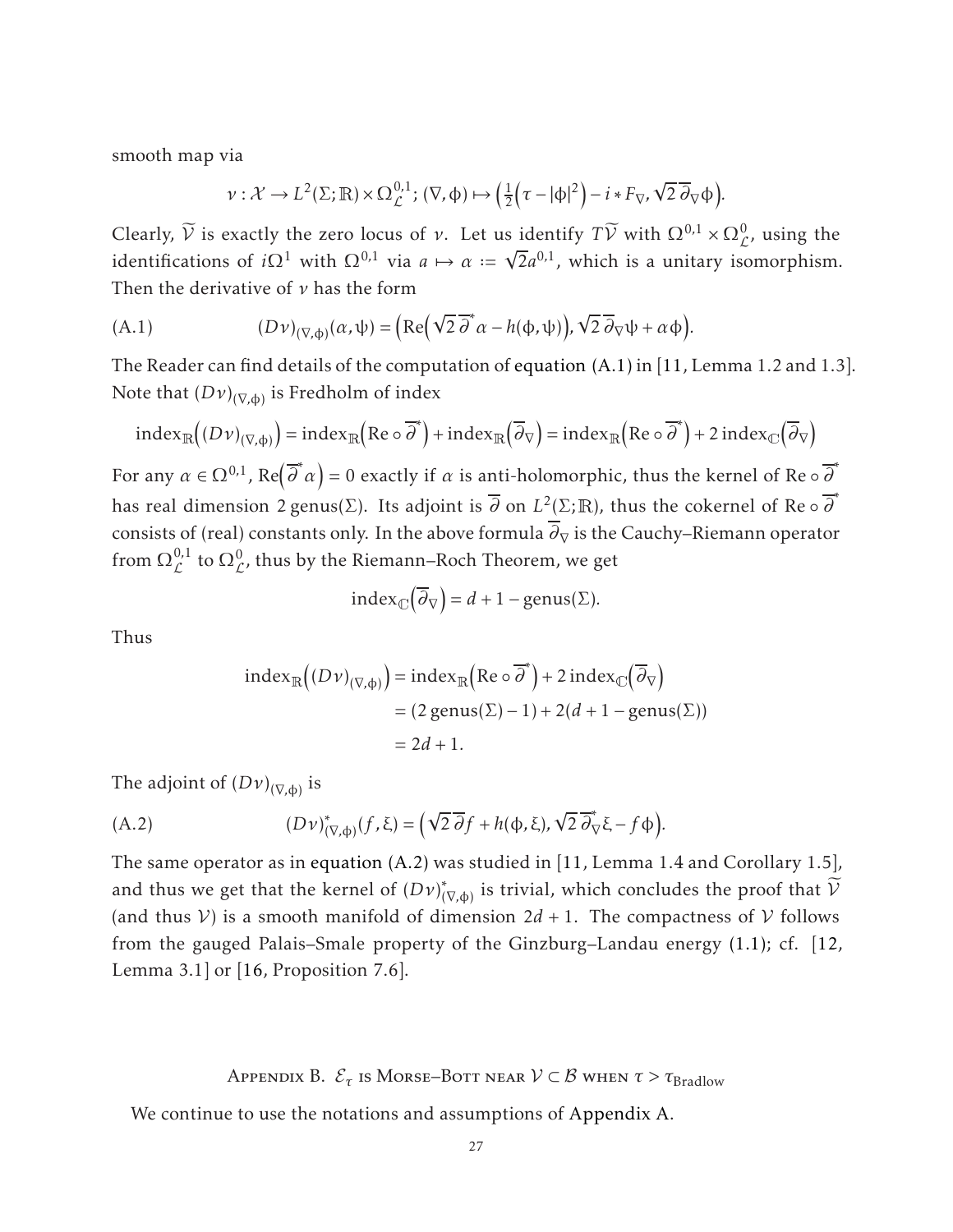Let  $\tau > \tau_{\rm{Bradlow}}$  and  $\mathcal{E}_{\tau}$  be as in [equation \(1.4\).](#page-2-3) Since  $\mathcal{E}_{\tau}$  is gauge invariant, we use the same notation for all of its descendants as well. We prove the following, which implies that  $\mathcal{E}_{\tau}$  is Morse–Bott near  $\mathcal{V} \subset \mathcal{B}$  when  $\tau > \tau_{\text{Bradlow}}$ .

**Lemma B.1.** *Let*  $(∇, φ) ∈ ∇ ⊂ X$  *be a solution to the τ-vortex [equations](#page-12-1)* (4.1a) *and* [\(4.1b\)](#page-12-2)*. Let* 

<span id="page-27-1"></span>
$$
\mathcal{T}_{(\nabla,\varphi)} := \Big\{ (a,\psi) \in \Omega^1_{d^*} \times \Omega^0_{\mathcal{L}} \mid \left( \sqrt{2} a^{0,1}, \psi \right) \in \ker \Big( (D\nu)_{(\nabla,\varphi)} \Big) \Big\}.
$$

*Then has a (real) dimension 2d* + 1 *and for all*  $(a, \psi) \in T_{(\nabla, \phi)}$ , we have

(B.1) 
$$
Hess(\mathcal{E}_{\tau})_{(\nabla,\phi)}(a,\psi)=0.
$$

*Furthermore, there is a positive number,*  $\lambda$ , such that, if a pair  $(a, \psi) \in \Omega_{d^*}^1 \times \Omega_{\mathcal{L}}^0$  is  $L^2$ *orthogonal to* T(∇*,*φ) *, then*

(B.2) 
$$
\text{Hess}(\mathcal{E}_{\tau})_{(\nabla,\phi)}((a,\psi),(a,\psi)) \geq \lambda ||(a,\psi)||^2_{\Omega^1_{d^*} \times \Omega^0_{\mathcal{L}}}.
$$

*Proof.* Recall from [Appendix A](#page-25-0) that the kernel of  $(D\nu)_{(\nabla,\varphi)}$  has a real dimension 2*d* + 1. Since the map

<span id="page-27-2"></span>
$$
\mathcal{T}_{(\nabla,\Phi)} \to \ker((D\nu)_{(\nabla,\Phi)}): (a,\psi) \mapsto (\sqrt{2}a^{0,1},\psi),
$$

is norm-preserving and the target is finite dimensional, we get that  $\mathcal{T}_{(\nabla,\phi)} \cong \ker \bigl((D\nu)_{(\nabla,\phi)}$  , as real vector spaces.

Using the same computation that gave us [equation \(4.5\)](#page-15-1) and combining it with the *τ*vortex [equations \(4.1a\)](#page-12-1) and [\(4.1b\),](#page-12-2) we get for any  $(a, \psi) \in \Omega^1_{d^*} \times \Omega^0_{\mathcal{L}}$ , we have

<span id="page-27-0"></span>(B.3) Hess
$$
(\mathcal{E}_{\tau})_{(\nabla,\phi)}((a,\psi),(a,\psi)) = \int_{\Sigma} \left(2\left|\overline{\partial}_{\nabla}\psi + a^{0,1}\phi\right|^2 + (i \ast da + \text{Re}(h(\psi,\phi)))^2\right) \text{vol}_g.
$$

Using once again  $\alpha := \sqrt{2}a^{0,1}$ , we can rewrite [equation \(B.3\)](#page-27-0) as

$$
\text{Hess}(\mathcal{E}_{\tau})_{(\nabla,\Phi)}((a,\psi),(a,\psi)) = ||(D\nu)_{(\nabla,\Phi)}(a,\psi)||_{L^2}^2.
$$

Thus if  $(a, \psi) \in T_{(\nabla, \phi)}$ , then we get [equation \(B.1\).](#page-27-1)

We prove [inequality \(B.2\)](#page-27-2) by contradiction. Assume that [inequality \(B.2\)](#page-27-2) does not hold and choose a sequence,  $(a_n, \psi_n)_{n \in \mathbb{N}}$ , such that for all  $n \in \mathbb{N}$ 

$$
(a_n, \psi_n) \perp_{L^2} T_{(\nabla, \phi)},
$$

$$
||(a_n, \psi_n)||_{\Omega_{d^*}^1 \times \Omega_{\mathcal{L}}^0} = 1,
$$

$$
\text{Hess}(\mathcal{E}_{\tau})_{(\nabla, \phi)}(a_n, \psi_n) = \frac{1}{n^2}.
$$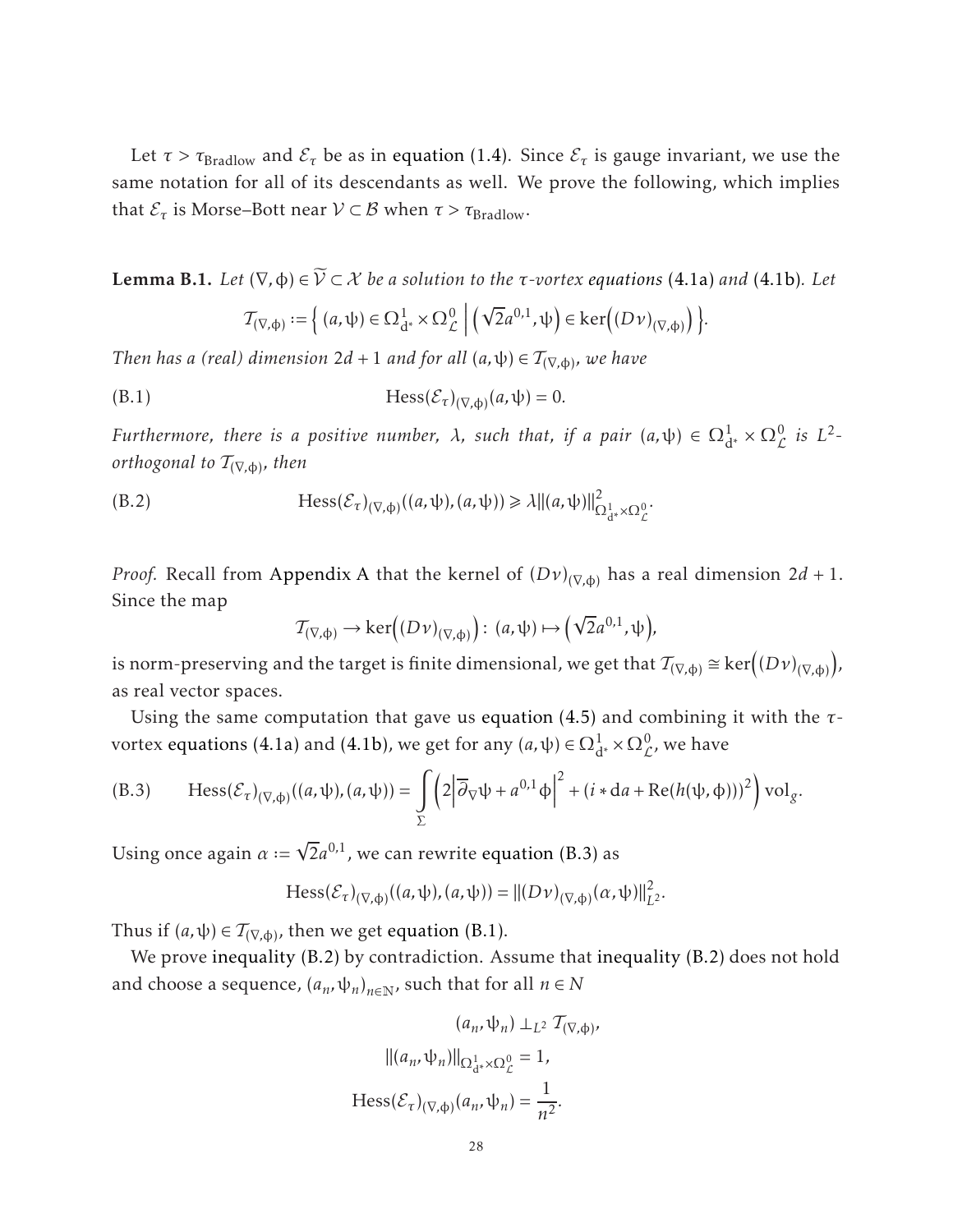Let  $\alpha_n := \sqrt{2} a_n^{0,1}$ . Then

<span id="page-28-1"></span>
$$
(B.4) \qquad (\alpha_n, \psi_n) \perp_{L^2} \ker((D\nu)_{(\nabla, \Phi)})
$$

<span id="page-28-2"></span>
$$
||( \alpha_n, \psi_n ) ||_{\Omega^{0,1} \times \Omega^0_{\mathcal{L}}} = 1,
$$

<span id="page-28-3"></span>(B.6) 
$$
||(D\nu)_{(\nabla,\phi)}(\alpha_n,\psi_n)||_{L^2}=\frac{1}{n}.
$$

But  $(Dv)_{(\nabla,\phi)}$  considered as an operator from  $\Omega^{0,1} \times \Omega^0_{\mathcal{L}}$  onto the  $L^2$ -completion of the L space of pairs of smooth  $(0,1)$ -forms and sections of  $\mathcal{L}$ , and thus by [\[3,](#page-29-15) Theorem 4.1.16 (Closed Image Theorem), Ineq. (4.1.7)], we get that there is a positive number *C*, such that, for all  $n \in \mathbb{N}$ 

<span id="page-28-4"></span>(B.7) 
$$
\inf \left( \left\{ ||(\alpha_n, \psi_n) - (\alpha, \psi)||_{\Omega^{0,1} \times \Omega^0_{\mathcal{L}}}\right| (\alpha, \psi) \in \ker((D\nu)_{(\nabla, \phi)}) \right\} \right) \leq C ||(D\nu)_{(\nabla, \phi)}(\alpha_n, \psi_n)||_{L^2}.
$$

Using [conditions \(B.4\)](#page-28-1) and [\(B.5\),](#page-28-2) we get

$$
\|(\alpha_n, \psi_n) - (\alpha, \psi)\|_{\Omega^{0,1} \times \Omega^0_{\mathcal{L}}}^2 = \|(\alpha_n, \psi_n)\|_{\Omega^{0,1} \times \Omega^0_{\mathcal{L}}}^2 + \|(\alpha, \psi)\|_{\Omega^{0,1} \times \Omega^0_{\mathcal{L}}}^2 = 1 + \|(\alpha, \psi)\|_{\Omega^{0,1} \times \Omega^0_{\mathcal{L}}}^2
$$

and thus

$$
\forall n \in \mathbb{N}: \quad \inf \Biggl( \biggl\{ \bigl\| (\alpha_n, \psi_n) - (\alpha, \psi) \bigr\|_{\Omega^{0,1} \times \Omega^0_{\mathcal{L}}} \bigm| (\alpha, \psi) \in \ker \Bigl( (D\nu)_{(\nabla, \varphi)} \Bigr) \biggr\} \Biggr) = 1.
$$

Combining this with [condition \(B.6\)](#page-28-3) and [inequality \(B.7\),](#page-28-4) we get that for all  $n \in \mathbb{N}$ ,  $1 \leq \frac{C}{n}$  $\frac{C}{n}$ , which is a contradiction.

<span id="page-28-0"></span>**Corollary B.2.**  $\mathcal{E}_{\tau}$  is Morse–Bott function, in the sense of [\[7,](#page-29-11) Definition 1.9], near  $\mathcal{V} \subset \mathcal{B}$  when  $\tau > \tau_{\text{Bradlow}}$ .

*Proof.* Recall that  $\widetilde{V}$  is the  $H^1(\Sigma;\mathbb{Z})$ -cover of  $V$  and  $\mathcal{E}_{\tau}$  is gauge invariant, so it is enough to work on  $\widetilde{V}$ . We have already proved in [Appendix A](#page-25-0) that  $\widetilde{V} \subset \mathcal{X}$  is a smooth submanifold. For any  $(\nabla, \phi) \in \mathcal{V}$ , the kernel of  $D\mathcal{E}_{\tau}$  at  $(\nabla, \phi)$  is  $\mathcal{T}_{(\nabla, \phi)}$ , which is finite dimensional and thus has a closed (orthogonal) complement. Considered as a map from  $T_{(\nabla,\phi)}\mathcal{X}$  to its dual, the Hessian is a Fredholm operator with index zero (as it is the metric dual of a bilinear map). The only thing left to be proven from [\[7,](#page-29-11) Definition 1.9] is that image of the Hessian is exactly the space of metric duals of vectors orthogonal to  $\mathcal{T}_{(\nabla,\varphi)}.$  Since the kernel of the Hessian is also  $\mathcal{T}_{(\nabla,\varphi)}$ , and the Hessian is Fredholm and symmetric, this is again immediate.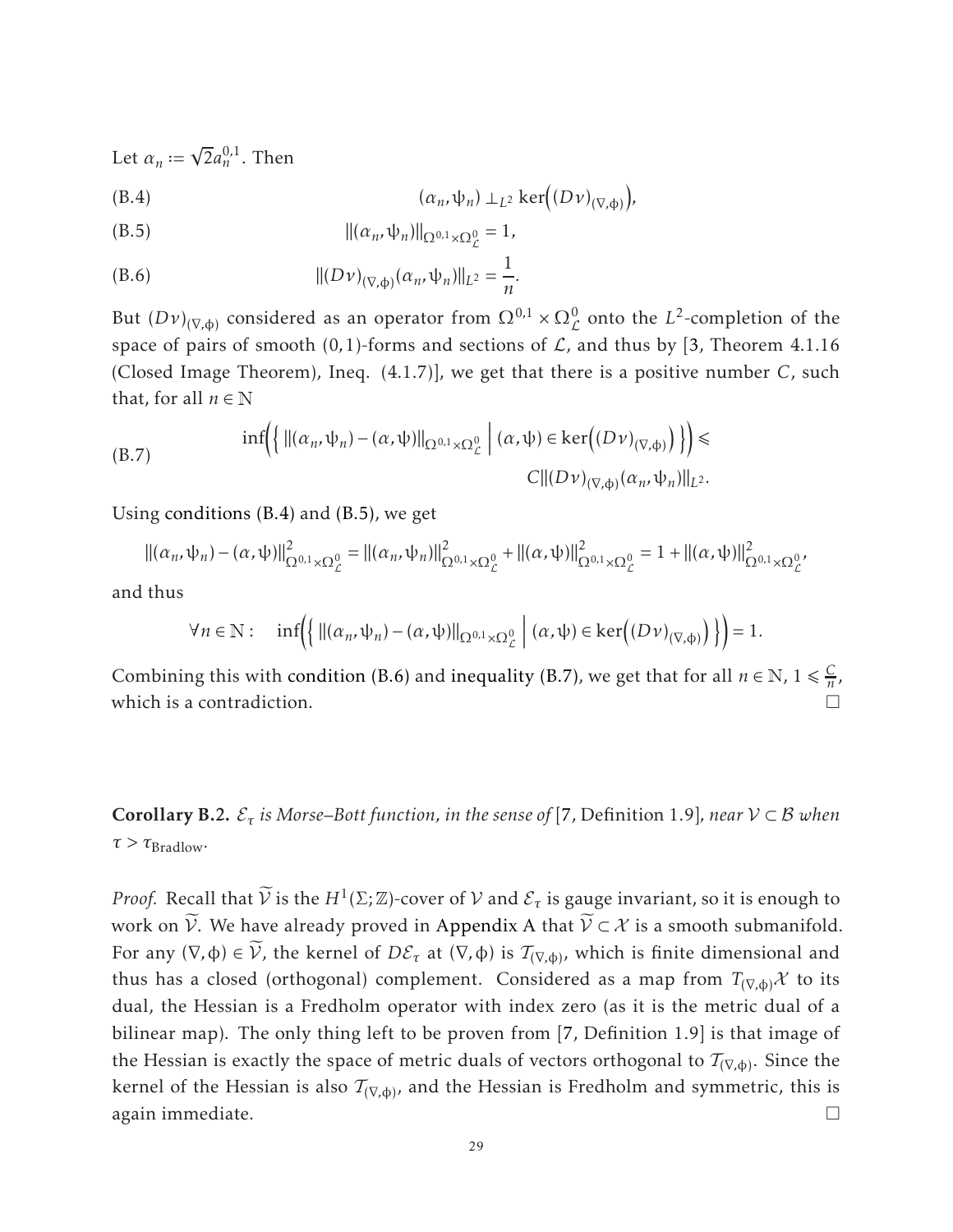#### <span id="page-29-0"></span>**REFERENCES**

- <span id="page-29-13"></span>[1] Alberto Abbondandolo and Pietro Majer, *Lectures on the Morse complex for infinite-dimensional manifolds*, Morse theoretic methods in nonlinear analysis and in symplectic topology, 2006, pp. 1–74. ↑12
- <span id="page-29-3"></span>[2] S. B. Bradlow, *Vortices in holomorphic line bundles over closed Kähler manifolds*, Commun. Math. Phys. 135 (1990), no. 1, 1–17. MR1086749 (92f:32053) ↑2, 5, 7, 14
- <span id="page-29-15"></span>[3] Theo Bühler and Dietmar A. Salamon, *Functional analysis*, Graduate Studies in Mathematics, vol. 191, American Mathematical Society, Providence, RI, 2018. MR3823238 ↑19, 29
- <span id="page-29-9"></span>[4] D-R. Cheng, *Stable solutions to the abelian Yang–Mills–Higgs equations on S* <sup>2</sup> *and T* 2 , J. Geom. Anal.  $(2021)$ .  $\uparrow$ 3
- <span id="page-29-6"></span>[5] D. Chouchkov, N. M. Ercolani, S. Rayan, and I. M. Sigal, *Ginzburg–Landau equations on Riemann surfaces of higher genus, Ann. Inst. H. Poincaré Anal. Non Linéaire 37 (2020), no. 1, 79–103. MR4049917* ↑2, 3, 4, 17
- <span id="page-29-12"></span>[6] S. K. Donaldson and P. B. Kronheimer, *The geometry of four-manifolds*, Oxford Mathematical Monographs, The Clarendon Press Oxford University Press, New York, 1990. Oxford Science Publications. MR1079726 (92a:57036) ↑10
- <span id="page-29-11"></span>[7] Paul MN Feehan, *On the Morse–Bott property of analytic functions on Banach spaces with Łojasiewicz exponent one half*, Calculus of Variations and Partial Differential Equations <sup>59</sup> (2020), no. 2, 1–50. <sup>↑</sup>8, 9, 29
- <span id="page-29-4"></span>[8] O. Garc´ıa-Prada, *Invariant connections and vortices*, Comm. Math. Phys. 156 (1993), no. 3, 527–546. ↑2
- <span id="page-29-10"></span>[9] S. Guo and J. Wu, *Bifurcation theory of functional differential equations*, Applied Mathematical Sciences, vol. 184, Springer, New York, 2013. MR3098815 ↑3
- <span id="page-29-5"></span>[10] A. Jaffe and C. H. Taubes, *Vortices and Monopoles*, Progress in Physics, Birkhauser, Boston, MA, 1980. ¨ MR614447 (82m:81051) ↑2
- <span id="page-29-17"></span>[11] A. Nagy, The Berry connection of the Ginzburg–Landau vortices, Comm. Math. Phys. 350 (2017), no. 1, 105–128. MR3606471 ↑27
- <span id="page-29-1"></span>[12] , *Irreducible Ginzburg–Landau fields in dimension 2*, J. Geom. Anal. 28 (2018), no. 2, 1853–1868. MR3790522 ↑2, 3, 5, 8, 13, 14, 16, 27
- <span id="page-29-14"></span>[13] D. Parise, A. Pigati, and D. Stern, *Convergence of the self-dual U*(1)*-Yang–Mills–Higgs energies to the* (*n* − 2)*-area functional* (2021), available at <https://arxiv.org/abs/2103.14615>. ↑13, 23, 24
- <span id="page-29-7"></span>[14] Thomas H. Parker, *A Morse theory for equivariant Yang–Mills*, Duke Math. J. 66 (1992), no. 2, 337–356. MR1162193 ↑3
- <span id="page-29-8"></span>[15] , *Nonminimal Yang–Mills fields and dynamics*, Invent. Math. 107 (1992), no. 2, 397–420. MR1144429 ↑3
- <span id="page-29-2"></span>[16] A. Pigati and Stern D., *Minimal submanifolds from the abelian Higgs model*, Invent. Math. (2020). ↑2, 6, 22, 24, 26, 27
- <span id="page-29-16"></span>[17] K. Wehrheim, *Uhlenbeck Compactness*, EMS Series of Lectures in Mathematics, European Mathematical Society (EMS), Zürich, 2004. MR2030823 ↑19, 20